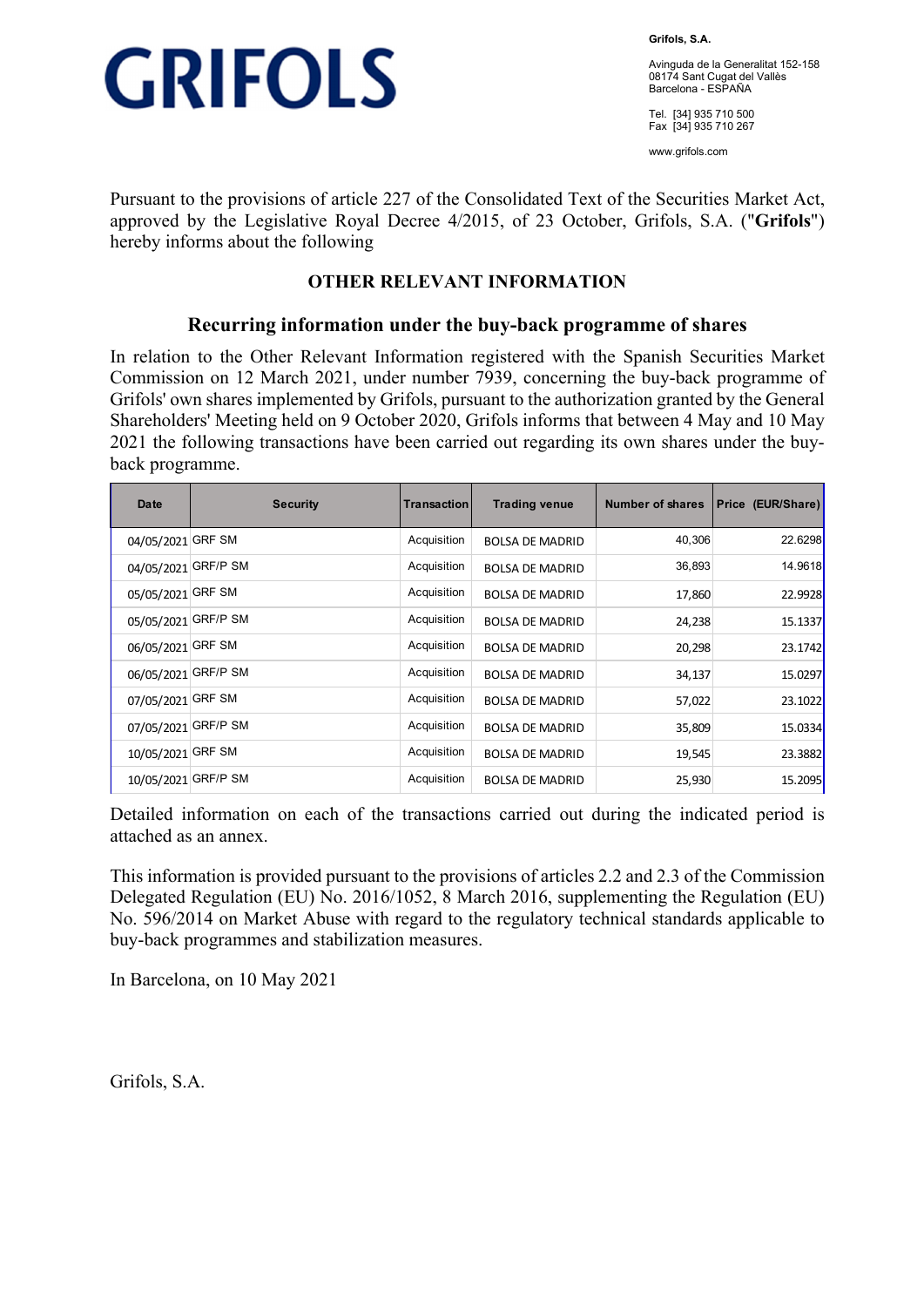## **GRIFOLS**

**ANNEX I**

#### **Individual trade details:**

| Name of the Issuer                                                     | Date       | Price(EUR) | <b>Quantity bought</b> | <b>Exchange Venue</b>  |
|------------------------------------------------------------------------|------------|------------|------------------------|------------------------|
| <b>GRIFOLS S.A. (SPA LISTING)</b>                                      | 04/05/2021 | 22.8900    | 322                    | <b>BOLSA DE MADRID</b> |
| <b>GRIFOLS S.A. (SPA LISTING)</b>                                      | 04/05/2021 | 22.8400    | 328                    | <b>BOLSA DE MADRID</b> |
| <b>GRIFOLS S.A. (SPA LISTING)</b>                                      | 04/05/2021 | 22.9100    | 370                    | <b>BOLSA DE MADRID</b> |
| <b>GRIFOLS S.A. (SPA LISTING)</b>                                      | 04/05/2021 | 22.8500    | 153                    | <b>BOLSA DE MADRID</b> |
| <b>GRIFOLS S.A. (SPA LISTING)</b>                                      | 04/05/2021 | 22.8300    | 407                    | <b>BOLSA DE MADRID</b> |
| <b>GRIFOLS S.A. (SPA LISTING)</b>                                      | 04/05/2021 | 22.8200    | 69                     | <b>BOLSA DE MADRID</b> |
| <b>GRIFOLS S.A. (SPA LISTING)</b>                                      | 04/05/2021 | 22.8200    | 207                    | <b>BOLSA DE MADRID</b> |
| <b>GRIFOLS S.A. (SPA LISTING)</b>                                      | 04/05/2021 | 22.7800    | 24                     | <b>BOLSA DE MADRID</b> |
| <b>GRIFOLS S.A. (SPA LISTING)</b>                                      | 04/05/2021 | 22.7900    | 266                    | <b>BOLSA DE MADRID</b> |
| <b>GRIFOLS S.A. (SPA LISTING)</b>                                      | 04/05/2021 | 22.7900    | 279                    | <b>BOLSA DE MADRID</b> |
| <b>GRIFOLS S.A. (SPA LISTING)</b>                                      | 04/05/2021 | 22.7900    | 73                     | <b>BOLSA DE MADRID</b> |
| <b>GRIFOLS S.A. (SPA LISTING)</b>                                      | 04/05/2021 | 22.7900    | 196                    | <b>BOLSA DE MADRID</b> |
| <b>GRIFOLS S.A. (SPA LISTING)</b>                                      | 04/05/2021 | 22.7100    | 91                     | <b>BOLSA DE MADRID</b> |
| <b>GRIFOLS S.A. (SPA LISTING)</b>                                      | 04/05/2021 | 22.7100    | 213                    | <b>BOLSA DE MADRID</b> |
| <b>GRIFOLS S.A. (SPA LISTING)</b>                                      | 04/05/2021 | 22.7100    | 305                    | <b>BOLSA DE MADRID</b> |
| <b>GRIFOLS S.A. (SPA LISTING)</b>                                      | 04/05/2021 | 22.7200    | 324                    | <b>BOLSA DE MADRID</b> |
| <b>GRIFOLS S.A. (SPA LISTING)</b>                                      | 04/05/2021 | 22.7000    | 269                    | <b>BOLSA DE MADRID</b> |
| <b>GRIFOLS S.A. (SPA LISTING)</b>                                      | 04/05/2021 | 22.6800    | 269                    | <b>BOLSA DE MADRID</b> |
| <b>GRIFOLS S.A. (SPA LISTING)</b>                                      | 04/05/2021 | 22.6800    | 273                    | <b>BOLSA DE MADRID</b> |
| <b>GRIFOLS S.A. (SPA LISTING)</b>                                      | 04/05/2021 | 22.6800    | 272                    | <b>BOLSA DE MADRID</b> |
| <b>GRIFOLS S.A. (SPA LISTING)</b>                                      | 04/05/2021 | 22.7300    | 70                     | <b>BOLSA DE MADRID</b> |
| <b>GRIFOLS S.A. (SPA LISTING)</b>                                      | 04/05/2021 | 22.7100    | 270                    | <b>BOLSA DE MADRID</b> |
| <b>GRIFOLS S.A. (SPA LISTING)</b>                                      | 04/05/2021 | 22.7000    | 285                    | <b>BOLSA DE MADRID</b> |
| <b>GRIFOLS S.A. (SPA LISTING)</b>                                      | 04/05/2021 | 22.6400    | 308                    | <b>BOLSA DE MADRID</b> |
| <b>GRIFOLS S.A. (SPA LISTING)</b>                                      | 04/05/2021 | 22.6100    | 295                    | <b>BOLSA DE MADRID</b> |
| <b>GRIFOLS S.A. (SPA LISTING)</b>                                      | 04/05/2021 | 22.6100    | 297                    | <b>BOLSA DE MADRID</b> |
| <b>GRIFOLS S.A. (SPA LISTING)</b>                                      | 04/05/2021 | 22.6100    | 238                    | <b>BOLSA DE MADRID</b> |
| <b>GRIFOLS S.A. (SPA LISTING)</b>                                      | 04/05/2021 | 22.5500    | 95                     | <b>BOLSA DE MADRID</b> |
| <b>GRIFOLS S.A. (SPA LISTING)</b>                                      | 04/05/2021 | 22.5600    | 230                    | <b>BOLSA DE MADRID</b> |
|                                                                        | 04/05/2021 | 22.5600    | 52                     | <b>BOLSA DE MADRID</b> |
| <b>GRIFOLS S.A. (SPA LISTING)</b><br><b>GRIFOLS S.A. (SPA LISTING)</b> | 04/05/2021 | 22.5200    |                        |                        |
|                                                                        |            |            | 123                    | <b>BOLSA DE MADRID</b> |
| <b>GRIFOLS S.A. (SPA LISTING)</b>                                      | 04/05/2021 | 22.5200    | 150                    | <b>BOLSA DE MADRID</b> |
| <b>GRIFOLS S.A. (SPA LISTING)</b>                                      | 04/05/2021 | 22.4900    | 292                    | <b>BOLSA DE MADRID</b> |
| <b>GRIFOLS S.A. (SPA LISTING)</b>                                      | 04/05/2021 | 22.5500    | 309                    | <b>BOLSA DE MADRID</b> |
| <b>GRIFOLS S.A. (SPA LISTING)</b>                                      | 04/05/2021 | 22.5500    | 306                    | <b>BOLSA DE MADRID</b> |
| <b>GRIFOLS S.A. (SPA LISTING)</b>                                      | 04/05/2021 | 22.5600    | 167                    | <b>BOLSA DE MADRID</b> |
| <b>GRIFOLS S.A. (SPA LISTING)</b>                                      | 04/05/2021 | 22.6100    | 398                    | <b>BOLSA DE MADRID</b> |
| <b>GRIFOLS S.A. (SPA LISTING)</b>                                      | 04/05/2021 | 22.6000    | 39                     | <b>BOLSA DE MADRID</b> |
| <b>GRIFOLS S.A. (SPA LISTING)</b>                                      | 04/05/2021 | 22.6000    | 231                    | <b>BOLSA DE MADRID</b> |
| <b>GRIFOLS S.A. (SPA LISTING)</b>                                      | 04/05/2021 | 22.5700    | 305                    | <b>BOLSA DE MADRID</b> |
| <b>GRIFOLS S.A. (SPA LISTING)</b>                                      | 04/05/2021 | 22.6400    | 589                    | <b>BOLSA DE MADRID</b> |
| <b>GRIFOLS S.A. (SPA LISTING)</b>                                      | 04/05/2021 | 22.6500    | 281                    | <b>BOLSA DE MADRID</b> |
| <b>GRIFOLS S.A. (SPA LISTING)</b>                                      | 04/05/2021 | 22.6500    | 266                    | <b>BOLSA DE MADRID</b> |
| <b>GRIFOLS S.A. (SPA LISTING)</b>                                      | 04/05/2021 | 22.6500    | 3                      | <b>BOLSA DE MADRID</b> |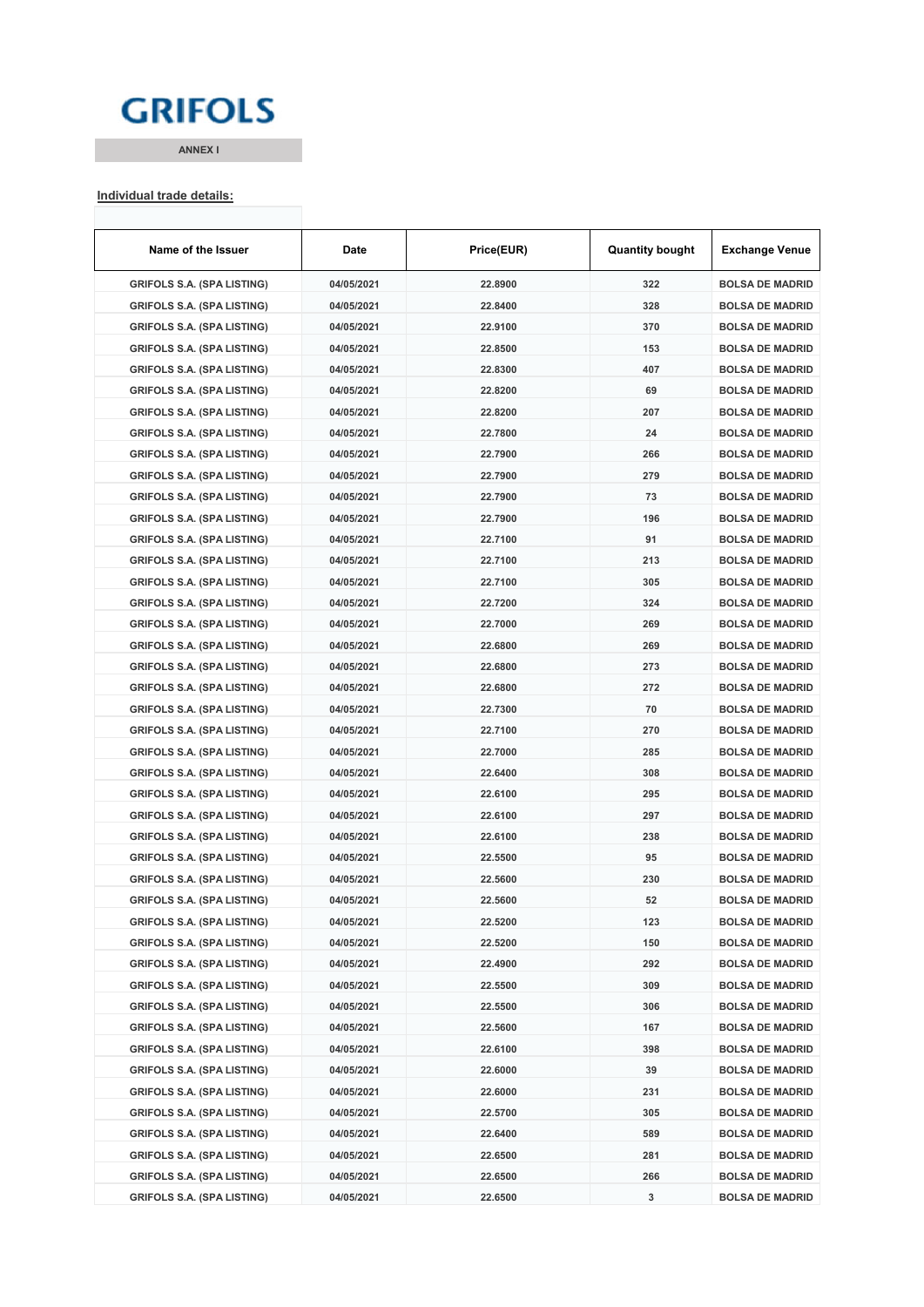| Name of the Issuer                | Date       | Price(EUR) | <b>Quantity bought</b> | <b>Exchange Venue</b>  |
|-----------------------------------|------------|------------|------------------------|------------------------|
| <b>GRIFOLS S.A. (SPA LISTING)</b> | 04/05/2021 | 22.6200    | 292                    | <b>BOLSA DE MADRID</b> |
| <b>GRIFOLS S.A. (SPA LISTING)</b> | 04/05/2021 | 22.5900    | 286                    | <b>BOLSA DE MADRID</b> |
| <b>GRIFOLS S.A. (SPA LISTING)</b> | 04/05/2021 | 22.6600    | 138                    | <b>BOLSA DE MADRID</b> |
| <b>GRIFOLS S.A. (SPA LISTING)</b> | 04/05/2021 | 22.6600    | 406                    | <b>BOLSA DE MADRID</b> |
| <b>GRIFOLS S.A. (SPA LISTING)</b> | 04/05/2021 | 22.6200    | 285                    | <b>BOLSA DE MADRID</b> |
| <b>GRIFOLS S.A. (SPA LISTING)</b> | 04/05/2021 | 22.6500    | 544                    | <b>BOLSA DE MADRID</b> |
| <b>GRIFOLS S.A. (SPA LISTING)</b> | 04/05/2021 | 22.6400    | 319                    | <b>BOLSA DE MADRID</b> |
| <b>GRIFOLS S.A. (SPA LISTING)</b> | 04/05/2021 | 22.6300    | 293                    | <b>BOLSA DE MADRID</b> |
| <b>GRIFOLS S.A. (SPA LISTING)</b> | 04/05/2021 | 22.6000    | 18                     | <b>BOLSA DE MADRID</b> |
| <b>GRIFOLS S.A. (SPA LISTING)</b> | 04/05/2021 | 22.5900    | 181                    | <b>BOLSA DE MADRID</b> |
| <b>GRIFOLS S.A. (SPA LISTING)</b> | 04/05/2021 | 22.5900    | 97                     | <b>BOLSA DE MADRID</b> |
| <b>GRIFOLS S.A. (SPA LISTING)</b> | 04/05/2021 | 22.5900    | 277                    | <b>BOLSA DE MADRID</b> |
| <b>GRIFOLS S.A. (SPA LISTING)</b> | 04/05/2021 | 22.5900    | 276                    | <b>BOLSA DE MADRID</b> |
| <b>GRIFOLS S.A. (SPA LISTING)</b> | 04/05/2021 | 22.6000    | 296                    | <b>BOLSA DE MADRID</b> |
| <b>GRIFOLS S.A. (SPA LISTING)</b> | 04/05/2021 | 22.7100    | 582                    | <b>BOLSA DE MADRID</b> |
| <b>GRIFOLS S.A. (SPA LISTING)</b> | 04/05/2021 | 22.7600    | 271                    | <b>BOLSA DE MADRID</b> |
| <b>GRIFOLS S.A. (SPA LISTING)</b> | 04/05/2021 | 22.7600    | 393                    | <b>BOLSA DE MADRID</b> |
| <b>GRIFOLS S.A. (SPA LISTING)</b> | 04/05/2021 | 22.7600    | 224                    | <b>BOLSA DE MADRID</b> |
| <b>GRIFOLS S.A. (SPA LISTING)</b> | 04/05/2021 | 22.8400    | 111                    | <b>BOLSA DE MADRID</b> |
| <b>GRIFOLS S.A. (SPA LISTING)</b> | 04/05/2021 | 22.8400    | 167                    | <b>BOLSA DE MADRID</b> |
| <b>GRIFOLS S.A. (SPA LISTING)</b> | 04/05/2021 | 22.8300    | 180                    | <b>BOLSA DE MADRID</b> |
| <b>GRIFOLS S.A. (SPA LISTING)</b> | 04/05/2021 | 22.8300    | 92                     | <b>BOLSA DE MADRID</b> |
| <b>GRIFOLS S.A. (SPA LISTING)</b> | 04/05/2021 | 22.8300    | 298                    | <b>BOLSA DE MADRID</b> |
| <b>GRIFOLS S.A. (SPA LISTING)</b> | 04/05/2021 | 22.9700    | 289                    | <b>BOLSA DE MADRID</b> |
| <b>GRIFOLS S.A. (SPA LISTING)</b> | 04/05/2021 | 22.9200    | 281                    | <b>BOLSA DE MADRID</b> |
| <b>GRIFOLS S.A. (SPA LISTING)</b> | 04/05/2021 | 22.8000    | 290                    | <b>BOLSA DE MADRID</b> |
| <b>GRIFOLS S.A. (SPA LISTING)</b> | 04/05/2021 | 22.6500    | 287                    | <b>BOLSA DE MADRID</b> |
| <b>GRIFOLS S.A. (SPA LISTING)</b> | 04/05/2021 | 22.6700    | 17                     | <b>BOLSA DE MADRID</b> |
| <b>GRIFOLS S.A. (SPA LISTING)</b> | 04/05/2021 | 22.6700    | 562                    | <b>BOLSA DE MADRID</b> |
| <b>GRIFOLS S.A. (SPA LISTING)</b> | 04/05/2021 | 22.6800    | 291                    | <b>BOLSA DE MADRID</b> |
| <b>GRIFOLS S.A. (SPA LISTING)</b> | 04/05/2021 | 22.6800    | 321                    | <b>BOLSA DE MADRID</b> |
| <b>GRIFOLS S.A. (SPA LISTING)</b> | 04/05/2021 | 22.7300    | 851                    | <b>BOLSA DE MADRID</b> |
| <b>GRIFOLS S.A. (SPA LISTING)</b> | 04/05/2021 | 22.7300    | 324                    | <b>BOLSA DE MADRID</b> |
| <b>GRIFOLS S.A. (SPA LISTING)</b> | 04/05/2021 | 22.7000    | 313                    | <b>BOLSA DE MADRID</b> |
| <b>GRIFOLS S.A. (SPA LISTING)</b> | 04/05/2021 | 22.7000    | 273                    | <b>BOLSA DE MADRID</b> |
| <b>GRIFOLS S.A. (SPA LISTING)</b> | 04/05/2021 | 22.6900    | 294                    | <b>BOLSA DE MADRID</b> |
| <b>GRIFOLS S.A. (SPA LISTING)</b> | 04/05/2021 | 22.7300    | 511                    | <b>BOLSA DE MADRID</b> |
| <b>GRIFOLS S.A. (SPA LISTING)</b> | 04/05/2021 | 22.7300    | 109                    | <b>BOLSA DE MADRID</b> |
| <b>GRIFOLS S.A. (SPA LISTING)</b> | 04/05/2021 | 22.7000    | 168                    | <b>BOLSA DE MADRID</b> |
| <b>GRIFOLS S.A. (SPA LISTING)</b> | 04/05/2021 | 22.7000    | 119                    | <b>BOLSA DE MADRID</b> |
| <b>GRIFOLS S.A. (SPA LISTING)</b> | 04/05/2021 | 22.6800    | 298                    | <b>BOLSA DE MADRID</b> |
| <b>GRIFOLS S.A. (SPA LISTING)</b> | 04/05/2021 | 22.7000    | 1,243                  | <b>BOLSA DE MADRID</b> |
| <b>GRIFOLS S.A. (SPA LISTING)</b> | 04/05/2021 | 22.6500    | 667                    | <b>BOLSA DE MADRID</b> |
| <b>GRIFOLS S.A. (SPA LISTING)</b> | 04/05/2021 | 22.6500    | 373                    | <b>BOLSA DE MADRID</b> |
| <b>GRIFOLS S.A. (SPA LISTING)</b> | 04/05/2021 | 22.6400    | 680                    | <b>BOLSA DE MADRID</b> |
| <b>GRIFOLS S.A. (SPA LISTING)</b> | 04/05/2021 | 22.6400    | 1                      | <b>BOLSA DE MADRID</b> |
| <b>GRIFOLS S.A. (SPA LISTING)</b> | 04/05/2021 | 22.6400    | 43                     | <b>BOLSA DE MADRID</b> |
| <b>GRIFOLS S.A. (SPA LISTING)</b> | 04/05/2021 | 22.6400    | 227                    | <b>BOLSA DE MADRID</b> |
| <b>GRIFOLS S.A. (SPA LISTING)</b> | 04/05/2021 | 22.6700    | 319                    | <b>BOLSA DE MADRID</b> |
| <b>GRIFOLS S.A. (SPA LISTING)</b> | 04/05/2021 | 22.6600    | 292                    | <b>BOLSA DE MADRID</b> |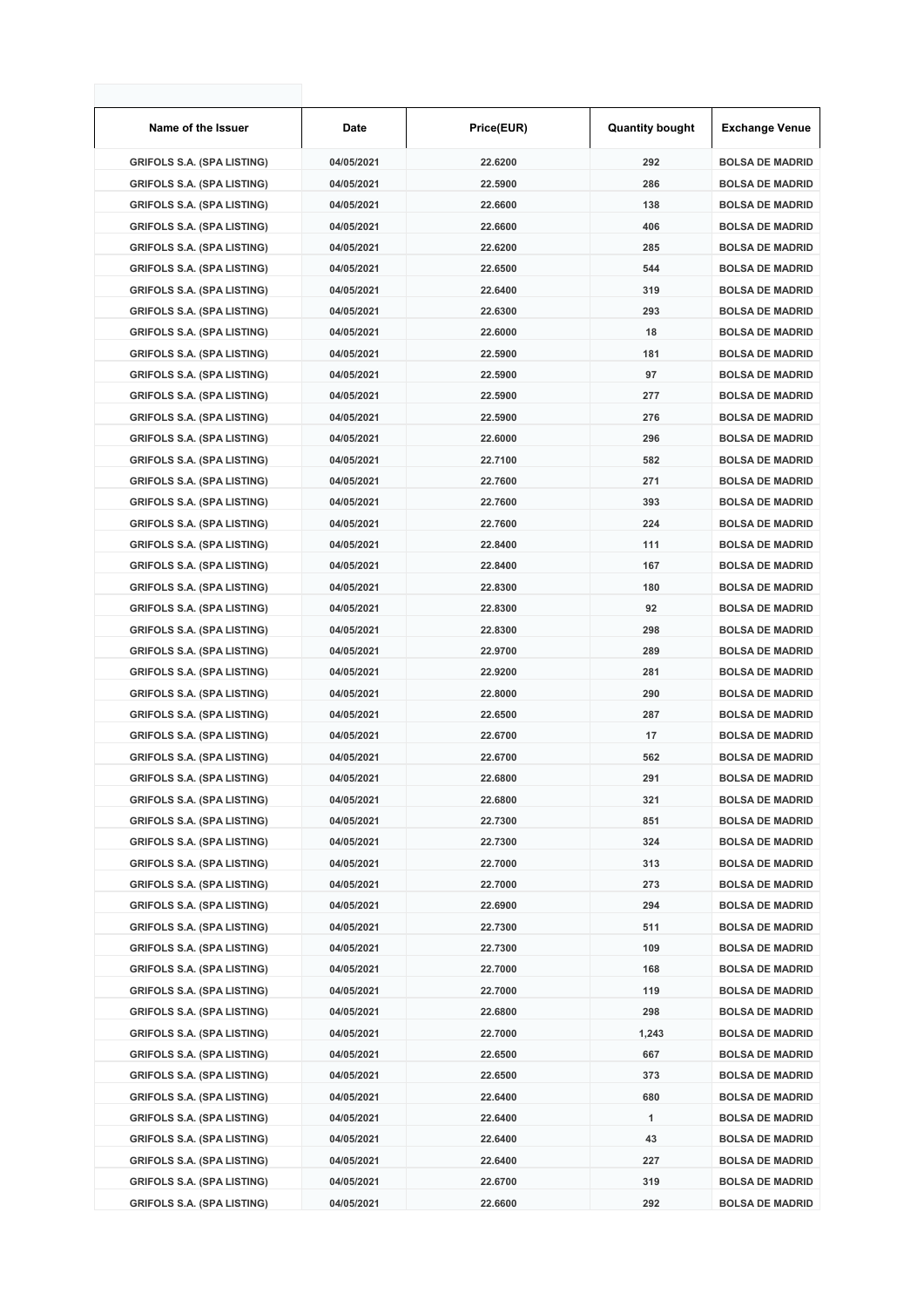| Name of the Issuer                | Date       | Price(EUR) | <b>Quantity bought</b> | <b>Exchange Venue</b>  |
|-----------------------------------|------------|------------|------------------------|------------------------|
| <b>GRIFOLS S.A. (SPA LISTING)</b> | 04/05/2021 | 22.6600    | 412                    | <b>BOLSA DE MADRID</b> |
| <b>GRIFOLS S.A. (SPA LISTING)</b> | 04/05/2021 | 22.6500    | 355                    | <b>BOLSA DE MADRID</b> |
| <b>GRIFOLS S.A. (SPA LISTING)</b> | 04/05/2021 | 22.6900    | 225                    | <b>BOLSA DE MADRID</b> |
| <b>GRIFOLS S.A. (SPA LISTING)</b> | 04/05/2021 | 22.6900    | 493                    | <b>BOLSA DE MADRID</b> |
| <b>GRIFOLS S.A. (SPA LISTING)</b> | 04/05/2021 | 22.6600    | 304                    | <b>BOLSA DE MADRID</b> |
| <b>GRIFOLS S.A. (SPA LISTING)</b> | 04/05/2021 | 22.6500    | 341                    | <b>BOLSA DE MADRID</b> |
| <b>GRIFOLS S.A. (SPA LISTING)</b> | 04/05/2021 | 22.6500    | 121                    | <b>BOLSA DE MADRID</b> |
| <b>GRIFOLS S.A. (SPA LISTING)</b> | 04/05/2021 | 22.6100    | 266                    | <b>BOLSA DE MADRID</b> |
| <b>GRIFOLS S.A. (SPA LISTING)</b> | 04/05/2021 | 22.6100    | 524                    | <b>BOLSA DE MADRID</b> |
| <b>GRIFOLS S.A. (SPA LISTING)</b> | 04/05/2021 | 22.5600    | 275                    | <b>BOLSA DE MADRID</b> |
| <b>GRIFOLS S.A. (SPA LISTING)</b> | 04/05/2021 | 22.5100    | 337                    | <b>BOLSA DE MADRID</b> |
| <b>GRIFOLS S.A. (SPA LISTING)</b> | 04/05/2021 | 22.5100    | 565                    | <b>BOLSA DE MADRID</b> |
| <b>GRIFOLS S.A. (SPA LISTING)</b> | 04/05/2021 | 22.5100    | 109                    | <b>BOLSA DE MADRID</b> |
| <b>GRIFOLS S.A. (SPA LISTING)</b> | 04/05/2021 | 22.5100    | 281                    | <b>BOLSA DE MADRID</b> |
| <b>GRIFOLS S.A. (SPA LISTING)</b> | 04/05/2021 | 22.5100    | 337                    | <b>BOLSA DE MADRID</b> |
| <b>GRIFOLS S.A. (SPA LISTING)</b> | 04/05/2021 | 22.5100    | 637                    | <b>BOLSA DE MADRID</b> |
| <b>GRIFOLS S.A. (SPA LISTING)</b> | 04/05/2021 | 22.5100    | 1,184                  | <b>BOLSA DE MADRID</b> |
| <b>GRIFOLS S.A. (SPA LISTING)</b> | 04/05/2021 | 22.4900    | 381                    | <b>BOLSA DE MADRID</b> |
| <b>GRIFOLS S.A. (SPA LISTING)</b> | 04/05/2021 | 22.4900    | 378                    | <b>BOLSA DE MADRID</b> |
| <b>GRIFOLS S.A. (SPA LISTING)</b> | 04/05/2021 | 22.4500    | 200                    | <b>BOLSA DE MADRID</b> |
| <b>GRIFOLS S.A. (SPA LISTING)</b> | 04/05/2021 | 22.4500    | 366                    | <b>BOLSA DE MADRID</b> |
| <b>GRIFOLS S.A. (SPA LISTING)</b> | 04/05/2021 | 22.4900    | 313                    | <b>BOLSA DE MADRID</b> |
| <b>GRIFOLS S.A. (SPA LISTING)</b> | 04/05/2021 | 22.4900    | 822                    | <b>BOLSA DE MADRID</b> |
| <b>GRIFOLS S.A. (SPA LISTING)</b> | 04/05/2021 | 22.4900    | 32                     | <b>BOLSA DE MADRID</b> |
| <b>GRIFOLS S.A. (SPA LISTING)</b> | 04/05/2021 | 22.4900    | 53                     | <b>BOLSA DE MADRID</b> |
| <b>GRIFOLS S.A. (SPA LISTING)</b> | 04/05/2021 | 22.4900    | 84                     | <b>BOLSA DE MADRID</b> |
| <b>GRIFOLS S.A. (SPA LISTING)</b> | 04/05/2021 | 22.4900    | 430                    | <b>BOLSA DE MADRID</b> |
| <b>GRIFOLS S.A. (SPA LISTING)</b> | 04/05/2021 | 22.4900    | 141                    | <b>BOLSA DE MADRID</b> |
| <b>GRIFOLS S.A. (SPA LISTING)</b> | 04/05/2021 | 22.4700    | 281                    | <b>BOLSA DE MADRID</b> |
| <b>GRIFOLS S.A. (SPA LISTING)</b> | 04/05/2021 | 22.4700    | 1,703                  | <b>BOLSA DE MADRID</b> |
| <b>GRIFOLS S.A. (SPA LISTING)</b> | 04/05/2021 | 22.4700    | 591                    | <b>BOLSA DE MADRID</b> |
| <b>GRIFOLS S.A. (SPA LISTING)</b> | 04/05/2021 | 22.4700    | 274                    | <b>BOLSA DE MADRID</b> |
| <b>GRIFOLS S.A. (SPA LISTING)</b> | 04/05/2021 | 22.4700    | 591                    | <b>BOLSA DE MADRID</b> |
| <b>GRIFOLS S.A. (SPA LISTING)</b> | 04/05/2021 | 22.4700    | 274                    | <b>BOLSA DE MADRID</b> |
| <b>GRIFOLS S.A. (SPA LISTING)</b> | 04/05/2021 | 22.4700    | 180                    | <b>BOLSA DE MADRID</b> |
| <b>GRIFOLS S.A. (SPA LISTING)</b> | 04/05/2021 | 22.4700    | 274                    | <b>BOLSA DE MADRID</b> |
| <b>GRIFOLS S.A. (SPA LISTING)</b> | 04/05/2021 | 22.4700    | 394                    | <b>BOLSA DE MADRID</b> |
| <b>GRIFOLS S.A. (SPA LISTING)</b> | 05/05/2021 | 22.5800    | 675                    | <b>BOLSA DE MADRID</b> |
| <b>GRIFOLS S.A. (SPA LISTING)</b> | 05/05/2021 | 22.5700    | 312                    | <b>BOLSA DE MADRID</b> |
| <b>GRIFOLS S.A. (SPA LISTING)</b> | 05/05/2021 | 22.5600    | 332                    | <b>BOLSA DE MADRID</b> |
| <b>GRIFOLS S.A. (SPA LISTING)</b> | 05/05/2021 | 22.5100    | 284                    | <b>BOLSA DE MADRID</b> |
| <b>GRIFOLS S.A. (SPA LISTING)</b> | 05/05/2021 | 22.5100    | 1                      | <b>BOLSA DE MADRID</b> |
| <b>GRIFOLS S.A. (SPA LISTING)</b> | 05/05/2021 | 22.5100    | 572                    | <b>BOLSA DE MADRID</b> |
| <b>GRIFOLS S.A. (SPA LISTING)</b> | 05/05/2021 | 22.5000    | 276                    | <b>BOLSA DE MADRID</b> |
| <b>GRIFOLS S.A. (SPA LISTING)</b> | 05/05/2021 | 22.5600    | 281                    | <b>BOLSA DE MADRID</b> |
| <b>GRIFOLS S.A. (SPA LISTING)</b> | 05/05/2021 | 22.7000    | 40                     | <b>BOLSA DE MADRID</b> |
| <b>GRIFOLS S.A. (SPA LISTING)</b> | 05/05/2021 | 22.7100    | 532                    | <b>BOLSA DE MADRID</b> |
| <b>GRIFOLS S.A. (SPA LISTING)</b> | 05/05/2021 | 22.8900    | 278                    | <b>BOLSA DE MADRID</b> |
| <b>GRIFOLS S.A. (SPA LISTING)</b> | 05/05/2021 | 22.8900    | 18                     | <b>BOLSA DE MADRID</b> |
| <b>GRIFOLS S.A. (SPA LISTING)</b> | 05/05/2021 | 22.8800    | 561                    | <b>BOLSA DE MADRID</b> |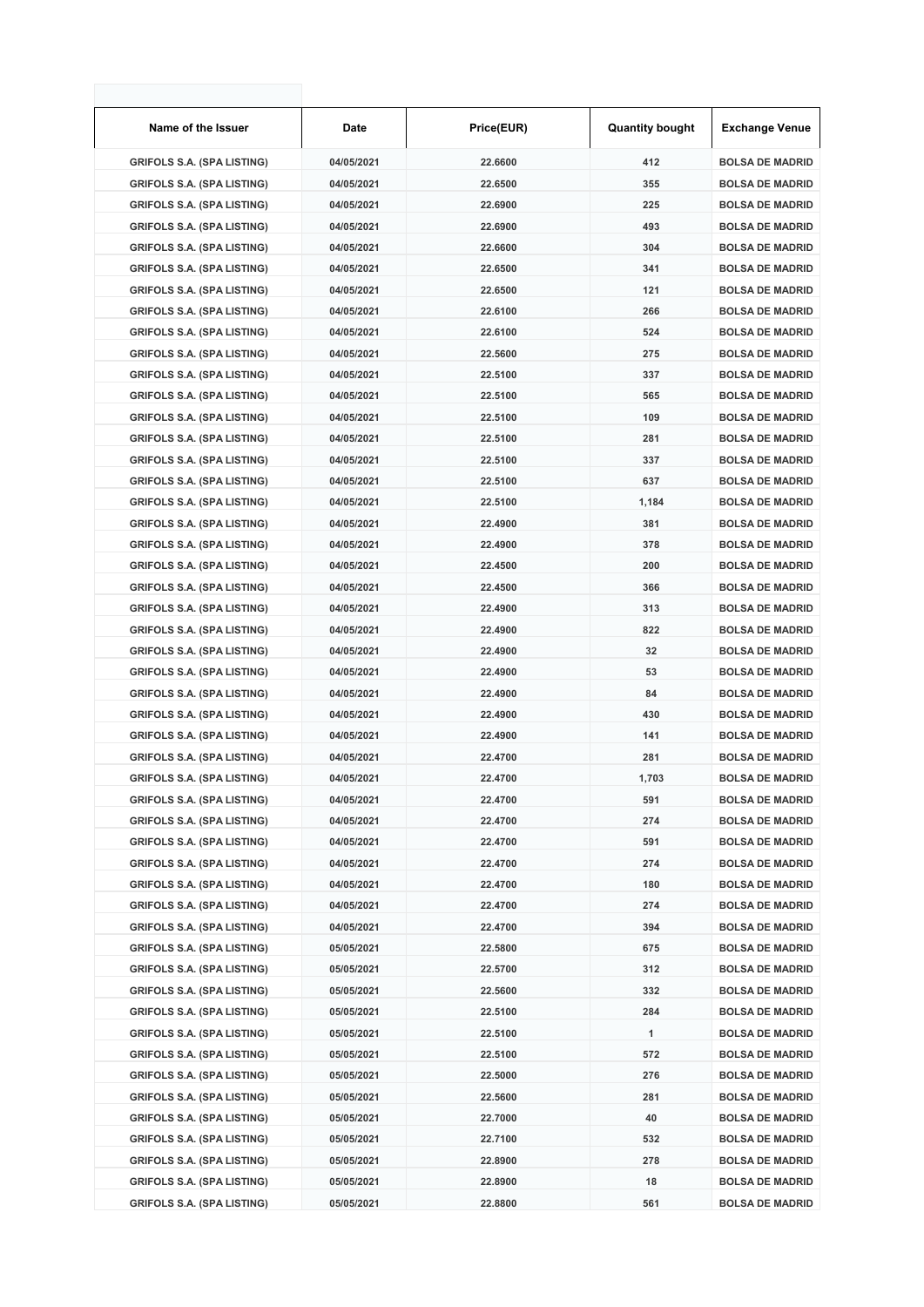| Name of the Issuer                | Date       | Price(EUR) | <b>Quantity bought</b> | <b>Exchange Venue</b>  |
|-----------------------------------|------------|------------|------------------------|------------------------|
| <b>GRIFOLS S.A. (SPA LISTING)</b> | 05/05/2021 | 22.8900    | 188                    | <b>BOLSA DE MADRID</b> |
| <b>GRIFOLS S.A. (SPA LISTING)</b> | 05/05/2021 | 22.8900    | 321                    | <b>BOLSA DE MADRID</b> |
| <b>GRIFOLS S.A. (SPA LISTING)</b> | 05/05/2021 | 22.8900    | 133                    | <b>BOLSA DE MADRID</b> |
| <b>GRIFOLS S.A. (SPA LISTING)</b> | 05/05/2021 | 22.8900    | 223                    | <b>BOLSA DE MADRID</b> |
| <b>GRIFOLS S.A. (SPA LISTING)</b> | 05/05/2021 | 22.8900    | 20                     | <b>BOLSA DE MADRID</b> |
| <b>GRIFOLS S.A. (SPA LISTING)</b> | 05/05/2021 | 22.9700    | 606                    | <b>BOLSA DE MADRID</b> |
| <b>GRIFOLS S.A. (SPA LISTING)</b> | 05/05/2021 | 22.9200    | 264                    | <b>BOLSA DE MADRID</b> |
| <b>GRIFOLS S.A. (SPA LISTING)</b> | 05/05/2021 | 22.9200    | 270                    | <b>BOLSA DE MADRID</b> |
| <b>GRIFOLS S.A. (SPA LISTING)</b> | 05/05/2021 | 22.9600    | 300                    | <b>BOLSA DE MADRID</b> |
| <b>GRIFOLS S.A. (SPA LISTING)</b> | 05/05/2021 | 22.9600    | 292                    | <b>BOLSA DE MADRID</b> |
| <b>GRIFOLS S.A. (SPA LISTING)</b> | 05/05/2021 | 22.9600    | 301                    | <b>BOLSA DE MADRID</b> |
| <b>GRIFOLS S.A. (SPA LISTING)</b> | 05/05/2021 | 22.9300    | 308                    | <b>BOLSA DE MADRID</b> |
| <b>GRIFOLS S.A. (SPA LISTING)</b> | 05/05/2021 | 22.9900    | 339                    | <b>BOLSA DE MADRID</b> |
| <b>GRIFOLS S.A. (SPA LISTING)</b> | 05/05/2021 | 22.9900    | 264                    | <b>BOLSA DE MADRID</b> |
| <b>GRIFOLS S.A. (SPA LISTING)</b> | 05/05/2021 | 22.9700    | 58                     | <b>BOLSA DE MADRID</b> |
| <b>GRIFOLS S.A. (SPA LISTING)</b> | 05/05/2021 | 22.9700    | 241                    | <b>BOLSA DE MADRID</b> |
| <b>GRIFOLS S.A. (SPA LISTING)</b> | 05/05/2021 | 22.9900    | 316                    | <b>BOLSA DE MADRID</b> |
| <b>GRIFOLS S.A. (SPA LISTING)</b> | 05/05/2021 | 23.0000    | 95                     | <b>BOLSA DE MADRID</b> |
| <b>GRIFOLS S.A. (SPA LISTING)</b> | 05/05/2021 | 23.0000    | 177                    | <b>BOLSA DE MADRID</b> |
| <b>GRIFOLS S.A. (SPA LISTING)</b> | 05/05/2021 | 23.0000    | 269                    | <b>BOLSA DE MADRID</b> |
| <b>GRIFOLS S.A. (SPA LISTING)</b> | 05/05/2021 | 23.0300    | 543                    | <b>BOLSA DE MADRID</b> |
| <b>GRIFOLS S.A. (SPA LISTING)</b> | 05/05/2021 | 23.0300    | 291                    | <b>BOLSA DE MADRID</b> |
| <b>GRIFOLS S.A. (SPA LISTING)</b> | 05/05/2021 | 23.0500    | 88                     | <b>BOLSA DE MADRID</b> |
| <b>GRIFOLS S.A. (SPA LISTING)</b> | 05/05/2021 | 23.0500    | 223                    | <b>BOLSA DE MADRID</b> |
| <b>GRIFOLS S.A. (SPA LISTING)</b> | 05/05/2021 | 23.1100    | 277                    | <b>BOLSA DE MADRID</b> |
| <b>GRIFOLS S.A. (SPA LISTING)</b> | 05/05/2021 | 23.1200    | 271                    | <b>BOLSA DE MADRID</b> |
| <b>GRIFOLS S.A. (SPA LISTING)</b> | 05/05/2021 | 23.1200    | 373                    | <b>BOLSA DE MADRID</b> |
| <b>GRIFOLS S.A. (SPA LISTING)</b> | 05/05/2021 | 23.0800    | 299                    | <b>BOLSA DE MADRID</b> |
| <b>GRIFOLS S.A. (SPA LISTING)</b> | 05/05/2021 | 23.0800    | 321                    | <b>BOLSA DE MADRID</b> |
| <b>GRIFOLS S.A. (SPA LISTING)</b> | 05/05/2021 | 23.0800    | 257                    | <b>BOLSA DE MADRID</b> |
| <b>GRIFOLS S.A. (SPA LISTING)</b> | 05/05/2021 | 23.1300    | 266                    | <b>BOLSA DE MADRID</b> |
| <b>GRIFOLS S.A. (SPA LISTING)</b> | 05/05/2021 | 23.1300    | 145                    | <b>BOLSA DE MADRID</b> |
| <b>GRIFOLS S.A. (SPA LISTING)</b> | 05/05/2021 | 23.1300    | 148                    | <b>BOLSA DE MADRID</b> |
| <b>GRIFOLS S.A. (SPA LISTING)</b> | 05/05/2021 | 23.1300    | 4                      | <b>BOLSA DE MADRID</b> |
| <b>GRIFOLS S.A. (SPA LISTING)</b> | 05/05/2021 | 23.1300    | 236                    | <b>BOLSA DE MADRID</b> |
| <b>GRIFOLS S.A. (SPA LISTING)</b> | 05/05/2021 | 23.1300    | 55                     | <b>BOLSA DE MADRID</b> |
| <b>GRIFOLS S.A. (SPA LISTING)</b> | 05/05/2021 | 23.1700    | 301                    | <b>BOLSA DE MADRID</b> |
| <b>GRIFOLS S.A. (SPA LISTING)</b> | 05/05/2021 | 23.1800    | 273                    | <b>BOLSA DE MADRID</b> |
| <b>GRIFOLS S.A. (SPA LISTING)</b> | 05/05/2021 | 23.1000    | 82                     | <b>BOLSA DE MADRID</b> |
| <b>GRIFOLS S.A. (SPA LISTING)</b> | 05/05/2021 | 23.1000    | 185                    | <b>BOLSA DE MADRID</b> |
| <b>GRIFOLS S.A. (SPA LISTING)</b> | 05/05/2021 | 23.1100    | 289                    | <b>BOLSA DE MADRID</b> |
| <b>GRIFOLS S.A. (SPA LISTING)</b> | 05/05/2021 | 23.2000    | 298                    | <b>BOLSA DE MADRID</b> |
| <b>GRIFOLS S.A. (SPA LISTING)</b> | 05/05/2021 | 23.1900    | 280                    | <b>BOLSA DE MADRID</b> |
| <b>GRIFOLS S.A. (SPA LISTING)</b> | 05/05/2021 | 23.1900    | 286                    | <b>BOLSA DE MADRID</b> |
| <b>GRIFOLS S.A. (SPA LISTING)</b> | 05/05/2021 | 23.2500    | 93                     | <b>BOLSA DE MADRID</b> |
| <b>GRIFOLS S.A. (SPA LISTING)</b> | 05/05/2021 | 23.2500    | 193                    | <b>BOLSA DE MADRID</b> |
| <b>GRIFOLS S.A. (SPA LISTING)</b> | 05/05/2021 | 23.3200    | 312                    | <b>BOLSA DE MADRID</b> |
| <b>GRIFOLS S.A. (SPA LISTING)</b> | 05/05/2021 | 23.3200    | 280                    | <b>BOLSA DE MADRID</b> |
| <b>GRIFOLS S.A. (SPA LISTING)</b> | 05/05/2021 | 23.3000    | 140                    | <b>BOLSA DE MADRID</b> |
| <b>GRIFOLS S.A. (SPA LISTING)</b> | 05/05/2021 | 23.3000    | 14                     | <b>BOLSA DE MADRID</b> |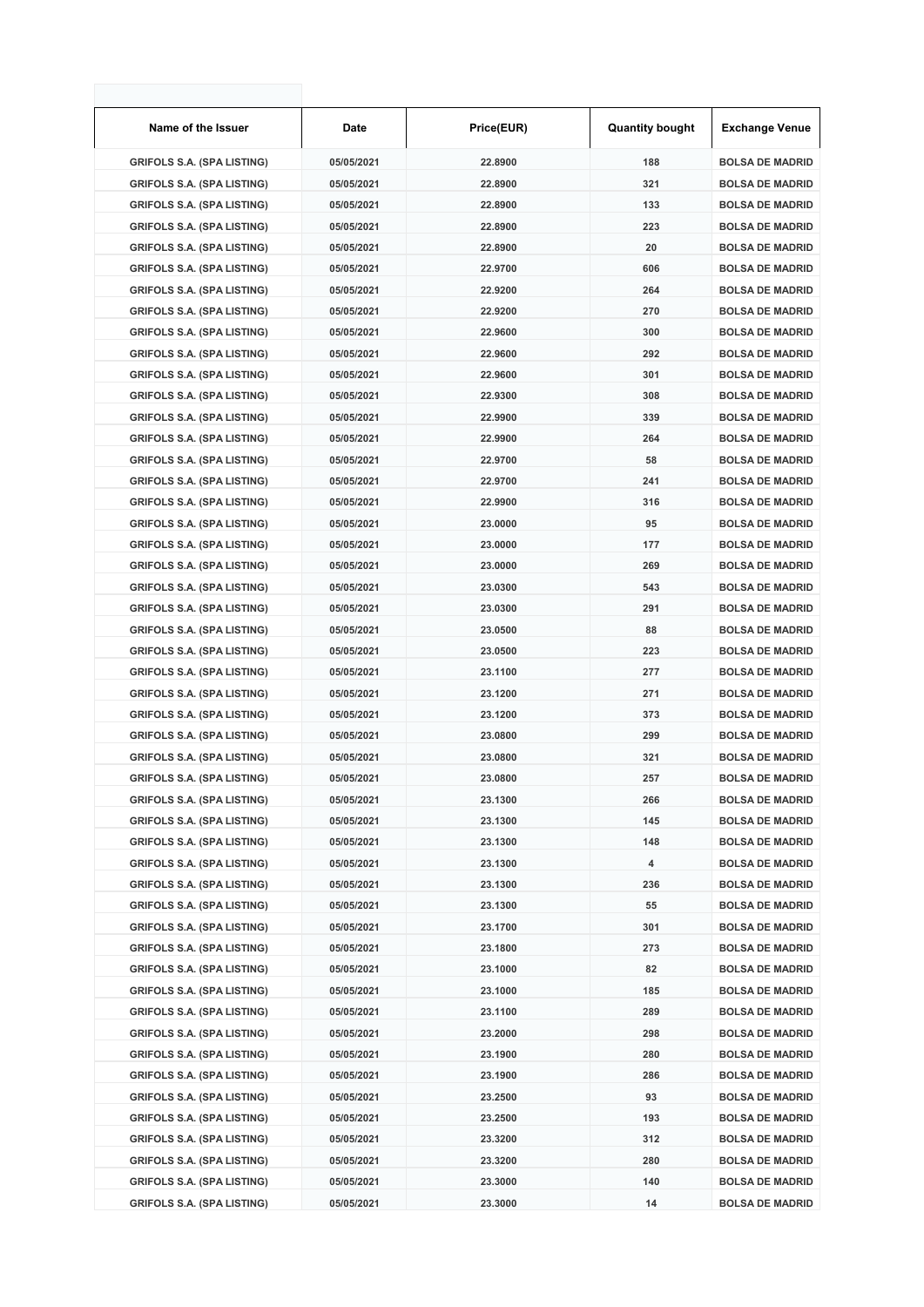| Name of the Issuer                | Date       | Price(EUR) | <b>Quantity bought</b> | <b>Exchange Venue</b>  |
|-----------------------------------|------------|------------|------------------------|------------------------|
| <b>GRIFOLS S.A. (SPA LISTING)</b> | 05/05/2021 | 23.3000    | 150                    | <b>BOLSA DE MADRID</b> |
| <b>GRIFOLS S.A. (SPA LISTING)</b> | 05/05/2021 | 23.3000    | 303                    | <b>BOLSA DE MADRID</b> |
| <b>GRIFOLS S.A. (SPA LISTING)</b> | 05/05/2021 | 23.3500    | 254                    | <b>BOLSA DE MADRID</b> |
| <b>GRIFOLS S.A. (SPA LISTING)</b> | 05/05/2021 | 23.3600    | 337                    | <b>BOLSA DE MADRID</b> |
| <b>GRIFOLS S.A. (SPA LISTING)</b> | 05/05/2021 | 23.3700    | 268                    | <b>BOLSA DE MADRID</b> |
| <b>GRIFOLS S.A. (SPA LISTING)</b> | 05/05/2021 | 23.3500    | 290                    | <b>BOLSA DE MADRID</b> |
| <b>GRIFOLS S.A. (SPA LISTING)</b> | 05/05/2021 | 23.3700    | 288                    | <b>BOLSA DE MADRID</b> |
| <b>GRIFOLS S.A. (SPA LISTING)</b> | 06/05/2021 | 23.2400    | 280                    | <b>BOLSA DE MADRID</b> |
| <b>GRIFOLS S.A. (SPA LISTING)</b> | 06/05/2021 | 23.3500    | 289                    | <b>BOLSA DE MADRID</b> |
| <b>GRIFOLS S.A. (SPA LISTING)</b> | 06/05/2021 | 23.3000    | 254                    | <b>BOLSA DE MADRID</b> |
| <b>GRIFOLS S.A. (SPA LISTING)</b> | 06/05/2021 | 23.3000    | 35                     | <b>BOLSA DE MADRID</b> |
| <b>GRIFOLS S.A. (SPA LISTING)</b> | 06/05/2021 | 23.2900    | 9                      | <b>BOLSA DE MADRID</b> |
| <b>GRIFOLS S.A. (SPA LISTING)</b> | 06/05/2021 | 23.2900    | 90                     | <b>BOLSA DE MADRID</b> |
| <b>GRIFOLS S.A. (SPA LISTING)</b> | 06/05/2021 | 23.2900    | 169                    | <b>BOLSA DE MADRID</b> |
| <b>GRIFOLS S.A. (SPA LISTING)</b> | 06/05/2021 | 23.2900    | 37                     | <b>BOLSA DE MADRID</b> |
| <b>GRIFOLS S.A. (SPA LISTING)</b> | 06/05/2021 | 23.2500    | 317                    | <b>BOLSA DE MADRID</b> |
| <b>GRIFOLS S.A. (SPA LISTING)</b> | 06/05/2021 | 23.2200    | 240                    | <b>BOLSA DE MADRID</b> |
| <b>GRIFOLS S.A. (SPA LISTING)</b> | 06/05/2021 | 23.2200    | 33                     | <b>BOLSA DE MADRID</b> |
| <b>GRIFOLS S.A. (SPA LISTING)</b> | 06/05/2021 | 23.2200    | 187                    | <b>BOLSA DE MADRID</b> |
| <b>GRIFOLS S.A. (SPA LISTING)</b> | 06/05/2021 | 23.2200    | 93                     | <b>BOLSA DE MADRID</b> |
| <b>GRIFOLS S.A. (SPA LISTING)</b> | 06/05/2021 | 23.1800    | 281                    | <b>BOLSA DE MADRID</b> |
| <b>GRIFOLS S.A. (SPA LISTING)</b> | 06/05/2021 | 23.2200    | 314                    | <b>BOLSA DE MADRID</b> |
| <b>GRIFOLS S.A. (SPA LISTING)</b> | 06/05/2021 | 23.2700    | 289                    | <b>BOLSA DE MADRID</b> |
| <b>GRIFOLS S.A. (SPA LISTING)</b> | 06/05/2021 | 23.2100    | 193                    | <b>BOLSA DE MADRID</b> |
| <b>GRIFOLS S.A. (SPA LISTING)</b> | 06/05/2021 | 23.2100    | 77                     | <b>BOLSA DE MADRID</b> |
| <b>GRIFOLS S.A. (SPA LISTING)</b> | 06/05/2021 | 23.1800    | 323                    | <b>BOLSA DE MADRID</b> |
| <b>GRIFOLS S.A. (SPA LISTING)</b> | 06/05/2021 | 23.2200    | 282                    | <b>BOLSA DE MADRID</b> |
| <b>GRIFOLS S.A. (SPA LISTING)</b> | 06/05/2021 | 23.1900    | 80                     | <b>BOLSA DE MADRID</b> |
| <b>GRIFOLS S.A. (SPA LISTING)</b> | 06/05/2021 | 23.1900    | 198                    | <b>BOLSA DE MADRID</b> |
| <b>GRIFOLS S.A. (SPA LISTING)</b> | 06/05/2021 | 23.2100    | 607                    | <b>BOLSA DE MADRID</b> |
| <b>GRIFOLS S.A. (SPA LISTING)</b> | 06/05/2021 | 23.1800    | 281                    | <b>BOLSA DE MADRID</b> |
| <b>GRIFOLS S.A. (SPA LISTING)</b> | 06/05/2021 | 23.1400    | 321                    | <b>BOLSA DE MADRID</b> |
| <b>GRIFOLS S.A. (SPA LISTING)</b> | 06/05/2021 | 23.1700    | 264                    | <b>BOLSA DE MADRID</b> |
| <b>GRIFOLS S.A. (SPA LISTING)</b> | 06/05/2021 | 23.1700    | 262                    | <b>BOLSA DE MADRID</b> |
| <b>GRIFOLS S.A. (SPA LISTING)</b> | 06/05/2021 | 23.1700    | 30                     | <b>BOLSA DE MADRID</b> |
| <b>GRIFOLS S.A. (SPA LISTING)</b> | 06/05/2021 | 23.0700    | 303                    | <b>BOLSA DE MADRID</b> |
| <b>GRIFOLS S.A. (SPA LISTING)</b> | 06/05/2021 | 23.0600    | 268                    | <b>BOLSA DE MADRID</b> |
| <b>GRIFOLS S.A. (SPA LISTING)</b> | 06/05/2021 | 23.0500    | 578                    | <b>BOLSA DE MADRID</b> |
| <b>GRIFOLS S.A. (SPA LISTING)</b> | 06/05/2021 | 22.9700    | 231                    | <b>BOLSA DE MADRID</b> |
| <b>GRIFOLS S.A. (SPA LISTING)</b> | 06/05/2021 | 22.9700    | 269                    | <b>BOLSA DE MADRID</b> |
| <b>GRIFOLS S.A. (SPA LISTING)</b> | 06/05/2021 | 23.0200    | 15                     | <b>BOLSA DE MADRID</b> |
| <b>GRIFOLS S.A. (SPA LISTING)</b> | 06/05/2021 | 23.0200    | 274                    | <b>BOLSA DE MADRID</b> |
| <b>GRIFOLS S.A. (SPA LISTING)</b> | 06/05/2021 | 23.0100    | 344                    | <b>BOLSA DE MADRID</b> |
| <b>GRIFOLS S.A. (SPA LISTING)</b> | 06/05/2021 | 22.9700    | 561                    | <b>BOLSA DE MADRID</b> |
| <b>GRIFOLS S.A. (SPA LISTING)</b> | 06/05/2021 | 22.9700    | 69                     | <b>BOLSA DE MADRID</b> |
| <b>GRIFOLS S.A. (SPA LISTING)</b> | 06/05/2021 | 22.9700    | 322                    | <b>BOLSA DE MADRID</b> |
| <b>GRIFOLS S.A. (SPA LISTING)</b> | 06/05/2021 | 22.9500    | 306                    | <b>BOLSA DE MADRID</b> |
| <b>GRIFOLS S.A. (SPA LISTING)</b> | 06/05/2021 | 23.0500    | 464                    | <b>BOLSA DE MADRID</b> |
| <b>GRIFOLS S.A. (SPA LISTING)</b> | 06/05/2021 | 23.0400    | 274                    | <b>BOLSA DE MADRID</b> |
| <b>GRIFOLS S.A. (SPA LISTING)</b> | 06/05/2021 | 23.0400    | 270                    | <b>BOLSA DE MADRID</b> |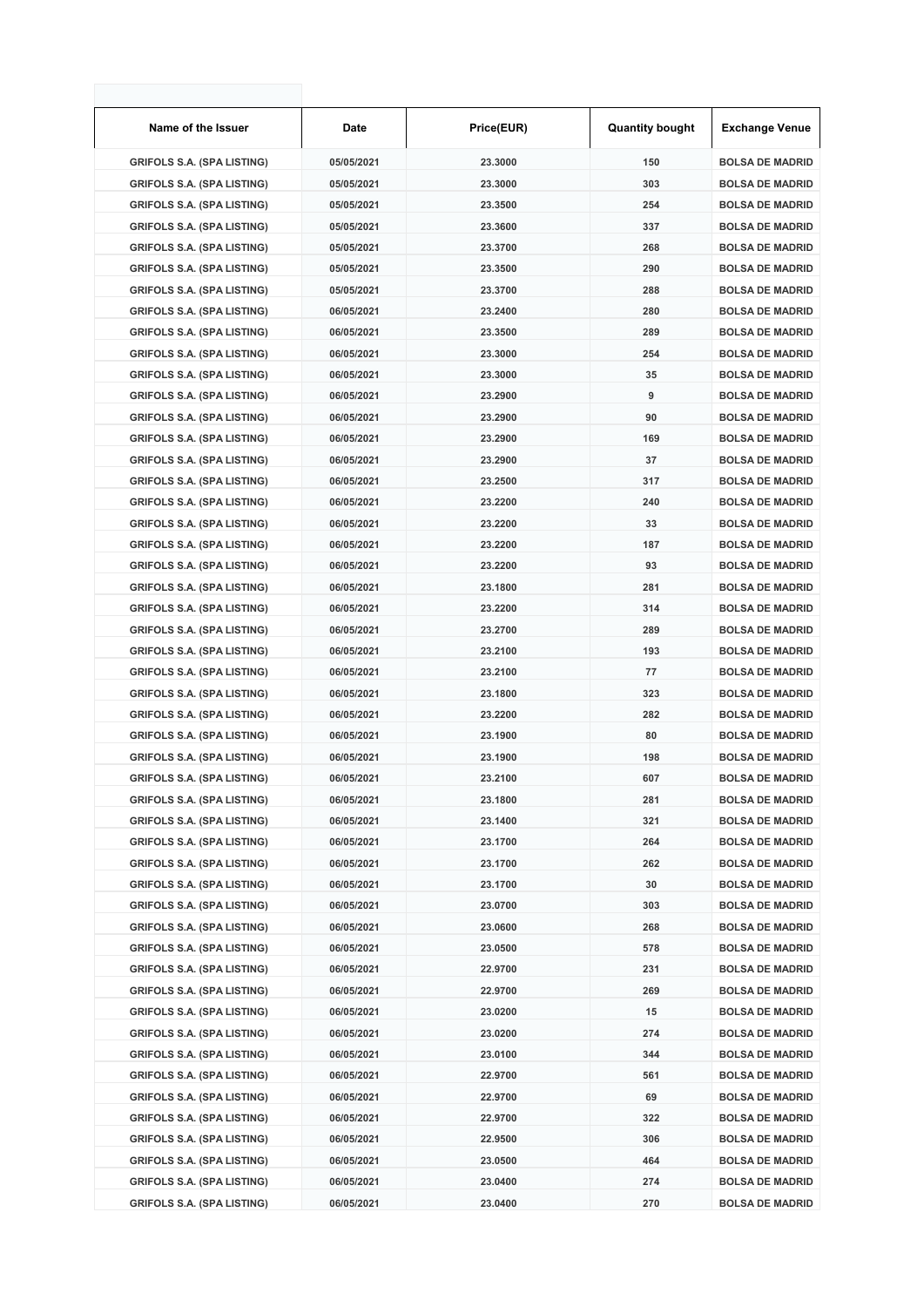| Name of the Issuer                | Date       | Price(EUR) | <b>Quantity bought</b> | <b>Exchange Venue</b>  |
|-----------------------------------|------------|------------|------------------------|------------------------|
| <b>GRIFOLS S.A. (SPA LISTING)</b> | 06/05/2021 | 23.1400    | 559                    | <b>BOLSA DE MADRID</b> |
| <b>GRIFOLS S.A. (SPA LISTING)</b> | 06/05/2021 | 23.1200    | 158                    | <b>BOLSA DE MADRID</b> |
| <b>GRIFOLS S.A. (SPA LISTING)</b> | 06/05/2021 | 23.1400    | 313                    | <b>BOLSA DE MADRID</b> |
| <b>GRIFOLS S.A. (SPA LISTING)</b> | 06/05/2021 | 23.1700    | 598                    | <b>BOLSA DE MADRID</b> |
| <b>GRIFOLS S.A. (SPA LISTING)</b> | 06/05/2021 | 23.1900    | 313                    | <b>BOLSA DE MADRID</b> |
| <b>GRIFOLS S.A. (SPA LISTING)</b> | 06/05/2021 | 23.1800    | 297                    | <b>BOLSA DE MADRID</b> |
| <b>GRIFOLS S.A. (SPA LISTING)</b> | 06/05/2021 | 23.2100    | 273                    | <b>BOLSA DE MADRID</b> |
| <b>GRIFOLS S.A. (SPA LISTING)</b> | 06/05/2021 | 23.1900    | 275                    | <b>BOLSA DE MADRID</b> |
| <b>GRIFOLS S.A. (SPA LISTING)</b> | 06/05/2021 | 23.2200    | 323                    | <b>BOLSA DE MADRID</b> |
| <b>GRIFOLS S.A. (SPA LISTING)</b> | 06/05/2021 | 23.1900    | 272                    | <b>BOLSA DE MADRID</b> |
| <b>GRIFOLS S.A. (SPA LISTING)</b> | 06/05/2021 | 23.2300    | 1,309                  | <b>BOLSA DE MADRID</b> |
| <b>GRIFOLS S.A. (SPA LISTING)</b> | 06/05/2021 | 23.2300    | 500                    | <b>BOLSA DE MADRID</b> |
| <b>GRIFOLS S.A. (SPA LISTING)</b> | 06/05/2021 | 23.2400    | 267                    | <b>BOLSA DE MADRID</b> |
| <b>GRIFOLS S.A. (SPA LISTING)</b> | 06/05/2021 | 23.2300    | 260                    | <b>BOLSA DE MADRID</b> |
| <b>GRIFOLS S.A. (SPA LISTING)</b> | 06/05/2021 | 23.2300    | 253                    | <b>BOLSA DE MADRID</b> |
| <b>GRIFOLS S.A. (SPA LISTING)</b> | 06/05/2021 | 23.2300    | 260                    | <b>BOLSA DE MADRID</b> |
| <b>GRIFOLS S.A. (SPA LISTING)</b> | 06/05/2021 | 23.2300    | 68                     | <b>BOLSA DE MADRID</b> |
| <b>GRIFOLS S.A. (SPA LISTING)</b> | 06/05/2021 | 23.2300    | 185                    | <b>BOLSA DE MADRID</b> |
| <b>GRIFOLS S.A. (SPA LISTING)</b> | 06/05/2021 | 23.2300    | 260                    | <b>BOLSA DE MADRID</b> |
| <b>GRIFOLS S.A. (SPA LISTING)</b> | 06/05/2021 | 23.2300    | 170                    | <b>BOLSA DE MADRID</b> |
| <b>GRIFOLS S.A. (SPA LISTING)</b> | 06/05/2021 | 23.2300    | 323                    | <b>BOLSA DE MADRID</b> |
| <b>GRIFOLS S.A. (SPA LISTING)</b> | 06/05/2021 | 23.2200    | 615                    | <b>BOLSA DE MADRID</b> |
| <b>GRIFOLS S.A. (SPA LISTING)</b> | 06/05/2021 | 23.2200    | 378                    | <b>BOLSA DE MADRID</b> |
| <b>GRIFOLS S.A. (SPA LISTING)</b> | 06/05/2021 | 23.2900    | 281                    | <b>BOLSA DE MADRID</b> |
| <b>GRIFOLS S.A. (SPA LISTING)</b> | 06/05/2021 | 23.2900    | 281                    | <b>BOLSA DE MADRID</b> |
| <b>GRIFOLS S.A. (SPA LISTING)</b> | 06/05/2021 | 23.2900    | 305                    | <b>BOLSA DE MADRID</b> |
| <b>GRIFOLS S.A. (SPA LISTING)</b> | 06/05/2021 | 23.2900    | 257                    | <b>BOLSA DE MADRID</b> |
| <b>GRIFOLS S.A. (SPA LISTING)</b> | 06/05/2021 | 23.2900    | 281                    | <b>BOLSA DE MADRID</b> |
| <b>GRIFOLS S.A. (SPA LISTING)</b> | 06/05/2021 | 23.2900    | 281                    | <b>BOLSA DE MADRID</b> |
| <b>GRIFOLS S.A. (SPA LISTING)</b> | 07/05/2021 | 23.3900    | 129                    | <b>BOLSA DE MADRID</b> |
| <b>GRIFOLS S.A. (SPA LISTING)</b> | 07/05/2021 | 23.3900    | 50                     | <b>BOLSA DE MADRID</b> |
| <b>GRIFOLS S.A. (SPA LISTING)</b> | 07/05/2021 | 23.2600    | 278                    | <b>BOLSA DE MADRID</b> |
| <b>GRIFOLS S.A. (SPA LISTING)</b> | 07/05/2021 | 23.2100    | 291                    | <b>BOLSA DE MADRID</b> |
| <b>GRIFOLS S.A. (SPA LISTING)</b> | 07/05/2021 | 23.1500    | 141                    | <b>BOLSA DE MADRID</b> |
| <b>GRIFOLS S.A. (SPA LISTING)</b> | 07/05/2021 | 23.1900    | 327                    | <b>BOLSA DE MADRID</b> |
| <b>GRIFOLS S.A. (SPA LISTING)</b> | 07/05/2021 | 23.1500    | 308                    | <b>BOLSA DE MADRID</b> |
| <b>GRIFOLS S.A. (SPA LISTING)</b> | 07/05/2021 | 23.1500    | 244                    | <b>BOLSA DE MADRID</b> |
| <b>GRIFOLS S.A. (SPA LISTING)</b> | 07/05/2021 | 23.1500    | 51                     | <b>BOLSA DE MADRID</b> |
| <b>GRIFOLS S.A. (SPA LISTING)</b> | 07/05/2021 | 23.0600    | 237                    | <b>BOLSA DE MADRID</b> |
| <b>GRIFOLS S.A. (SPA LISTING)</b> | 07/05/2021 | 23.0600    | 36                     | <b>BOLSA DE MADRID</b> |
| <b>GRIFOLS S.A. (SPA LISTING)</b> | 07/05/2021 | 23.1200    | 281                    | <b>BOLSA DE MADRID</b> |
| <b>GRIFOLS S.A. (SPA LISTING)</b> | 07/05/2021 | 23.1100    | 270                    | <b>BOLSA DE MADRID</b> |
| <b>GRIFOLS S.A. (SPA LISTING)</b> | 07/05/2021 | 23.1100    | 15                     | <b>BOLSA DE MADRID</b> |
| <b>GRIFOLS S.A. (SPA LISTING)</b> | 07/05/2021 | 23.1900    | 270                    | <b>BOLSA DE MADRID</b> |
| <b>GRIFOLS S.A. (SPA LISTING)</b> | 07/05/2021 | 23.1700    | 327                    | <b>BOLSA DE MADRID</b> |
| <b>GRIFOLS S.A. (SPA LISTING)</b> | 07/05/2021 | 23.1700    | 27                     | <b>BOLSA DE MADRID</b> |
| <b>GRIFOLS S.A. (SPA LISTING)</b> | 07/05/2021 | 23.1700    | 195                    | <b>BOLSA DE MADRID</b> |
| <b>GRIFOLS S.A. (SPA LISTING)</b> | 07/05/2021 | 23.1200    | 100                    | <b>BOLSA DE MADRID</b> |
| <b>GRIFOLS S.A. (SPA LISTING)</b> | 07/05/2021 | 23.1200    | 206                    | <b>BOLSA DE MADRID</b> |
| <b>GRIFOLS S.A. (SPA LISTING)</b> | 07/05/2021 | 23.1300    | 174                    | <b>BOLSA DE MADRID</b> |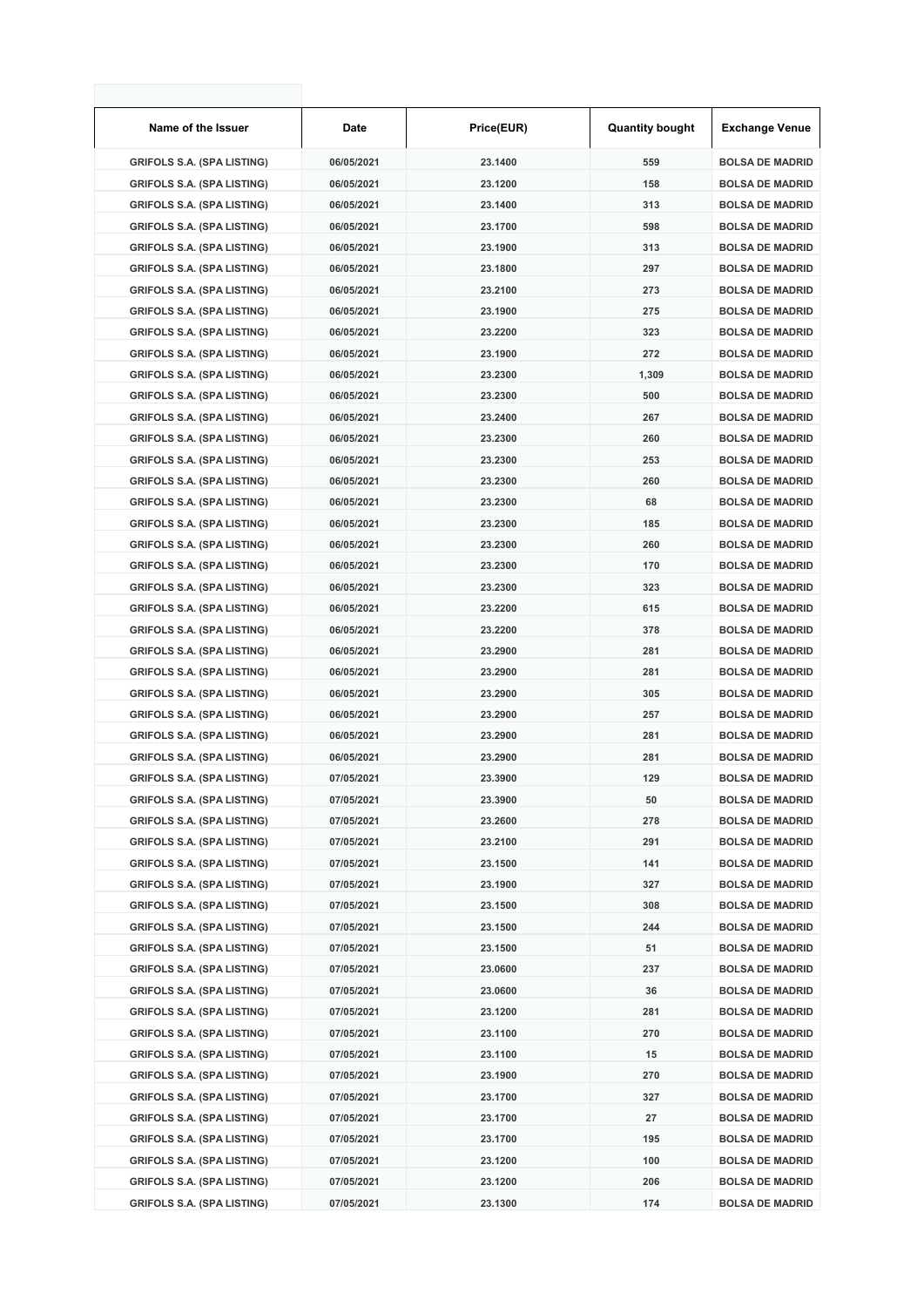| Name of the Issuer                | Date       | Price(EUR) | <b>Quantity bought</b> | <b>Exchange Venue</b>  |
|-----------------------------------|------------|------------|------------------------|------------------------|
| <b>GRIFOLS S.A. (SPA LISTING)</b> | 07/05/2021 | 23.1300    | 128                    | <b>BOLSA DE MADRID</b> |
| <b>GRIFOLS S.A. (SPA LISTING)</b> | 07/05/2021 | 23.1200    | 557                    | <b>BOLSA DE MADRID</b> |
| <b>GRIFOLS S.A. (SPA LISTING)</b> | 07/05/2021 | 23.1200    | 302                    | <b>BOLSA DE MADRID</b> |
| <b>GRIFOLS S.A. (SPA LISTING)</b> | 07/05/2021 | 23.1200    | 484                    | <b>BOLSA DE MADRID</b> |
| <b>GRIFOLS S.A. (SPA LISTING)</b> | 07/05/2021 | 23.0900    | 288                    | <b>BOLSA DE MADRID</b> |
| <b>GRIFOLS S.A. (SPA LISTING)</b> | 07/05/2021 | 23.0900    | 274                    | <b>BOLSA DE MADRID</b> |
| <b>GRIFOLS S.A. (SPA LISTING)</b> | 07/05/2021 | 23.0600    | 318                    | <b>BOLSA DE MADRID</b> |
| <b>GRIFOLS S.A. (SPA LISTING)</b> | 07/05/2021 | 23.0500    | 282                    | <b>BOLSA DE MADRID</b> |
| <b>GRIFOLS S.A. (SPA LISTING)</b> | 07/05/2021 | 23.0500    | 225                    | <b>BOLSA DE MADRID</b> |
| <b>GRIFOLS S.A. (SPA LISTING)</b> | 07/05/2021 | 23.0500    | 57                     | <b>BOLSA DE MADRID</b> |
| <b>GRIFOLS S.A. (SPA LISTING)</b> | 07/05/2021 | 23.0500    | 3                      | <b>BOLSA DE MADRID</b> |
| <b>GRIFOLS S.A. (SPA LISTING)</b> | 07/05/2021 | 23.0400    | 278                    | <b>BOLSA DE MADRID</b> |
| <b>GRIFOLS S.A. (SPA LISTING)</b> | 07/05/2021 | 23.0700    | 312                    | <b>BOLSA DE MADRID</b> |
| <b>GRIFOLS S.A. (SPA LISTING)</b> | 07/05/2021 | 23.0800    | 1,061                  | <b>BOLSA DE MADRID</b> |
| <b>GRIFOLS S.A. (SPA LISTING)</b> | 07/05/2021 | 23.0600    | 100                    | <b>BOLSA DE MADRID</b> |
| <b>GRIFOLS S.A. (SPA LISTING)</b> | 07/05/2021 | 23.0600    | 178                    | <b>BOLSA DE MADRID</b> |
| <b>GRIFOLS S.A. (SPA LISTING)</b> | 07/05/2021 | 23.0300    | 295                    | <b>BOLSA DE MADRID</b> |
| <b>GRIFOLS S.A. (SPA LISTING)</b> | 07/05/2021 | 23.0200    | 160                    | <b>BOLSA DE MADRID</b> |
| <b>GRIFOLS S.A. (SPA LISTING)</b> | 07/05/2021 | 23.0200    | 234                    | <b>BOLSA DE MADRID</b> |
| <b>GRIFOLS S.A. (SPA LISTING)</b> | 07/05/2021 | 23.0300    | 419                    | <b>BOLSA DE MADRID</b> |
| <b>GRIFOLS S.A. (SPA LISTING)</b> | 07/05/2021 | 23.0200    | 288                    | <b>BOLSA DE MADRID</b> |
| <b>GRIFOLS S.A. (SPA LISTING)</b> | 07/05/2021 | 23.0200    | 197                    | <b>BOLSA DE MADRID</b> |
| <b>GRIFOLS S.A. (SPA LISTING)</b> | 07/05/2021 | 23.0600    | 344                    | <b>BOLSA DE MADRID</b> |
| <b>GRIFOLS S.A. (SPA LISTING)</b> | 07/05/2021 | 23.0600    | 557                    | <b>BOLSA DE MADRID</b> |
| <b>GRIFOLS S.A. (SPA LISTING)</b> | 07/05/2021 | 23.0600    | 292                    | <b>BOLSA DE MADRID</b> |
| <b>GRIFOLS S.A. (SPA LISTING)</b> | 07/05/2021 | 23.0500    | 615                    | <b>BOLSA DE MADRID</b> |
| <b>GRIFOLS S.A. (SPA LISTING)</b> | 07/05/2021 | 23.0500    | 282                    | <b>BOLSA DE MADRID</b> |
| <b>GRIFOLS S.A. (SPA LISTING)</b> | 07/05/2021 | 23.0400    | 147                    | <b>BOLSA DE MADRID</b> |
| <b>GRIFOLS S.A. (SPA LISTING)</b> | 07/05/2021 | 23.0400    | 139                    | <b>BOLSA DE MADRID</b> |
| <b>GRIFOLS S.A. (SPA LISTING)</b> | 07/05/2021 | 23.0200    | 268                    | <b>BOLSA DE MADRID</b> |
| <b>GRIFOLS S.A. (SPA LISTING)</b> | 07/05/2021 | 23.0100    | 180                    | <b>BOLSA DE MADRID</b> |
| <b>GRIFOLS S.A. (SPA LISTING)</b> | 07/05/2021 | 23.0100    | 105                    | <b>BOLSA DE MADRID</b> |
| <b>GRIFOLS S.A. (SPA LISTING)</b> | 07/05/2021 | 23.0200    | 161                    | <b>BOLSA DE MADRID</b> |
| <b>GRIFOLS S.A. (SPA LISTING)</b> | 07/05/2021 | 23.0200    | 144                    | <b>BOLSA DE MADRID</b> |
| <b>GRIFOLS S.A. (SPA LISTING)</b> | 07/05/2021 | 23.0200    | 110                    | <b>BOLSA DE MADRID</b> |
| <b>GRIFOLS S.A. (SPA LISTING)</b> | 07/05/2021 | 23.0400    | 383                    | <b>BOLSA DE MADRID</b> |
| <b>GRIFOLS S.A. (SPA LISTING)</b> | 07/05/2021 | 23.0400    | 383                    | <b>BOLSA DE MADRID</b> |
| <b>GRIFOLS S.A. (SPA LISTING)</b> | 07/05/2021 | 23.0400    | 137                    | <b>BOLSA DE MADRID</b> |
| <b>GRIFOLS S.A. (SPA LISTING)</b> | 07/05/2021 | 23.0400    | 169                    | <b>BOLSA DE MADRID</b> |
| <b>GRIFOLS S.A. (SPA LISTING)</b> | 07/05/2021 | 23.0300    | 229                    | <b>BOLSA DE MADRID</b> |
| <b>GRIFOLS S.A. (SPA LISTING)</b> | 07/05/2021 | 23.0300    | 753                    | <b>BOLSA DE MADRID</b> |
| <b>GRIFOLS S.A. (SPA LISTING)</b> | 07/05/2021 | 23.0300    | 277                    | <b>BOLSA DE MADRID</b> |
| <b>GRIFOLS S.A. (SPA LISTING)</b> | 07/05/2021 | 23.0200    | 100                    | <b>BOLSA DE MADRID</b> |
| <b>GRIFOLS S.A. (SPA LISTING)</b> | 07/05/2021 | 23.0500    | 577                    | <b>BOLSA DE MADRID</b> |
| <b>GRIFOLS S.A. (SPA LISTING)</b> | 07/05/2021 | 23.0400    | 304                    | <b>BOLSA DE MADRID</b> |
| <b>GRIFOLS S.A. (SPA LISTING)</b> | 07/05/2021 | 23.0400    | 21                     | <b>BOLSA DE MADRID</b> |
| <b>GRIFOLS S.A. (SPA LISTING)</b> | 07/05/2021 | 23.0500    | 317                    | <b>BOLSA DE MADRID</b> |
| <b>GRIFOLS S.A. (SPA LISTING)</b> | 07/05/2021 | 23.0400    | 641                    | <b>BOLSA DE MADRID</b> |
| <b>GRIFOLS S.A. (SPA LISTING)</b> | 07/05/2021 | 23.0300    | 92                     | <b>BOLSA DE MADRID</b> |
| <b>GRIFOLS S.A. (SPA LISTING)</b> | 07/05/2021 | 23.0400    | 128                    | <b>BOLSA DE MADRID</b> |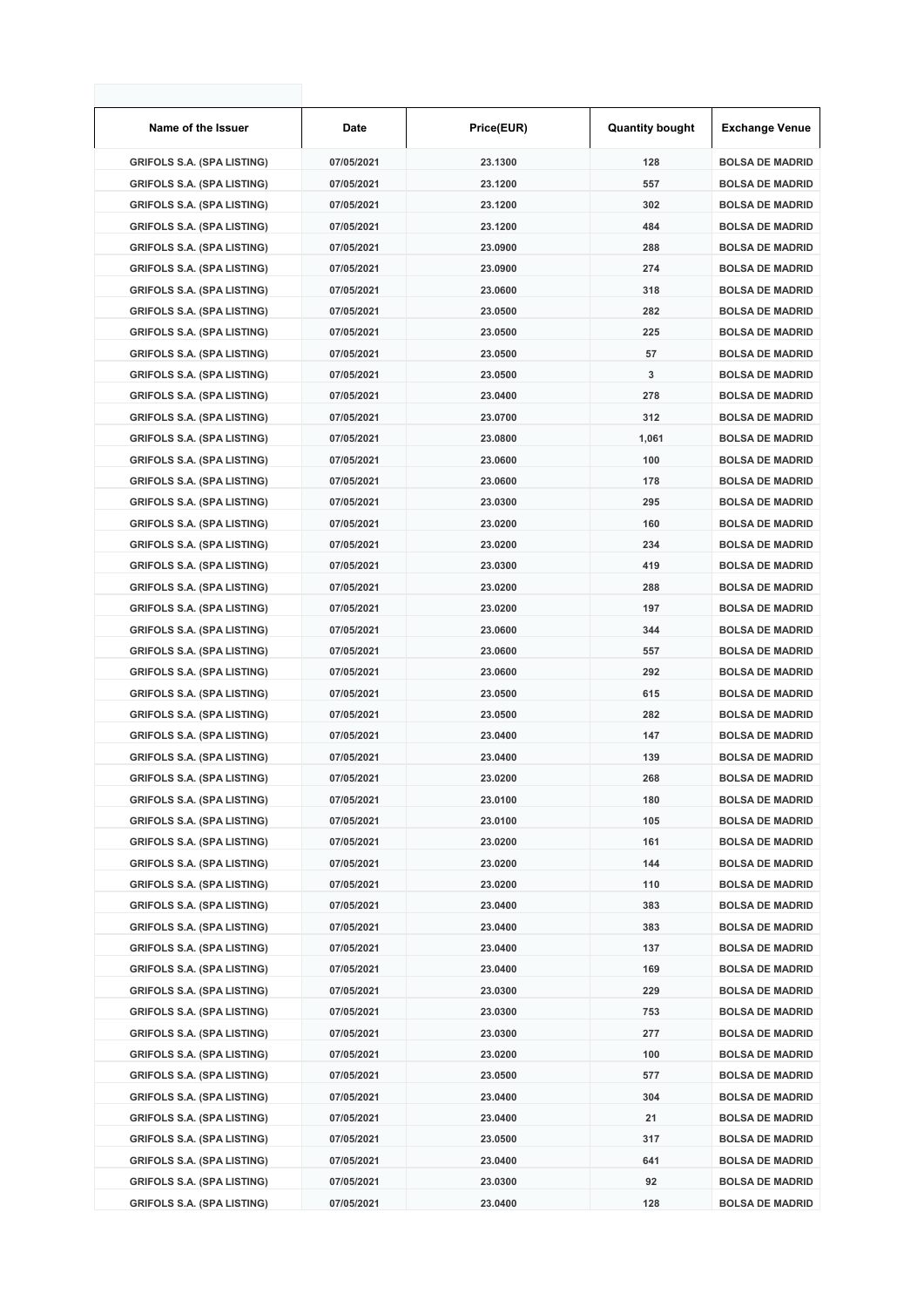| Name of the Issuer                | Date       | Price(EUR) | <b>Quantity bought</b> | <b>Exchange Venue</b>  |
|-----------------------------------|------------|------------|------------------------|------------------------|
| <b>GRIFOLS S.A. (SPA LISTING)</b> | 07/05/2021 | 23.0400    | 182                    | <b>BOLSA DE MADRID</b> |
| <b>GRIFOLS S.A. (SPA LISTING)</b> | 07/05/2021 | 23.0400    | 780                    | <b>BOLSA DE MADRID</b> |
| <b>GRIFOLS S.A. (SPA LISTING)</b> | 07/05/2021 | 23.0400    | 17                     | <b>BOLSA DE MADRID</b> |
| <b>GRIFOLS S.A. (SPA LISTING)</b> | 07/05/2021 | 23.0200    | 537                    | <b>BOLSA DE MADRID</b> |
| <b>GRIFOLS S.A. (SPA LISTING)</b> | 07/05/2021 | 23.0100    | 317                    | <b>BOLSA DE MADRID</b> |
| <b>GRIFOLS S.A. (SPA LISTING)</b> | 07/05/2021 | 23.0100    | 561                    | <b>BOLSA DE MADRID</b> |
| <b>GRIFOLS S.A. (SPA LISTING)</b> | 07/05/2021 | 23.0200    | 72                     | <b>BOLSA DE MADRID</b> |
| <b>GRIFOLS S.A. (SPA LISTING)</b> | 07/05/2021 | 23.0200    | 157                    | <b>BOLSA DE MADRID</b> |
| <b>GRIFOLS S.A. (SPA LISTING)</b> | 07/05/2021 | 23.0200    | 5                      | <b>BOLSA DE MADRID</b> |
| <b>GRIFOLS S.A. (SPA LISTING)</b> | 07/05/2021 | 23.0200    | 51                     | <b>BOLSA DE MADRID</b> |
| <b>GRIFOLS S.A. (SPA LISTING)</b> | 07/05/2021 | 23.0200    | 40                     | <b>BOLSA DE MADRID</b> |
| <b>GRIFOLS S.A. (SPA LISTING)</b> | 07/05/2021 | 23.0200    | 229                    | <b>BOLSA DE MADRID</b> |
| <b>GRIFOLS S.A. (SPA LISTING)</b> | 07/05/2021 | 23.0200    | 200                    | <b>BOLSA DE MADRID</b> |
| <b>GRIFOLS S.A. (SPA LISTING)</b> | 07/05/2021 | 23.0200    | 118                    | <b>BOLSA DE MADRID</b> |
| <b>GRIFOLS S.A. (SPA LISTING)</b> | 07/05/2021 | 23.0200    | 114                    | <b>BOLSA DE MADRID</b> |
| <b>GRIFOLS S.A. (SPA LISTING)</b> | 07/05/2021 | 23.0200    | 177                    | <b>BOLSA DE MADRID</b> |
| <b>GRIFOLS S.A. (SPA LISTING)</b> | 07/05/2021 | 23.0000    | 297                    | <b>BOLSA DE MADRID</b> |
| <b>GRIFOLS S.A. (SPA LISTING)</b> | 07/05/2021 | 23.0000    | 283                    | <b>BOLSA DE MADRID</b> |
| <b>GRIFOLS S.A. (SPA LISTING)</b> | 07/05/2021 | 23.0000    | 292                    | <b>BOLSA DE MADRID</b> |
| <b>GRIFOLS S.A. (SPA LISTING)</b> | 07/05/2021 | 23.0000    | 270                    | <b>BOLSA DE MADRID</b> |
| <b>GRIFOLS S.A. (SPA LISTING)</b> | 07/05/2021 | 22.9600    | 65                     | <b>BOLSA DE MADRID</b> |
| <b>GRIFOLS S.A. (SPA LISTING)</b> | 07/05/2021 | 22.9600    | 206                    | <b>BOLSA DE MADRID</b> |
| <b>GRIFOLS S.A. (SPA LISTING)</b> | 07/05/2021 | 22.9700    | 284                    | <b>BOLSA DE MADRID</b> |
| <b>GRIFOLS S.A. (SPA LISTING)</b> | 07/05/2021 | 22.9700    | 243                    | <b>BOLSA DE MADRID</b> |
| <b>GRIFOLS S.A. (SPA LISTING)</b> | 07/05/2021 | 22.9700    | 59                     | <b>BOLSA DE MADRID</b> |
| <b>GRIFOLS S.A. (SPA LISTING)</b> | 07/05/2021 | 22.9700    | 34                     | <b>BOLSA DE MADRID</b> |
| <b>GRIFOLS S.A. (SPA LISTING)</b> | 07/05/2021 | 22.9700    | 30                     | <b>BOLSA DE MADRID</b> |
| <b>GRIFOLS S.A. (SPA LISTING)</b> | 07/05/2021 | 22.9700    | 95                     | <b>BOLSA DE MADRID</b> |
| <b>GRIFOLS S.A. (SPA LISTING)</b> | 07/05/2021 | 22.9700    | 24                     | <b>BOLSA DE MADRID</b> |
| <b>GRIFOLS S.A. (SPA LISTING)</b> | 07/05/2021 | 22.9700    | 22                     | <b>BOLSA DE MADRID</b> |
| <b>GRIFOLS S.A. (SPA LISTING)</b> | 07/05/2021 | 22.9900    | 270                    | <b>BOLSA DE MADRID</b> |
| <b>GRIFOLS S.A. (SPA LISTING)</b> | 07/05/2021 | 22.9800    | 97                     | <b>BOLSA DE MADRID</b> |
| <b>GRIFOLS S.A. (SPA LISTING)</b> | 07/05/2021 | 22.9800    | 326                    | <b>BOLSA DE MADRID</b> |
| <b>GRIFOLS S.A. (SPA LISTING)</b> | 07/05/2021 | 22.9700    | 326                    | <b>BOLSA DE MADRID</b> |
| <b>GRIFOLS S.A. (SPA LISTING)</b> | 07/05/2021 | 22.9700    | 284                    | <b>BOLSA DE MADRID</b> |
| <b>GRIFOLS S.A. (SPA LISTING)</b> | 07/05/2021 | 22.9600    | 495                    | <b>BOLSA DE MADRID</b> |
| <b>GRIFOLS S.A. (SPA LISTING)</b> | 07/05/2021 | 22.9600    | 279                    | <b>BOLSA DE MADRID</b> |
| <b>GRIFOLS S.A. (SPA LISTING)</b> | 07/05/2021 | 22.9600    | 109                    | <b>BOLSA DE MADRID</b> |
| <b>GRIFOLS S.A. (SPA LISTING)</b> | 07/05/2021 | 22.9600    | 22                     | <b>BOLSA DE MADRID</b> |
| <b>GRIFOLS S.A. (SPA LISTING)</b> | 07/05/2021 | 22.9600    | 168                    | <b>BOLSA DE MADRID</b> |
| <b>GRIFOLS S.A. (SPA LISTING)</b> | 07/05/2021 | 22.9700    | 276                    | <b>BOLSA DE MADRID</b> |
| <b>GRIFOLS S.A. (SPA LISTING)</b> | 07/05/2021 | 22.9700    | 278                    | <b>BOLSA DE MADRID</b> |
| <b>GRIFOLS S.A. (SPA LISTING)</b> | 07/05/2021 | 22.9900    | 327                    | <b>BOLSA DE MADRID</b> |
| <b>GRIFOLS S.A. (SPA LISTING)</b> | 07/05/2021 | 22.9800    | 225                    | <b>BOLSA DE MADRID</b> |
| <b>GRIFOLS S.A. (SPA LISTING)</b> | 07/05/2021 | 22.9800    | 28                     | <b>BOLSA DE MADRID</b> |
| <b>GRIFOLS S.A. (SPA LISTING)</b> | 07/05/2021 | 22.9800    | 322                    | <b>BOLSA DE MADRID</b> |
| <b>GRIFOLS S.A. (SPA LISTING)</b> | 07/05/2021 | 22.9800    | 41                     | <b>BOLSA DE MADRID</b> |
| <b>GRIFOLS S.A. (SPA LISTING)</b> | 07/05/2021 | 23.0000    | 314                    | <b>BOLSA DE MADRID</b> |
| <b>GRIFOLS S.A. (SPA LISTING)</b> | 07/05/2021 | 22.9900    | 640                    | <b>BOLSA DE MADRID</b> |
| <b>GRIFOLS S.A. (SPA LISTING)</b> | 07/05/2021 | 23.0100    | 200                    | <b>BOLSA DE MADRID</b> |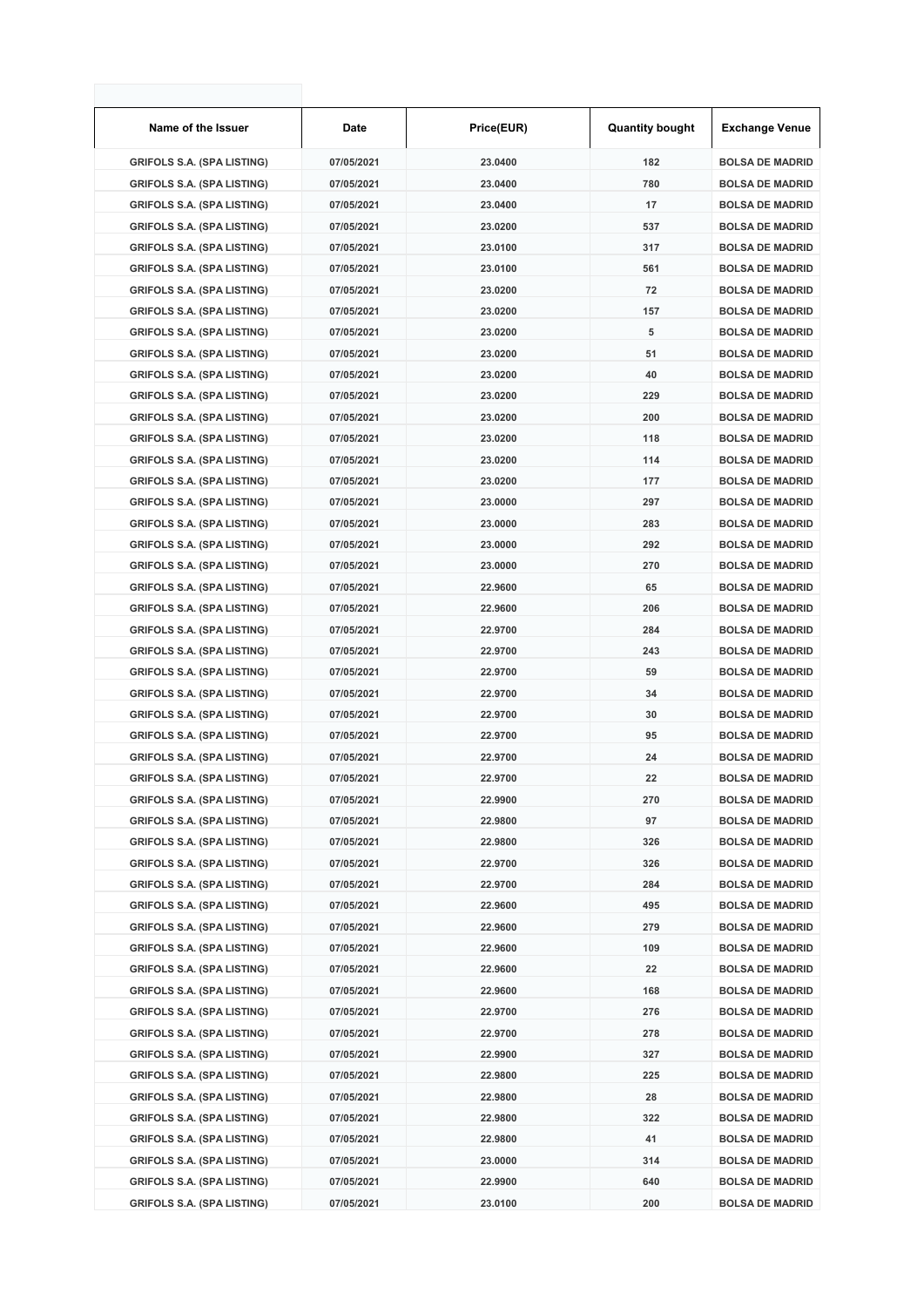| Name of the Issuer                | Date       | Price(EUR) | <b>Quantity bought</b> | <b>Exchange Venue</b>  |
|-----------------------------------|------------|------------|------------------------|------------------------|
| <b>GRIFOLS S.A. (SPA LISTING)</b> | 07/05/2021 | 23.0100    | 97                     | <b>BOLSA DE MADRID</b> |
| <b>GRIFOLS S.A. (SPA LISTING)</b> | 07/05/2021 | 23.0100    | 289                    | <b>BOLSA DE MADRID</b> |
| <b>GRIFOLS S.A. (SPA LISTING)</b> | 07/05/2021 | 23.0200    | 76                     | <b>BOLSA DE MADRID</b> |
| <b>GRIFOLS S.A. (SPA LISTING)</b> | 07/05/2021 | 23.0200    | 166                    | <b>BOLSA DE MADRID</b> |
| <b>GRIFOLS S.A. (SPA LISTING)</b> | 07/05/2021 | 23.0200    | 50                     | <b>BOLSA DE MADRID</b> |
| <b>GRIFOLS S.A. (SPA LISTING)</b> | 07/05/2021 | 23.0000    | 302                    | <b>BOLSA DE MADRID</b> |
| <b>GRIFOLS S.A. (SPA LISTING)</b> | 07/05/2021 | 23.0000    | 302                    | <b>BOLSA DE MADRID</b> |
| <b>GRIFOLS S.A. (SPA LISTING)</b> | 07/05/2021 | 23.0000    | 240                    | <b>BOLSA DE MADRID</b> |
| <b>GRIFOLS S.A. (SPA LISTING)</b> | 07/05/2021 | 23.0000    | 302                    | <b>BOLSA DE MADRID</b> |
| <b>GRIFOLS S.A. (SPA LISTING)</b> | 07/05/2021 | 23.0000    | 31                     | <b>BOLSA DE MADRID</b> |
| <b>GRIFOLS S.A. (SPA LISTING)</b> | 07/05/2021 | 23.0100    | 291                    | <b>BOLSA DE MADRID</b> |
| <b>GRIFOLS S.A. (SPA LISTING)</b> | 07/05/2021 | 23.0100    | 286                    | <b>BOLSA DE MADRID</b> |
| <b>GRIFOLS S.A. (SPA LISTING)</b> | 07/05/2021 | 23.0100    | 420                    | <b>BOLSA DE MADRID</b> |
| <b>GRIFOLS S.A. (SPA LISTING)</b> | 07/05/2021 | 23.0100    | 280                    | <b>BOLSA DE MADRID</b> |
| <b>GRIFOLS S.A. (SPA LISTING)</b> | 07/05/2021 | 23.0100    | 415                    | <b>BOLSA DE MADRID</b> |
| <b>GRIFOLS S.A. (SPA LISTING)</b> | 07/05/2021 | 23.0100    | 794                    | <b>BOLSA DE MADRID</b> |
| <b>GRIFOLS S.A. (SPA LISTING)</b> | 07/05/2021 | 23.0500    | 212                    | <b>BOLSA DE MADRID</b> |
| <b>GRIFOLS S.A. (SPA LISTING)</b> | 07/05/2021 | 23.0500    | 56                     | <b>BOLSA DE MADRID</b> |
| <b>GRIFOLS S.A. (SPA LISTING)</b> | 07/05/2021 | 23.1000    | 74                     | <b>BOLSA DE MADRID</b> |
| <b>GRIFOLS S.A. (SPA LISTING)</b> | 07/05/2021 | 23.1000    | 194                    | <b>BOLSA DE MADRID</b> |
| <b>GRIFOLS S.A. (SPA LISTING)</b> | 07/05/2021 | 23.1600    | 1,132                  | <b>BOLSA DE MADRID</b> |
| <b>GRIFOLS S.A. (SPA LISTING)</b> | 07/05/2021 | 23.1600    | 288                    | <b>BOLSA DE MADRID</b> |
| <b>GRIFOLS S.A. (SPA LISTING)</b> | 07/05/2021 | 23.1300    | 879                    | <b>BOLSA DE MADRID</b> |
| <b>GRIFOLS S.A. (SPA LISTING)</b> | 07/05/2021 | 23.1300    | 980                    | <b>BOLSA DE MADRID</b> |
| <b>GRIFOLS S.A. (SPA LISTING)</b> | 07/05/2021 | 23.0800    | 275                    | <b>BOLSA DE MADRID</b> |
| <b>GRIFOLS S.A. (SPA LISTING)</b> | 07/05/2021 | 23.0700    | 507                    | <b>BOLSA DE MADRID</b> |
| <b>GRIFOLS S.A. (SPA LISTING)</b> | 07/05/2021 | 23.1500    | 193                    | <b>BOLSA DE MADRID</b> |
| <b>GRIFOLS S.A. (SPA LISTING)</b> | 07/05/2021 | 23.1500    | 23                     | <b>BOLSA DE MADRID</b> |
| <b>GRIFOLS S.A. (SPA LISTING)</b> | 07/05/2021 | 23.1500    | 58                     | <b>BOLSA DE MADRID</b> |
| <b>GRIFOLS S.A. (SPA LISTING)</b> | 07/05/2021 | 23.1500    | 3                      | <b>BOLSA DE MADRID</b> |
| <b>GRIFOLS S.A. (SPA LISTING)</b> | 07/05/2021 | 23.1400    | 256                    | <b>BOLSA DE MADRID</b> |
| <b>GRIFOLS S.A. (SPA LISTING)</b> | 07/05/2021 | 23.1400    | 1,363                  | <b>BOLSA DE MADRID</b> |
| <b>GRIFOLS S.A. (SPA LISTING)</b> | 07/05/2021 | 23.1400    | 212                    | <b>BOLSA DE MADRID</b> |
| <b>GRIFOLS S.A. (SPA LISTING)</b> | 07/05/2021 | 23.1400    | 393                    | <b>BOLSA DE MADRID</b> |
| <b>GRIFOLS S.A. (SPA LISTING)</b> | 07/05/2021 | 23.1700    | 570                    | <b>BOLSA DE MADRID</b> |
| <b>GRIFOLS S.A. (SPA LISTING)</b> | 07/05/2021 | 23.1700    | 518                    | <b>BOLSA DE MADRID</b> |
| <b>GRIFOLS S.A. (SPA LISTING)</b> | 07/05/2021 | 23.1700    | 126                    | <b>BOLSA DE MADRID</b> |
| <b>GRIFOLS S.A. (SPA LISTING)</b> | 07/05/2021 | 23.1700    | 250                    | <b>BOLSA DE MADRID</b> |
| <b>GRIFOLS S.A. (SPA LISTING)</b> | 07/05/2021 | 23.1700    | 144                    | <b>BOLSA DE MADRID</b> |
| <b>GRIFOLS S.A. (SPA LISTING)</b> | 07/05/2021 | 23.1700    | 388                    | <b>BOLSA DE MADRID</b> |
| <b>GRIFOLS S.A. (SPA LISTING)</b> | 07/05/2021 | 23.1700    | 378                    | <b>BOLSA DE MADRID</b> |
| <b>GRIFOLS S.A. (SPA LISTING)</b> | 07/05/2021 | 23.1700    | 11                     | <b>BOLSA DE MADRID</b> |
| <b>GRIFOLS S.A. (SPA LISTING)</b> | 07/05/2021 | 23.1600    | 260                    | <b>BOLSA DE MADRID</b> |
| <b>GRIFOLS S.A. (SPA LISTING)</b> | 07/05/2021 | 23.1700    | 267                    | <b>BOLSA DE MADRID</b> |
| <b>GRIFOLS S.A. (SPA LISTING)</b> | 07/05/2021 | 23.1700    | 267                    | <b>BOLSA DE MADRID</b> |
| <b>GRIFOLS S.A. (SPA LISTING)</b> | 07/05/2021 | 23.1700    | 208                    | <b>BOLSA DE MADRID</b> |
| <b>GRIFOLS S.A. (SPA LISTING)</b> | 07/05/2021 | 23.1700    | 227                    | <b>BOLSA DE MADRID</b> |
| <b>GRIFOLS S.A. (SPA LISTING)</b> | 07/05/2021 | 23.1600    | 533                    | <b>BOLSA DE MADRID</b> |
| <b>GRIFOLS S.A. (SPA LISTING)</b> | 07/05/2021 | 23.1500    | 160                    | <b>BOLSA DE MADRID</b> |
| <b>GRIFOLS S.A. (SPA LISTING)</b> | 07/05/2021 | 23.1500    | 130                    | <b>BOLSA DE MADRID</b> |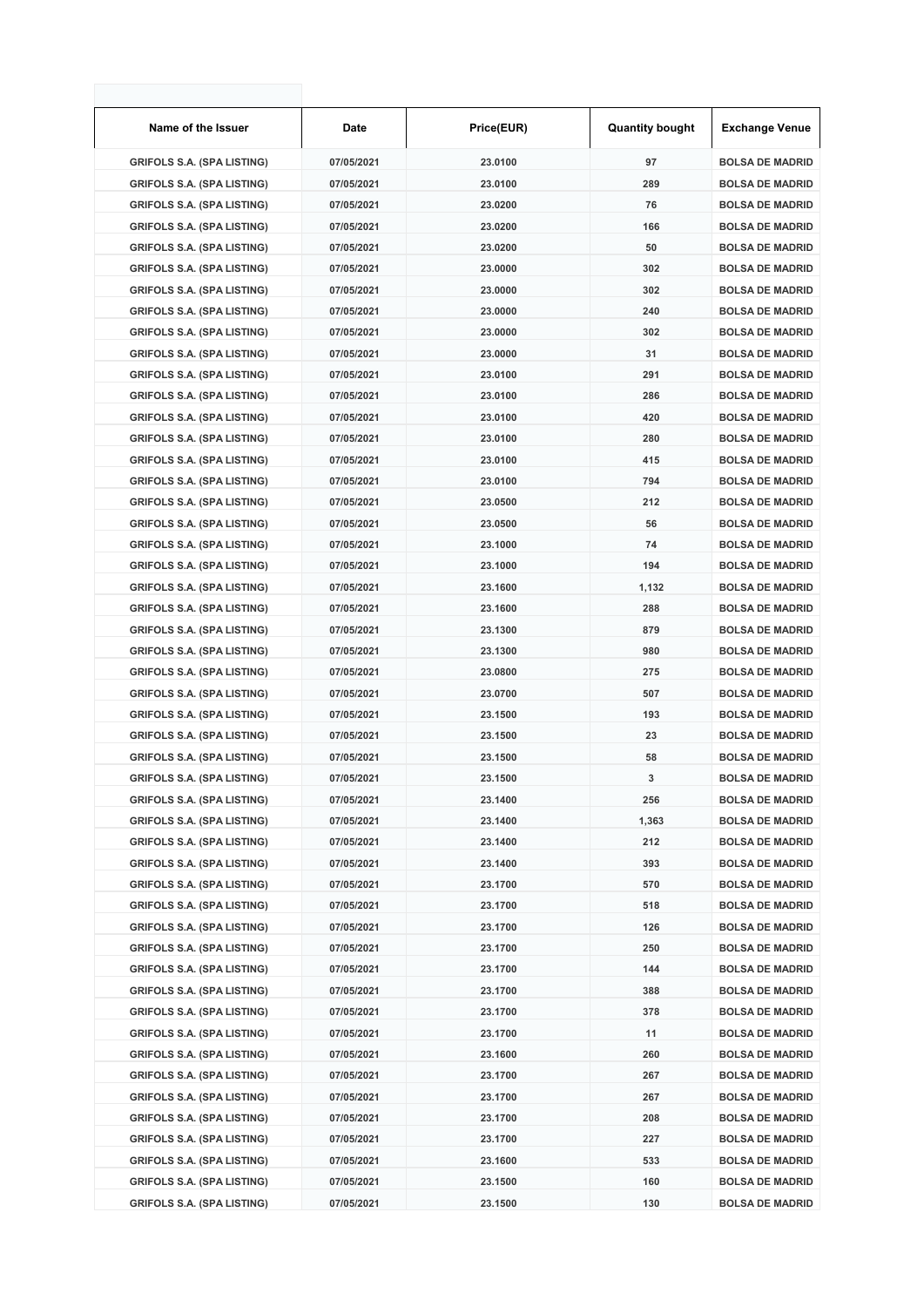| Name of the Issuer                | Date       | Price(EUR) | <b>Quantity bought</b> | <b>Exchange Venue</b>  |
|-----------------------------------|------------|------------|------------------------|------------------------|
| <b>GRIFOLS S.A. (SPA LISTING)</b> | 07/05/2021 | 23.2100    | 655                    | <b>BOLSA DE MADRID</b> |
| <b>GRIFOLS S.A. (SPA LISTING)</b> | 07/05/2021 | 23.2100    | 23                     | <b>BOLSA DE MADRID</b> |
| <b>GRIFOLS S.A. (SPA LISTING)</b> | 07/05/2021 | 23.2100    | 930                    | <b>BOLSA DE MADRID</b> |
| <b>GRIFOLS S.A. (SPA LISTING)</b> | 07/05/2021 | 23.2000    | 466                    | <b>BOLSA DE MADRID</b> |
| <b>GRIFOLS S.A. (SPA LISTING)</b> | 07/05/2021 | 23.2300    | 378                    | <b>BOLSA DE MADRID</b> |
| <b>GRIFOLS S.A. (SPA LISTING)</b> | 07/05/2021 | 23.2300    | 378                    | <b>BOLSA DE MADRID</b> |
| <b>GRIFOLS S.A. (SPA LISTING)</b> | 07/05/2021 | 23.2300    | 507                    | <b>BOLSA DE MADRID</b> |
| <b>GRIFOLS S.A. (SPA LISTING)</b> | 07/05/2021 | 23.2200    | 312                    | <b>BOLSA DE MADRID</b> |
| <b>GRIFOLS S.A. (SPA LISTING)</b> | 07/05/2021 | 23.2200    | 65                     | <b>BOLSA DE MADRID</b> |
| <b>GRIFOLS S.A. (SPA LISTING)</b> | 07/05/2021 | 23.2200    | 56                     | <b>BOLSA DE MADRID</b> |
| <b>GRIFOLS S.A. (SPA LISTING)</b> | 07/05/2021 | 23.2200    | 26                     | <b>BOLSA DE MADRID</b> |
| <b>GRIFOLS S.A. (SPA LISTING)</b> | 07/05/2021 | 23.2200    | 43                     | <b>BOLSA DE MADRID</b> |
| <b>GRIFOLS S.A. (SPA LISTING)</b> | 07/05/2021 | 23.2200    | 12                     | <b>BOLSA DE MADRID</b> |
| <b>GRIFOLS S.A. (SPA LISTING)</b> | 07/05/2021 | 23.2200    | 138                    | <b>BOLSA DE MADRID</b> |
| <b>GRIFOLS S.A. (SPA LISTING)</b> | 07/05/2021 | 23.2200    | 129                    | <b>BOLSA DE MADRID</b> |
| <b>GRIFOLS S.A. (SPA LISTING)</b> | 07/05/2021 | 23.2200    | 271                    | <b>BOLSA DE MADRID</b> |
| <b>GRIFOLS S.A. (SPA LISTING)</b> | 07/05/2021 | 23.2200    | 1,059                  | <b>BOLSA DE MADRID</b> |
| <b>GRIFOLS S.A. (SPA LISTING)</b> | 07/05/2021 | 23.2200    | 59                     | <b>BOLSA DE MADRID</b> |
| <b>GRIFOLS S.A. (SPA LISTING)</b> | 07/05/2021 | 23.2200    | 17                     | <b>BOLSA DE MADRID</b> |
| <b>GRIFOLS S.A. (SPA LISTING)</b> | 07/05/2021 | 23.2300    | 252                    | <b>BOLSA DE MADRID</b> |
| <b>GRIFOLS S.A. (SPA LISTING)</b> | 07/05/2021 | 23.2300    | 2,782                  | <b>BOLSA DE MADRID</b> |
| <b>GRIFOLS S.A. (SPA LISTING)</b> | 07/05/2021 | 23.2300    | 190                    | <b>BOLSA DE MADRID</b> |
| <b>GRIFOLS S.A. (SPA LISTING)</b> | 07/05/2021 | 23.2300    | 135                    | <b>BOLSA DE MADRID</b> |
| <b>GRIFOLS S.A. (SPA LISTING)</b> | 07/05/2021 | 23.2300    | 327                    | <b>BOLSA DE MADRID</b> |
| <b>GRIFOLS S.A. (SPA LISTING)</b> | 07/05/2021 | 23.2200    | 229                    | <b>BOLSA DE MADRID</b> |
| <b>GRIFOLS S.A. (SPA LISTING)</b> | 07/05/2021 | 23.2500    | 2,667                  | <b>BOLSA DE MADRID</b> |
| <b>GRIFOLS S.A. (SPA LISTING)</b> | 10/05/2021 | 23.3900    | 348                    | <b>BOLSA DE MADRID</b> |
| <b>GRIFOLS S.A. (SPA LISTING)</b> | 10/05/2021 | 23.3800    | 201                    | <b>BOLSA DE MADRID</b> |
| <b>GRIFOLS S.A. (SPA LISTING)</b> | 10/05/2021 | 23.3800    | 140                    | <b>BOLSA DE MADRID</b> |
| <b>GRIFOLS S.A. (SPA LISTING)</b> | 10/05/2021 | 23.3400    | 297                    | <b>BOLSA DE MADRID</b> |
| <b>GRIFOLS S.A. (SPA LISTING)</b> | 10/05/2021 | 23.3700    | 273                    | <b>BOLSA DE MADRID</b> |
| <b>GRIFOLS S.A. (SPA LISTING)</b> | 10/05/2021 | 23.2900    | 276                    | <b>BOLSA DE MADRID</b> |
| <b>GRIFOLS S.A. (SPA LISTING)</b> | 10/05/2021 | 23.2600    | 20                     | <b>BOLSA DE MADRID</b> |
| <b>GRIFOLS S.A. (SPA LISTING)</b> | 10/05/2021 | 23.2500    | 107                    | <b>BOLSA DE MADRID</b> |
| <b>GRIFOLS S.A. (SPA LISTING)</b> | 10/05/2021 | 23.2600    | 101                    | <b>BOLSA DE MADRID</b> |
| <b>GRIFOLS S.A. (SPA LISTING)</b> | 10/05/2021 | 23.2600    | 606                    | <b>BOLSA DE MADRID</b> |
| <b>GRIFOLS S.A. (SPA LISTING)</b> | 10/05/2021 | 23.2500    | 299                    | <b>BOLSA DE MADRID</b> |
| <b>GRIFOLS S.A. (SPA LISTING)</b> | 10/05/2021 | 23.2300    | 537                    | <b>BOLSA DE MADRID</b> |
| <b>GRIFOLS S.A. (SPA LISTING)</b> | 10/05/2021 | 23.2400    | 267                    | <b>BOLSA DE MADRID</b> |
| <b>GRIFOLS S.A. (SPA LISTING)</b> | 10/05/2021 | 23.2400    | 49                     | <b>BOLSA DE MADRID</b> |
| <b>GRIFOLS S.A. (SPA LISTING)</b> | 10/05/2021 | 23.2800    | 10                     | <b>BOLSA DE MADRID</b> |
| <b>GRIFOLS S.A. (SPA LISTING)</b> | 10/05/2021 | 23.3200    | 279                    | <b>BOLSA DE MADRID</b> |
| <b>GRIFOLS S.A. (SPA LISTING)</b> | 10/05/2021 | 23.3300    | 288                    | <b>BOLSA DE MADRID</b> |
| <b>GRIFOLS S.A. (SPA LISTING)</b> | 10/05/2021 | 23.3300    | 212                    | <b>BOLSA DE MADRID</b> |
| <b>GRIFOLS S.A. (SPA LISTING)</b> | 10/05/2021 | 23.3300    | 190                    | <b>BOLSA DE MADRID</b> |
| <b>GRIFOLS S.A. (SPA LISTING)</b> | 10/05/2021 | 23.3300    | 212                    | <b>BOLSA DE MADRID</b> |
| <b>GRIFOLS S.A. (SPA LISTING)</b> | 10/05/2021 | 23.3600    | 45                     | <b>BOLSA DE MADRID</b> |
| <b>GRIFOLS S.A. (SPA LISTING)</b> | 10/05/2021 | 23.3600    | 251                    | <b>BOLSA DE MADRID</b> |
| <b>GRIFOLS S.A. (SPA LISTING)</b> | 10/05/2021 | 23.3900    | 300                    | <b>BOLSA DE MADRID</b> |
| <b>GRIFOLS S.A. (SPA LISTING)</b> | 10/05/2021 | 23.3900    | 2                      | <b>BOLSA DE MADRID</b> |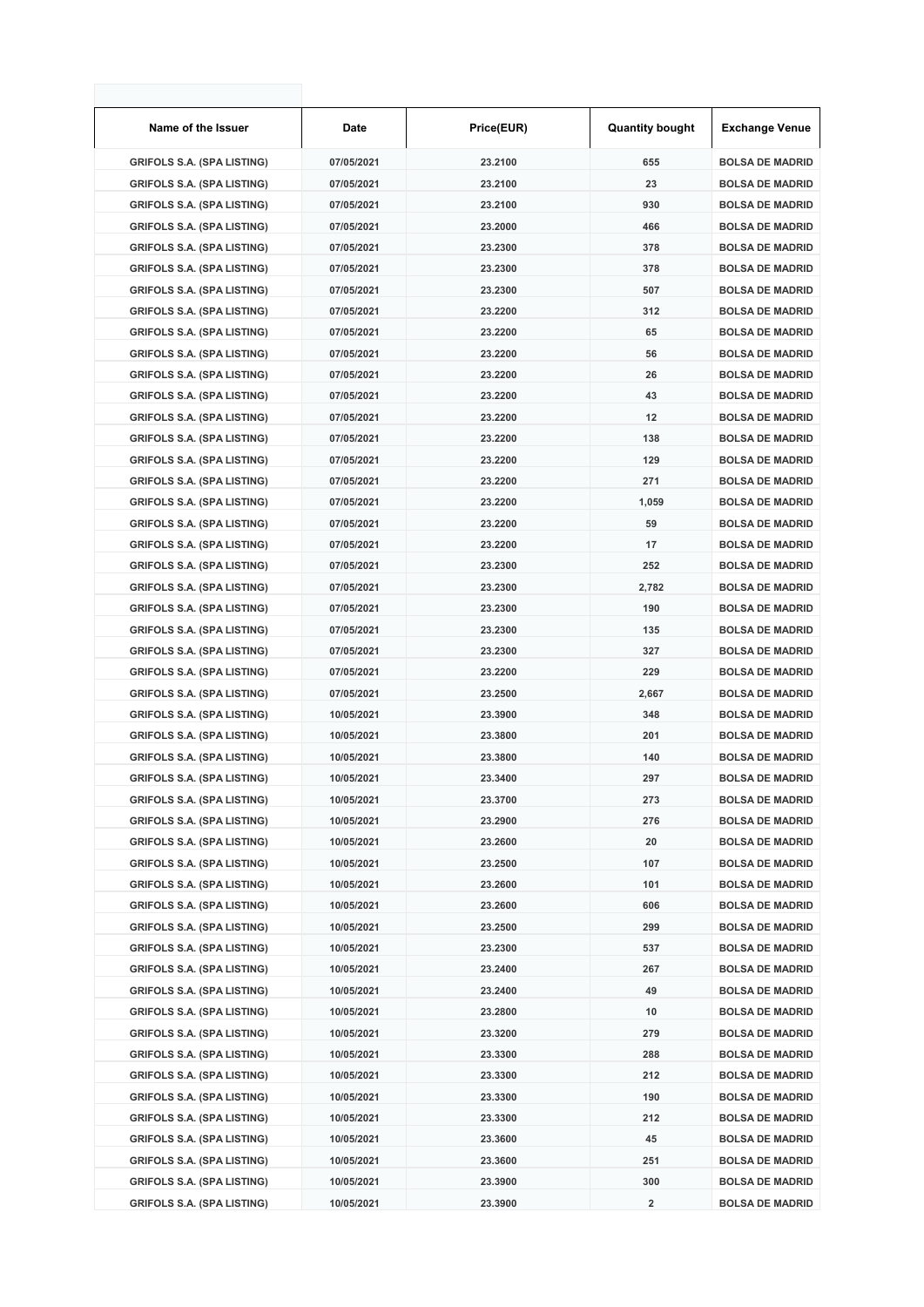| Name of the Issuer                | Date       | Price(EUR) | <b>Quantity bought</b> | <b>Exchange Venue</b>  |
|-----------------------------------|------------|------------|------------------------|------------------------|
| <b>GRIFOLS S.A. (SPA LISTING)</b> | 10/05/2021 | 23.4100    | 236                    | <b>BOLSA DE MADRID</b> |
| <b>GRIFOLS S.A. (SPA LISTING)</b> | 10/05/2021 | 23.4100    | 110                    | <b>BOLSA DE MADRID</b> |
| <b>GRIFOLS S.A. (SPA LISTING)</b> | 10/05/2021 | 23.4100    | 284                    | <b>BOLSA DE MADRID</b> |
| <b>GRIFOLS S.A. (SPA LISTING)</b> | 10/05/2021 | 23.3500    | 200                    | <b>BOLSA DE MADRID</b> |
| <b>GRIFOLS S.A. (SPA LISTING)</b> | 10/05/2021 | 23.3500    | 108                    | <b>BOLSA DE MADRID</b> |
| <b>GRIFOLS S.A. (SPA LISTING)</b> | 10/05/2021 | 23.3300    | 22                     | <b>BOLSA DE MADRID</b> |
| <b>GRIFOLS S.A. (SPA LISTING)</b> | 10/05/2021 | 23.3500    | 136                    | <b>BOLSA DE MADRID</b> |
| <b>GRIFOLS S.A. (SPA LISTING)</b> | 10/05/2021 | 23.3500    | 186                    | <b>BOLSA DE MADRID</b> |
| <b>GRIFOLS S.A. (SPA LISTING)</b> | 10/05/2021 | 23.3500    | 592                    | <b>BOLSA DE MADRID</b> |
| <b>GRIFOLS S.A. (SPA LISTING)</b> | 10/05/2021 | 23.3200    | 330                    | <b>BOLSA DE MADRID</b> |
| <b>GRIFOLS S.A. (SPA LISTING)</b> | 10/05/2021 | 23.3200    | 275                    | <b>BOLSA DE MADRID</b> |
| <b>GRIFOLS S.A. (SPA LISTING)</b> | 10/05/2021 | 23.3300    | 282                    | <b>BOLSA DE MADRID</b> |
| <b>GRIFOLS S.A. (SPA LISTING)</b> | 10/05/2021 | 23.3300    | 1                      | <b>BOLSA DE MADRID</b> |
| <b>GRIFOLS S.A. (SPA LISTING)</b> | 10/05/2021 | 23.3500    | 53                     | <b>BOLSA DE MADRID</b> |
| <b>GRIFOLS S.A. (SPA LISTING)</b> | 10/05/2021 | 23.3500    | 245                    | <b>BOLSA DE MADRID</b> |
| <b>GRIFOLS S.A. (SPA LISTING)</b> | 10/05/2021 | 23.3500    | 16                     | <b>BOLSA DE MADRID</b> |
| <b>GRIFOLS S.A. (SPA LISTING)</b> | 10/05/2021 | 23.3400    | 295                    | <b>BOLSA DE MADRID</b> |
| <b>GRIFOLS S.A. (SPA LISTING)</b> | 10/05/2021 | 23.3600    | 284                    | <b>BOLSA DE MADRID</b> |
| <b>GRIFOLS S.A. (SPA LISTING)</b> | 10/05/2021 | 23.3500    | 77                     | <b>BOLSA DE MADRID</b> |
| <b>GRIFOLS S.A. (SPA LISTING)</b> | 10/05/2021 | 23.3500    | 192                    | <b>BOLSA DE MADRID</b> |
| <b>GRIFOLS S.A. (SPA LISTING)</b> | 10/05/2021 | 23.3500    | 12                     | <b>BOLSA DE MADRID</b> |
| <b>GRIFOLS S.A. (SPA LISTING)</b> | 10/05/2021 | 23.3400    | 286                    | <b>BOLSA DE MADRID</b> |
| <b>GRIFOLS S.A. (SPA LISTING)</b> | 10/05/2021 | 23.4400    | 327                    | <b>BOLSA DE MADRID</b> |
| <b>GRIFOLS S.A. (SPA LISTING)</b> | 10/05/2021 | 23.4400    | 282                    | <b>BOLSA DE MADRID</b> |
| <b>GRIFOLS S.A. (SPA LISTING)</b> | 10/05/2021 | 23.4300    | 308                    | <b>BOLSA DE MADRID</b> |
| <b>GRIFOLS S.A. (SPA LISTING)</b> | 10/05/2021 | 23.4300    | 296                    | <b>BOLSA DE MADRID</b> |
| <b>GRIFOLS S.A. (SPA LISTING)</b> | 10/05/2021 | 23.4400    | 87                     | <b>BOLSA DE MADRID</b> |
| <b>GRIFOLS S.A. (SPA LISTING)</b> | 10/05/2021 | 23.4400    | 231                    | <b>BOLSA DE MADRID</b> |
| <b>GRIFOLS S.A. (SPA LISTING)</b> | 10/05/2021 | 23.4300    | 314                    | <b>BOLSA DE MADRID</b> |
| <b>GRIFOLS S.A. (SPA LISTING)</b> | 10/05/2021 | 23.4300    | 274                    | <b>BOLSA DE MADRID</b> |
| <b>GRIFOLS S.A. (SPA LISTING)</b> | 10/05/2021 | 23.4600    | 581                    | <b>BOLSA DE MADRID</b> |
| <b>GRIFOLS S.A. (SPA LISTING)</b> | 10/05/2021 | 23.4400    | 127                    | <b>BOLSA DE MADRID</b> |
| <b>GRIFOLS S.A. (SPA LISTING)</b> | 10/05/2021 | 23.4400    | 145                    | <b>BOLSA DE MADRID</b> |
| <b>GRIFOLS S.A. (SPA LISTING)</b> | 10/05/2021 | 23.3900    | 19                     | <b>BOLSA DE MADRID</b> |
| <b>GRIFOLS S.A. (SPA LISTING)</b> | 10/05/2021 | 23.3900    | 114                    | <b>BOLSA DE MADRID</b> |
| <b>GRIFOLS S.A. (SPA LISTING)</b> | 10/05/2021 | 23.3900    | 3                      | <b>BOLSA DE MADRID</b> |
| <b>GRIFOLS S.A. (SPA LISTING)</b> | 10/05/2021 | 23.3900    | 158                    | <b>BOLSA DE MADRID</b> |
| <b>GRIFOLS S.A. (SPA LISTING)</b> | 10/05/2021 | 23.3900    | 8                      | <b>BOLSA DE MADRID</b> |
| <b>GRIFOLS S.A. (SPA LISTING)</b> | 10/05/2021 | 23.3600    | 273                    | <b>BOLSA DE MADRID</b> |
| <b>GRIFOLS S.A. (SPA LISTING)</b> | 10/05/2021 | 23.3600    | 275                    | <b>BOLSA DE MADRID</b> |
| <b>GRIFOLS S.A. (SPA LISTING)</b> | 10/05/2021 | 23.3700    | 270                    | <b>BOLSA DE MADRID</b> |
| <b>GRIFOLS S.A. (SPA LISTING)</b> | 10/05/2021 | 23.4000    | 317                    | <b>BOLSA DE MADRID</b> |
| <b>GRIFOLS S.A. (SPA LISTING)</b> | 10/05/2021 | 23.4300    | 305                    | <b>BOLSA DE MADRID</b> |
| <b>GRIFOLS S.A. (SPA LISTING)</b> | 10/05/2021 | 23.4300    | 277                    | <b>BOLSA DE MADRID</b> |
| <b>GRIFOLS S.A. (SPA LISTING)</b> | 10/05/2021 | 23.4500    | 296                    | <b>BOLSA DE MADRID</b> |
| <b>GRIFOLS S.A. (SPA LISTING)</b> | 10/05/2021 | 23.4400    | 160                    | <b>BOLSA DE MADRID</b> |
| <b>GRIFOLS S.A. (SPA LISTING)</b> | 10/05/2021 | 23.4700    | 304                    | <b>BOLSA DE MADRID</b> |
| <b>GRIFOLS S.A. (SPA LISTING)</b> | 10/05/2021 | 23.4400    | 311                    | <b>BOLSA DE MADRID</b> |
| <b>GRIFOLS S.A. (SPA LISTING)</b> | 10/05/2021 | 23.4400    | 236                    | <b>BOLSA DE MADRID</b> |
| <b>GRIFOLS S.A. (SPA LISTING)</b> | 10/05/2021 | 23.4400    | 59                     | <b>BOLSA DE MADRID</b> |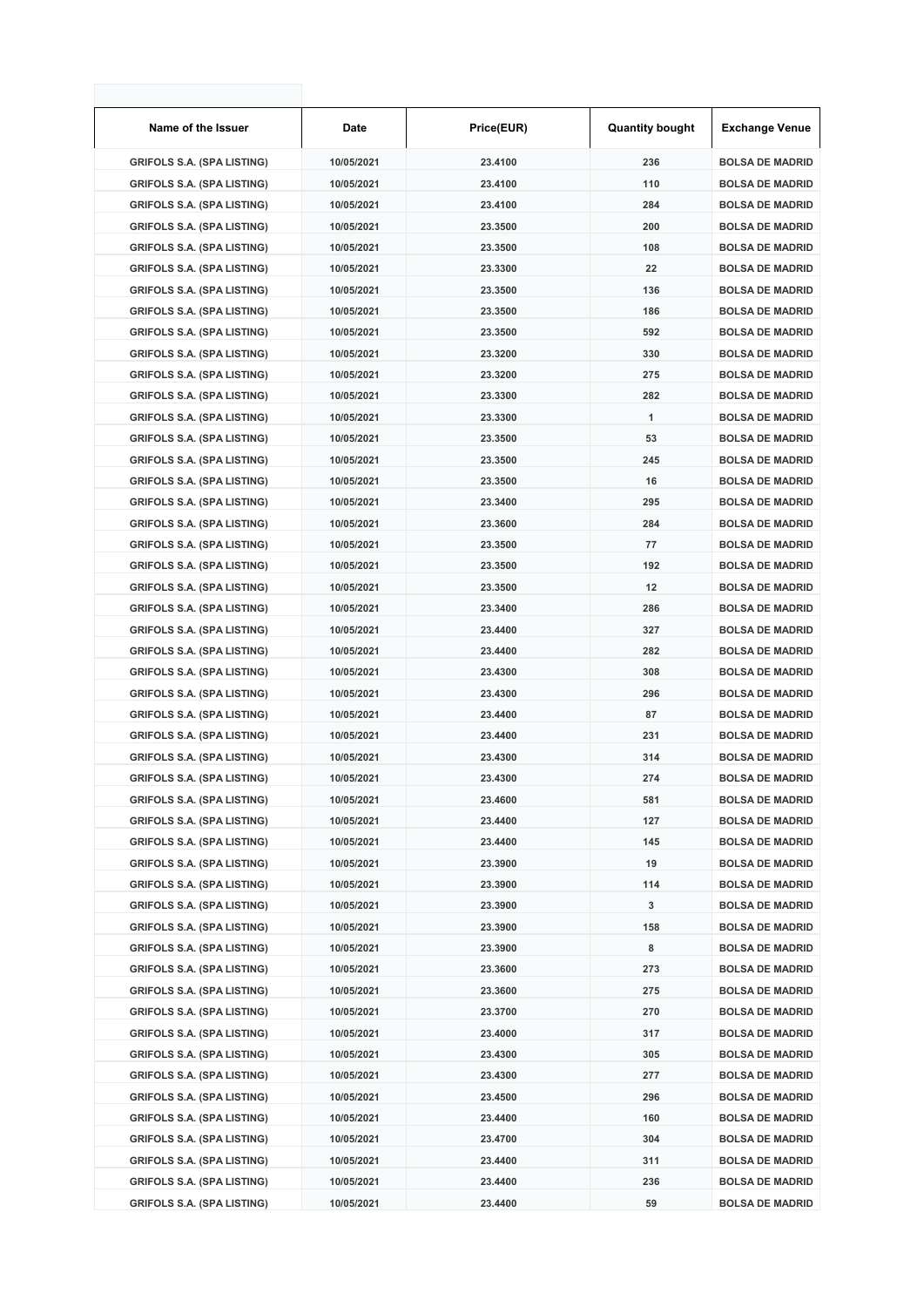| Name of the Issuer                | Date       | Price(EUR) | <b>Quantity bought</b> | <b>Exchange Venue</b>  |
|-----------------------------------|------------|------------|------------------------|------------------------|
| <b>GRIFOLS S.A. (SPA LISTING)</b> | 10/05/2021 | 23,4100    | 289                    | <b>BOLSA DE MADRID</b> |
| <b>GRIFOLS S.A. (SPA LISTING)</b> | 10/05/2021 | 23.4200    | 311                    | <b>BOLSA DE MADRID</b> |
| <b>GRIFOLS S.A. (SPA LISTING)</b> | 10/05/2021 | 23.3900    | 292                    | <b>BOLSA DE MADRID</b> |
| <b>GRIFOLS S.A. (SPA LISTING)</b> | 10/05/2021 | 23,4600    | 271                    | <b>BOLSA DE MADRID</b> |
| <b>GRIFOLS S.A. (SPA LISTING)</b> | 10/05/2021 | 23.4800    | 277                    | <b>BOLSA DE MADRID</b> |
| <b>GRIFOLS S.A. (SPA LISTING)</b> | 10/05/2021 | 23,5000    | 330                    | <b>BOLSA DE MADRID</b> |
| <b>GRIFOLS S.A. (SPA LISTING)</b> | 10/05/2021 | 23,5000    | 271                    | <b>BOLSA DE MADRID</b> |
| <b>GRIFOLS S.A. (SPA LISTING)</b> | 10/05/2021 | 23.4900    | 306                    | <b>BOLSA DE MADRID</b> |
| <b>GRIFOLS S.A. (SPA LISTING)</b> | 10/05/2021 | 23,5000    | 271                    | <b>BOLSA DE MADRID</b> |
| <b>GRIFOLS S.A. (SPA LISTING)</b> | 10/05/2021 | 23,5100    | 43                     | <b>BOLSA DE MADRID</b> |
| <b>GRIFOLS S.A. (SPA LISTING)</b> | 10/05/2021 | 23.5100    | 995                    | <b>BOLSA DE MADRID</b> |
|                                   |            |            |                        |                        |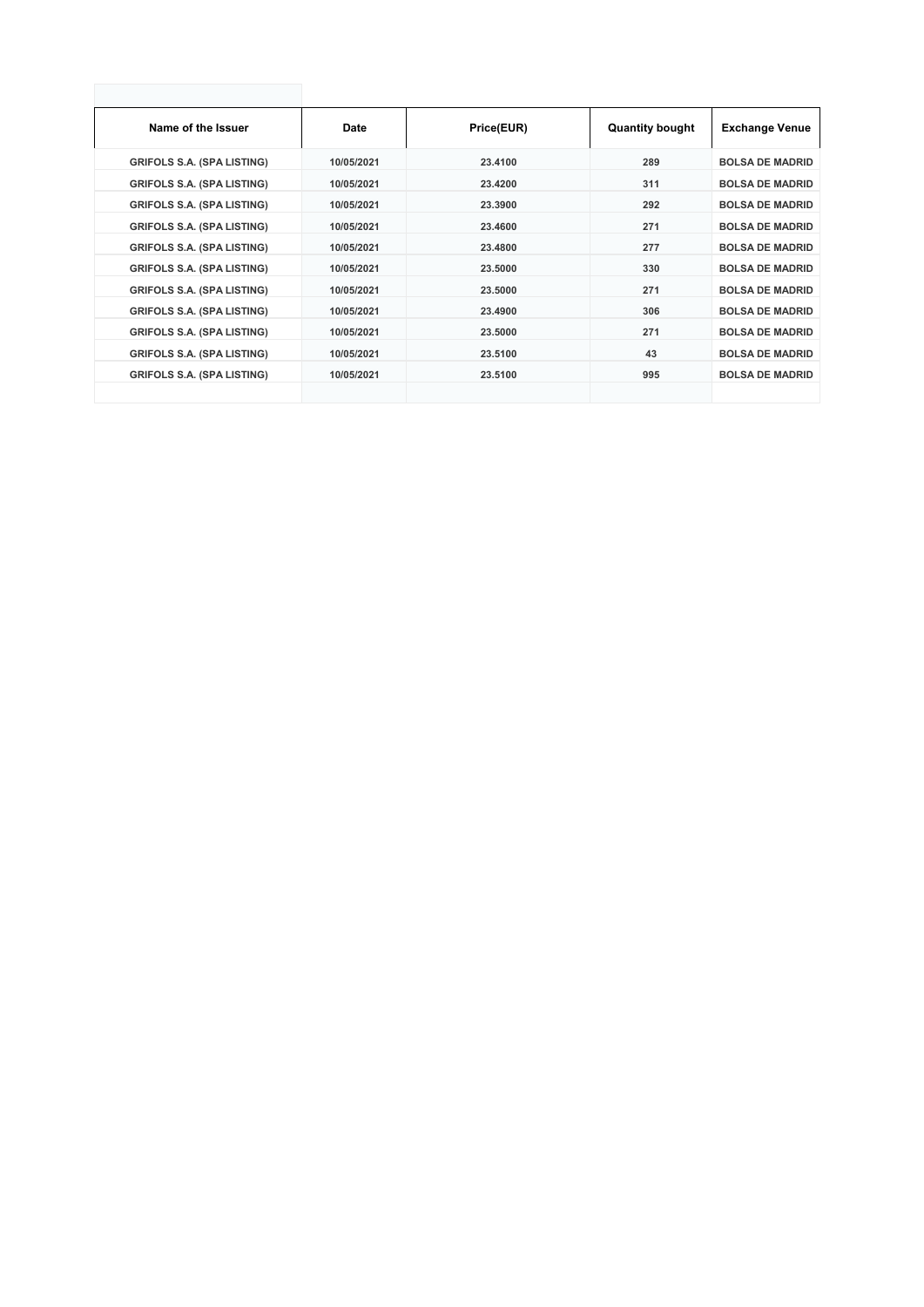# **GRIFOLS**

**ANNEX II**

#### **Individual trade details:**

| Name of the Issuer                 | Date       | Price(EUR) | <b>Quantity bought</b> | <b>Exchange Venue</b>  |
|------------------------------------|------------|------------|------------------------|------------------------|
| GRIFOLS S.A. CLASE B (SPA LISTING) | 04/05/2021 | 14.7900    | 408                    | <b>BOLSA DE MADRID</b> |
| GRIFOLS S.A. CLASE B (SPA LISTING) | 04/05/2021 | 14.7900    | 357                    | <b>BOLSA DE MADRID</b> |
| GRIFOLS S.A. CLASE B (SPA LISTING) | 04/05/2021 | 14.7900    | 29                     | <b>BOLSA DE MADRID</b> |
| GRIFOLS S.A. CLASE B (SPA LISTING) | 04/05/2021 | 14.9900    | 165                    | <b>BOLSA DE MADRID</b> |
| GRIFOLS S.A. CLASE B (SPA LISTING) | 04/05/2021 | 14.9600    | 266                    | <b>BOLSA DE MADRID</b> |
| GRIFOLS S.A. CLASE B (SPA LISTING) | 04/05/2021 | 14.9600    | 36                     | <b>BOLSA DE MADRID</b> |
| GRIFOLS S.A. CLASE B (SPA LISTING) | 04/05/2021 | 15.0400    | 260                    | <b>BOLSA DE MADRID</b> |
| GRIFOLS S.A. CLASE B (SPA LISTING) | 04/05/2021 | 15.1000    | 313                    | <b>BOLSA DE MADRID</b> |
| GRIFOLS S.A. CLASE B (SPA LISTING) | 04/05/2021 | 15.0900    | 376                    | <b>BOLSA DE MADRID</b> |
| GRIFOLS S.A. CLASE B (SPA LISTING) | 04/05/2021 | 15.0900    | 17                     | <b>BOLSA DE MADRID</b> |
| GRIFOLS S.A. CLASE B (SPA LISTING) | 04/05/2021 | 15.0900    | 250                    | <b>BOLSA DE MADRID</b> |
| GRIFOLS S.A. CLASE B (SPA LISTING) | 04/05/2021 | 15.0900    | 232                    | <b>BOLSA DE MADRID</b> |
| GRIFOLS S.A. CLASE B (SPA LISTING) | 04/05/2021 | 15.0900    | 289                    | <b>BOLSA DE MADRID</b> |
| GRIFOLS S.A. CLASE B (SPA LISTING) | 04/05/2021 | 15.0900    | 113                    | <b>BOLSA DE MADRID</b> |
| GRIFOLS S.A. CLASE B (SPA LISTING) | 04/05/2021 | 15.0700    | 100                    | <b>BOLSA DE MADRID</b> |
| GRIFOLS S.A. CLASE B (SPA LISTING) | 04/05/2021 | 15.0700    | 47                     | <b>BOLSA DE MADRID</b> |
| GRIFOLS S.A. CLASE B (SPA LISTING) | 04/05/2021 | 15.0400    | 330                    | <b>BOLSA DE MADRID</b> |
| GRIFOLS S.A. CLASE B (SPA LISTING) | 04/05/2021 | 14.9900    | 152                    | <b>BOLSA DE MADRID</b> |
| GRIFOLS S.A. CLASE B (SPA LISTING) | 04/05/2021 | 15,0000    | 49                     | <b>BOLSA DE MADRID</b> |
| GRIFOLS S.A. CLASE B (SPA LISTING) | 04/05/2021 | 15.0000    | 289                    | <b>BOLSA DE MADRID</b> |
| GRIFOLS S.A. CLASE B (SPA LISTING) | 04/05/2021 | 15.0000    | 126                    | <b>BOLSA DE MADRID</b> |
| GRIFOLS S.A. CLASE B (SPA LISTING) | 04/05/2021 | 15.0000    | 100                    | <b>BOLSA DE MADRID</b> |
| GRIFOLS S.A. CLASE B (SPA LISTING) | 04/05/2021 | 15.0000    | 100                    | <b>BOLSA DE MADRID</b> |
| GRIFOLS S.A. CLASE B (SPA LISTING) | 04/05/2021 | 15.0000    | 5                      | <b>BOLSA DE MADRID</b> |
| GRIFOLS S.A. CLASE B (SPA LISTING) | 04/05/2021 | 15.0000    | 313                    | <b>BOLSA DE MADRID</b> |
| GRIFOLS S.A. CLASE B (SPA LISTING) | 04/05/2021 | 15.0000    | 289                    | <b>BOLSA DE MADRID</b> |
| GRIFOLS S.A. CLASE B (SPA LISTING) | 04/05/2021 | 15.0000    | 385                    | <b>BOLSA DE MADRID</b> |
| GRIFOLS S.A. CLASE B (SPA LISTING) | 04/05/2021 | 15.0000    | 60                     | <b>BOLSA DE MADRID</b> |
| GRIFOLS S.A. CLASE B (SPA LISTING) | 04/05/2021 | 15.0000    | 454                    | <b>BOLSA DE MADRID</b> |
| GRIFOLS S.A. CLASE B (SPA LISTING) | 04/05/2021 | 15,0000    | 307                    | <b>BOLSA DE MADRID</b> |
| GRIFOLS S.A. CLASE B (SPA LISTING) | 04/05/2021 | 15.0000    | 315                    | BOLSA DE MADRID        |
| GRIFOLS S.A. CLASE B (SPA LISTING) | 04/05/2021 | 15.0100    | 439                    | <b>BOLSA DE MADRID</b> |
| GRIFOLS S.A. CLASE B (SPA LISTING) | 04/05/2021 | 15.0100    | 69                     | <b>BOLSA DE MADRID</b> |
| GRIFOLS S.A. CLASE B (SPA LISTING) | 04/05/2021 | 15.0100    | 128                    | <b>BOLSA DE MADRID</b> |
| GRIFOLS S.A. CLASE B (SPA LISTING) | 04/05/2021 | 15.0100    | 339                    | <b>BOLSA DE MADRID</b> |
| GRIFOLS S.A. CLASE B (SPA LISTING) | 04/05/2021 | 15.0000    | 400                    | <b>BOLSA DE MADRID</b> |
| GRIFOLS S.A. CLASE B (SPA LISTING) | 04/05/2021 | 15.0000    | 240                    | <b>BOLSA DE MADRID</b> |
| GRIFOLS S.A. CLASE B (SPA LISTING) | 04/05/2021 | 15.0000    | 152                    | <b>BOLSA DE MADRID</b> |
| GRIFOLS S.A. CLASE B (SPA LISTING) | 04/05/2021 | 15.0000    | 187                    | <b>BOLSA DE MADRID</b> |
| GRIFOLS S.A. CLASE B (SPA LISTING) | 04/05/2021 | 15.0000    | 152                    | <b>BOLSA DE MADRID</b> |
| GRIFOLS S.A. CLASE B (SPA LISTING) | 04/05/2021 | 15.0000    | 187                    | <b>BOLSA DE MADRID</b> |
| GRIFOLS S.A. CLASE B (SPA LISTING) | 04/05/2021 | 15.0000    | 1                      | <b>BOLSA DE MADRID</b> |
| GRIFOLS S.A. CLASE B (SPA LISTING) | 04/05/2021 | 15.0000    | 373                    | <b>BOLSA DE MADRID</b> |
| GRIFOLS S.A. CLASE B (SPA LISTING) | 04/05/2021 | 15.0200    | 334                    | <b>BOLSA DE MADRID</b> |
|                                    |            |            |                        |                        |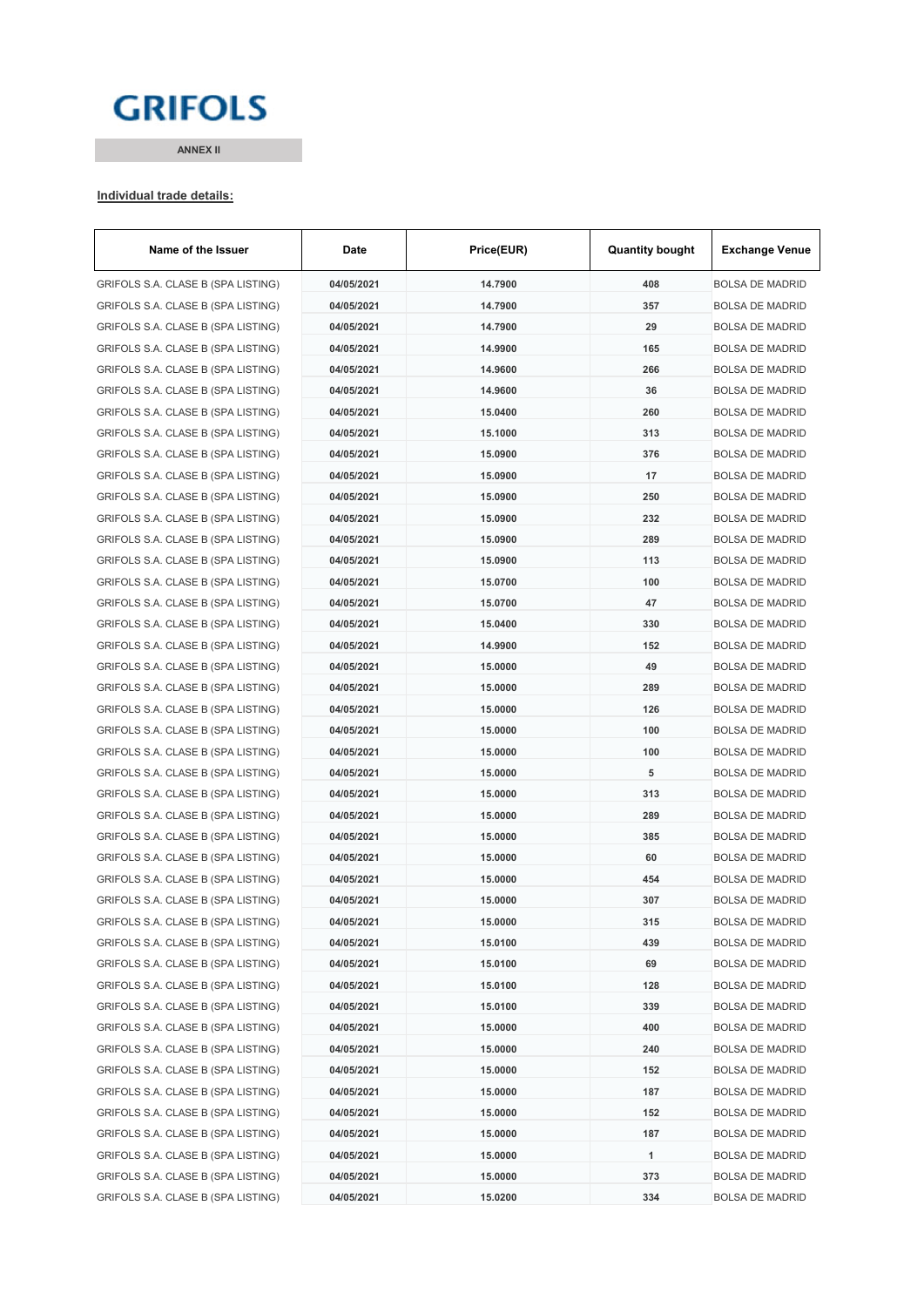| Name of the Issuer                 | Date       | Price(EUR) | <b>Quantity bought</b> | <b>Exchange Venue</b>  |
|------------------------------------|------------|------------|------------------------|------------------------|
| GRIFOLS S.A. CLASE B (SPA LISTING) | 04/05/2021 | 15.0000    | 324                    | <b>BOLSA DE MADRID</b> |
| GRIFOLS S.A. CLASE B (SPA LISTING) | 04/05/2021 | 15.0000    | 210                    | <b>BOLSA DE MADRID</b> |
| GRIFOLS S.A. CLASE B (SPA LISTING) | 04/05/2021 | 15.0000    | 114                    | <b>BOLSA DE MADRID</b> |
| GRIFOLS S.A. CLASE B (SPA LISTING) | 04/05/2021 | 15.0100    | 663                    | <b>BOLSA DE MADRID</b> |
| GRIFOLS S.A. CLASE B (SPA LISTING) | 04/05/2021 | 15.0000    | 200                    | <b>BOLSA DE MADRID</b> |
| GRIFOLS S.A. CLASE B (SPA LISTING) | 04/05/2021 | 15.0000    | 13                     | <b>BOLSA DE MADRID</b> |
| GRIFOLS S.A. CLASE B (SPA LISTING) | 04/05/2021 | 15,0000    | 137                    | <b>BOLSA DE MADRID</b> |
| GRIFOLS S.A. CLASE B (SPA LISTING) | 04/05/2021 | 15.0000    | 5                      | <b>BOLSA DE MADRID</b> |
| GRIFOLS S.A. CLASE B (SPA LISTING) | 04/05/2021 | 15.0000    | 30                     | <b>BOLSA DE MADRID</b> |
| GRIFOLS S.A. CLASE B (SPA LISTING) | 04/05/2021 | 15.0000    | 345                    | <b>BOLSA DE MADRID</b> |
| GRIFOLS S.A. CLASE B (SPA LISTING) | 04/05/2021 | 14.9600    | 375                    | <b>BOLSA DE MADRID</b> |
| GRIFOLS S.A. CLASE B (SPA LISTING) | 04/05/2021 | 14.9500    | 1                      | <b>BOLSA DE MADRID</b> |
| GRIFOLS S.A. CLASE B (SPA LISTING) | 04/05/2021 | 14.9500    | 376                    | <b>BOLSA DE MADRID</b> |
| GRIFOLS S.A. CLASE B (SPA LISTING) | 04/05/2021 | 14.9200    | 313                    | <b>BOLSA DE MADRID</b> |
| GRIFOLS S.A. CLASE B (SPA LISTING) | 04/05/2021 | 14.9300    | 380                    | <b>BOLSA DE MADRID</b> |
| GRIFOLS S.A. CLASE B (SPA LISTING) | 04/05/2021 | 14.9600    | 194                    | <b>BOLSA DE MADRID</b> |
| GRIFOLS S.A. CLASE B (SPA LISTING) | 04/05/2021 | 14.9600    | 100                    | <b>BOLSA DE MADRID</b> |
| GRIFOLS S.A. CLASE B (SPA LISTING) | 04/05/2021 | 14.9600    | 60                     | <b>BOLSA DE MADRID</b> |
| GRIFOLS S.A. CLASE B (SPA LISTING) | 04/05/2021 | 14.9600    | 112                    | <b>BOLSA DE MADRID</b> |
| GRIFOLS S.A. CLASE B (SPA LISTING) | 04/05/2021 | 14.9600    | 196                    | <b>BOLSA DE MADRID</b> |
| GRIFOLS S.A. CLASE B (SPA LISTING) | 04/05/2021 | 14.9600    | 23                     | <b>BOLSA DE MADRID</b> |
| GRIFOLS S.A. CLASE B (SPA LISTING) | 04/05/2021 | 14.9900    | 674                    | <b>BOLSA DE MADRID</b> |
| GRIFOLS S.A. CLASE B (SPA LISTING) | 04/05/2021 | 14.9900    | 674                    | <b>BOLSA DE MADRID</b> |
| GRIFOLS S.A. CLASE B (SPA LISTING) | 04/05/2021 | 14.9600    | 118                    | <b>BOLSA DE MADRID</b> |
|                                    |            |            | 558                    | <b>BOLSA DE MADRID</b> |
| GRIFOLS S.A. CLASE B (SPA LISTING) | 04/05/2021 | 14.9600    |                        |                        |
| GRIFOLS S.A. CLASE B (SPA LISTING) | 04/05/2021 | 14.9000    | 347                    | <b>BOLSA DE MADRID</b> |
| GRIFOLS S.A. CLASE B (SPA LISTING) | 04/05/2021 | 14.8900    | 96                     | <b>BOLSA DE MADRID</b> |
| GRIFOLS S.A. CLASE B (SPA LISTING) | 04/05/2021 | 14.8900    | 260                    | <b>BOLSA DE MADRID</b> |
| GRIFOLS S.A. CLASE B (SPA LISTING) | 04/05/2021 | 14.8900    | 335                    | <b>BOLSA DE MADRID</b> |
| GRIFOLS S.A. CLASE B (SPA LISTING) | 04/05/2021 | 14.8900    | 4                      | <b>BOLSA DE MADRID</b> |
| GRIFOLS S.A. CLASE B (SPA LISTING) | 04/05/2021 | 14.8900    | 260                    | <b>BOLSA DE MADRID</b> |
| GRIFOLS S.A. CLASE B (SPA LISTING) | 04/05/2021 | 14.9000    | 494                    | <b>BOLSA DE MADRID</b> |
| GRIFOLS S.A. CLASE B (SPA LISTING) | 04/05/2021 | 14.9800    | 318                    | <b>BOLSA DE MADRID</b> |
| GRIFOLS S.A. CLASE B (SPA LISTING) | 04/05/2021 | 14.9600    | 328                    | <b>BOLSA DE MADRID</b> |
| GRIFOLS S.A. CLASE B (SPA LISTING) | 04/05/2021 | 14.9900    | 54                     | <b>BOLSA DE MADRID</b> |
| GRIFOLS S.A. CLASE B (SPA LISTING) | 04/05/2021 | 14.9900    | 118                    | <b>BOLSA DE MADRID</b> |
| GRIFOLS S.A. CLASE B (SPA LISTING) | 04/05/2021 | 14.9900    | 137                    | <b>BOLSA DE MADRID</b> |
| GRIFOLS S.A. CLASE B (SPA LISTING) | 04/05/2021 | 14.9900    | $\mathbf{1}$           | <b>BOLSA DE MADRID</b> |
| GRIFOLS S.A. CLASE B (SPA LISTING) | 04/05/2021 | 14.9900    | $\overline{7}$         | <b>BOLSA DE MADRID</b> |
| GRIFOLS S.A. CLASE B (SPA LISTING) | 04/05/2021 | 14.9800    | 313                    | <b>BOLSA DE MADRID</b> |
| GRIFOLS S.A. CLASE B (SPA LISTING) | 04/05/2021 | 15.0200    | 330                    | <b>BOLSA DE MADRID</b> |
| GRIFOLS S.A. CLASE B (SPA LISTING) | 04/05/2021 | 15.0200    | 319                    | <b>BOLSA DE MADRID</b> |
| GRIFOLS S.A. CLASE B (SPA LISTING) | 04/05/2021 | 14.9700    | 1                      | <b>BOLSA DE MADRID</b> |
| GRIFOLS S.A. CLASE B (SPA LISTING) | 04/05/2021 | 14.9700    | 311                    | <b>BOLSA DE MADRID</b> |
| GRIFOLS S.A. CLASE B (SPA LISTING) | 04/05/2021 | 15.0000    | 300                    | <b>BOLSA DE MADRID</b> |
| GRIFOLS S.A. CLASE B (SPA LISTING) | 04/05/2021 | 15.0000    | 23                     | <b>BOLSA DE MADRID</b> |
| GRIFOLS S.A. CLASE B (SPA LISTING) | 04/05/2021 | 15.0000    | 49                     | <b>BOLSA DE MADRID</b> |
| GRIFOLS S.A. CLASE B (SPA LISTING) | 04/05/2021 | 15.0000    | 95                     | <b>BOLSA DE MADRID</b> |
| GRIFOLS S.A. CLASE B (SPA LISTING) | 04/05/2021 | 14.9900    | 12                     | <b>BOLSA DE MADRID</b> |
| GRIFOLS S.A. CLASE B (SPA LISTING) | 04/05/2021 | 15.0400    | 372                    | <b>BOLSA DE MADRID</b> |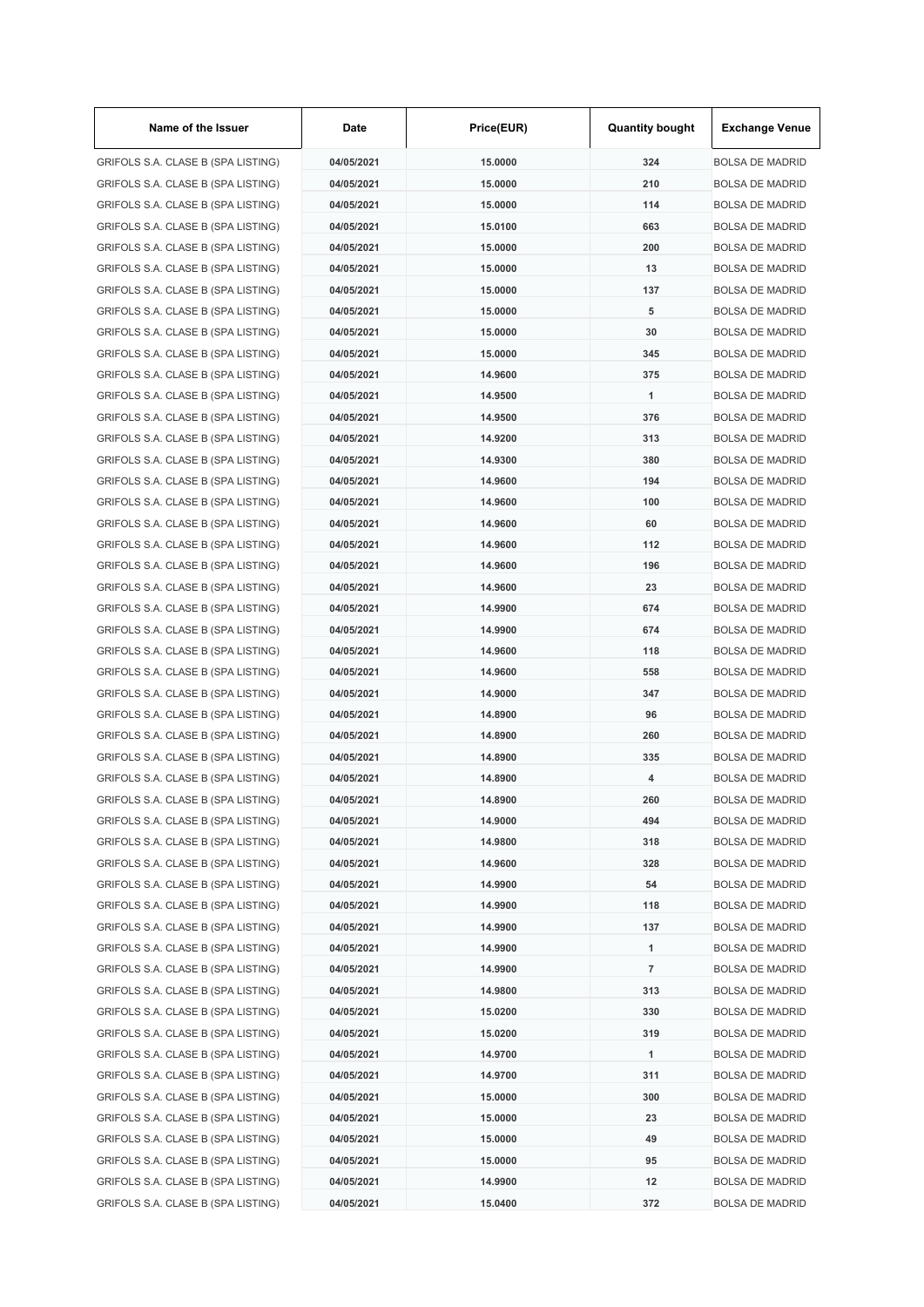| Name of the Issuer                 | Date       | Price(EUR) | <b>Quantity bought</b> | <b>Exchange Venue</b>  |
|------------------------------------|------------|------------|------------------------|------------------------|
| GRIFOLS S.A. CLASE B (SPA LISTING) | 04/05/2021 | 15.0100    | 250                    | <b>BOLSA DE MADRID</b> |
| GRIFOLS S.A. CLASE B (SPA LISTING) | 04/05/2021 | 15.0100    | 66                     | <b>BOLSA DE MADRID</b> |
| GRIFOLS S.A. CLASE B (SPA LISTING) | 04/05/2021 | 15.0100    | 569                    | <b>BOLSA DE MADRID</b> |
| GRIFOLS S.A. CLASE B (SPA LISTING) | 04/05/2021 | 15.0100    | 56                     | <b>BOLSA DE MADRID</b> |
| GRIFOLS S.A. CLASE B (SPA LISTING) | 04/05/2021 | 15.0300    | 337                    | <b>BOLSA DE MADRID</b> |
| GRIFOLS S.A. CLASE B (SPA LISTING) | 04/05/2021 | 15.0900    | 113                    | <b>BOLSA DE MADRID</b> |
| GRIFOLS S.A. CLASE B (SPA LISTING) | 04/05/2021 | 15.0900    | 222                    | <b>BOLSA DE MADRID</b> |
| GRIFOLS S.A. CLASE B (SPA LISTING) | 04/05/2021 | 15.0600    | 338                    | <b>BOLSA DE MADRID</b> |
| GRIFOLS S.A. CLASE B (SPA LISTING) | 04/05/2021 | 15.0700    | 31                     | <b>BOLSA DE MADRID</b> |
| GRIFOLS S.A. CLASE B (SPA LISTING) | 04/05/2021 | 15.0700    | 20                     | <b>BOLSA DE MADRID</b> |
| GRIFOLS S.A. CLASE B (SPA LISTING) | 04/05/2021 | 15.1500    | 144                    | <b>BOLSA DE MADRID</b> |
| GRIFOLS S.A. CLASE B (SPA LISTING) | 04/05/2021 | 15.1500    | 445                    | <b>BOLSA DE MADRID</b> |
| GRIFOLS S.A. CLASE B (SPA LISTING) | 04/05/2021 | 15.1500    | 301                    | <b>BOLSA DE MADRID</b> |
| GRIFOLS S.A. CLASE B (SPA LISTING) | 04/05/2021 | 15.1800    | 133                    | <b>BOLSA DE MADRID</b> |
| GRIFOLS S.A. CLASE B (SPA LISTING) | 04/05/2021 | 15.1800    | 184                    | <b>BOLSA DE MADRID</b> |
| GRIFOLS S.A. CLASE B (SPA LISTING) | 04/05/2021 | 15.1800    | 16                     | <b>BOLSA DE MADRID</b> |
| GRIFOLS S.A. CLASE B (SPA LISTING) | 04/05/2021 | 15.1700    | 332                    | <b>BOLSA DE MADRID</b> |
| GRIFOLS S.A. CLASE B (SPA LISTING) | 04/05/2021 | 15.1700    | 29                     | <b>BOLSA DE MADRID</b> |
| GRIFOLS S.A. CLASE B (SPA LISTING) | 04/05/2021 | 15.1800    | 474                    | <b>BOLSA DE MADRID</b> |
| GRIFOLS S.A. CLASE B (SPA LISTING) | 04/05/2021 | 15.1700    | 61                     | <b>BOLSA DE MADRID</b> |
| GRIFOLS S.A. CLASE B (SPA LISTING) | 04/05/2021 | 15.1600    | 358                    | <b>BOLSA DE MADRID</b> |
| GRIFOLS S.A. CLASE B (SPA LISTING) | 04/05/2021 | 15.1000    | 336                    | <b>BOLSA DE MADRID</b> |
| GRIFOLS S.A. CLASE B (SPA LISTING) | 04/05/2021 | 15.0500    | 391                    | <b>BOLSA DE MADRID</b> |
| GRIFOLS S.A. CLASE B (SPA LISTING) | 04/05/2021 | 14.9600    | 135                    | <b>BOLSA DE MADRID</b> |
| GRIFOLS S.A. CLASE B (SPA LISTING) | 04/05/2021 | 14.9400    | 201                    | <b>BOLSA DE MADRID</b> |
|                                    | 04/05/2021 | 14.9800    | 367                    |                        |
| GRIFOLS S.A. CLASE B (SPA LISTING) |            |            |                        | <b>BOLSA DE MADRID</b> |
| GRIFOLS S.A. CLASE B (SPA LISTING) | 04/05/2021 | 14.9000    | 100                    | <b>BOLSA DE MADRID</b> |
| GRIFOLS S.A. CLASE B (SPA LISTING) | 04/05/2021 | 14.9000    | 100                    | <b>BOLSA DE MADRID</b> |
| GRIFOLS S.A. CLASE B (SPA LISTING) | 04/05/2021 | 14.9000    | 100                    | <b>BOLSA DE MADRID</b> |
| GRIFOLS S.A. CLASE B (SPA LISTING) | 04/05/2021 | 14.8900    | 86                     | <b>BOLSA DE MADRID</b> |
| GRIFOLS S.A. CLASE B (SPA LISTING) | 04/05/2021 | 14.8900    | 192                    | <b>BOLSA DE MADRID</b> |
| GRIFOLS S.A. CLASE B (SPA LISTING) | 04/05/2021 | 14.8900    | 65                     | <b>BOLSA DE MADRID</b> |
| GRIFOLS S.A. CLASE B (SPA LISTING) | 04/05/2021 | 14.8700    | 161                    | <b>BOLSA DE MADRID</b> |
| GRIFOLS S.A. CLASE B (SPA LISTING) | 04/05/2021 | 14.8800    | 180                    | <b>BOLSA DE MADRID</b> |
| GRIFOLS S.A. CLASE B (SPA LISTING) | 04/05/2021 | 14.8700    | 314                    | <b>BOLSA DE MADRID</b> |
| GRIFOLS S.A. CLASE B (SPA LISTING) | 04/05/2021 | 14.8700    | 24                     | <b>BOLSA DE MADRID</b> |
| GRIFOLS S.A. CLASE B (SPA LISTING) | 04/05/2021 | 14.8700    | 10                     | <b>BOLSA DE MADRID</b> |
| GRIFOLS S.A. CLASE B (SPA LISTING) | 04/05/2021 | 14.8900    | 290                    | <b>BOLSA DE MADRID</b> |
| GRIFOLS S.A. CLASE B (SPA LISTING) | 04/05/2021 | 14.8900    | 83                     | <b>BOLSA DE MADRID</b> |
| GRIFOLS S.A. CLASE B (SPA LISTING) | 04/05/2021 | 14.9000    | 283                    | <b>BOLSA DE MADRID</b> |
| GRIFOLS S.A. CLASE B (SPA LISTING) | 04/05/2021 | 14.8900    | 57                     | <b>BOLSA DE MADRID</b> |
| GRIFOLS S.A. CLASE B (SPA LISTING) | 04/05/2021 | 14.9000    | 43                     | <b>BOLSA DE MADRID</b> |
| GRIFOLS S.A. CLASE B (SPA LISTING) | 04/05/2021 | 14.8900    | 173                    | <b>BOLSA DE MADRID</b> |
| GRIFOLS S.A. CLASE B (SPA LISTING) | 04/05/2021 | 14.8900    | 157                    | <b>BOLSA DE MADRID</b> |
| GRIFOLS S.A. CLASE B (SPA LISTING) | 04/05/2021 | 14.8800    | 173                    | <b>BOLSA DE MADRID</b> |
| GRIFOLS S.A. CLASE B (SPA LISTING) | 04/05/2021 | 14.8800    | 100                    | <b>BOLSA DE MADRID</b> |
| GRIFOLS S.A. CLASE B (SPA LISTING) | 04/05/2021 | 14.8900    | 199                    | <b>BOLSA DE MADRID</b> |
| GRIFOLS S.A. CLASE B (SPA LISTING) | 04/05/2021 | 14.8900    | 100                    | <b>BOLSA DE MADRID</b> |
| GRIFOLS S.A. CLASE B (SPA LISTING) | 04/05/2021 | 14.8900    | 67                     | <b>BOLSA DE MADRID</b> |
| GRIFOLS S.A. CLASE B (SPA LISTING) | 04/05/2021 | 14.8800    | 130                    | <b>BOLSA DE MADRID</b> |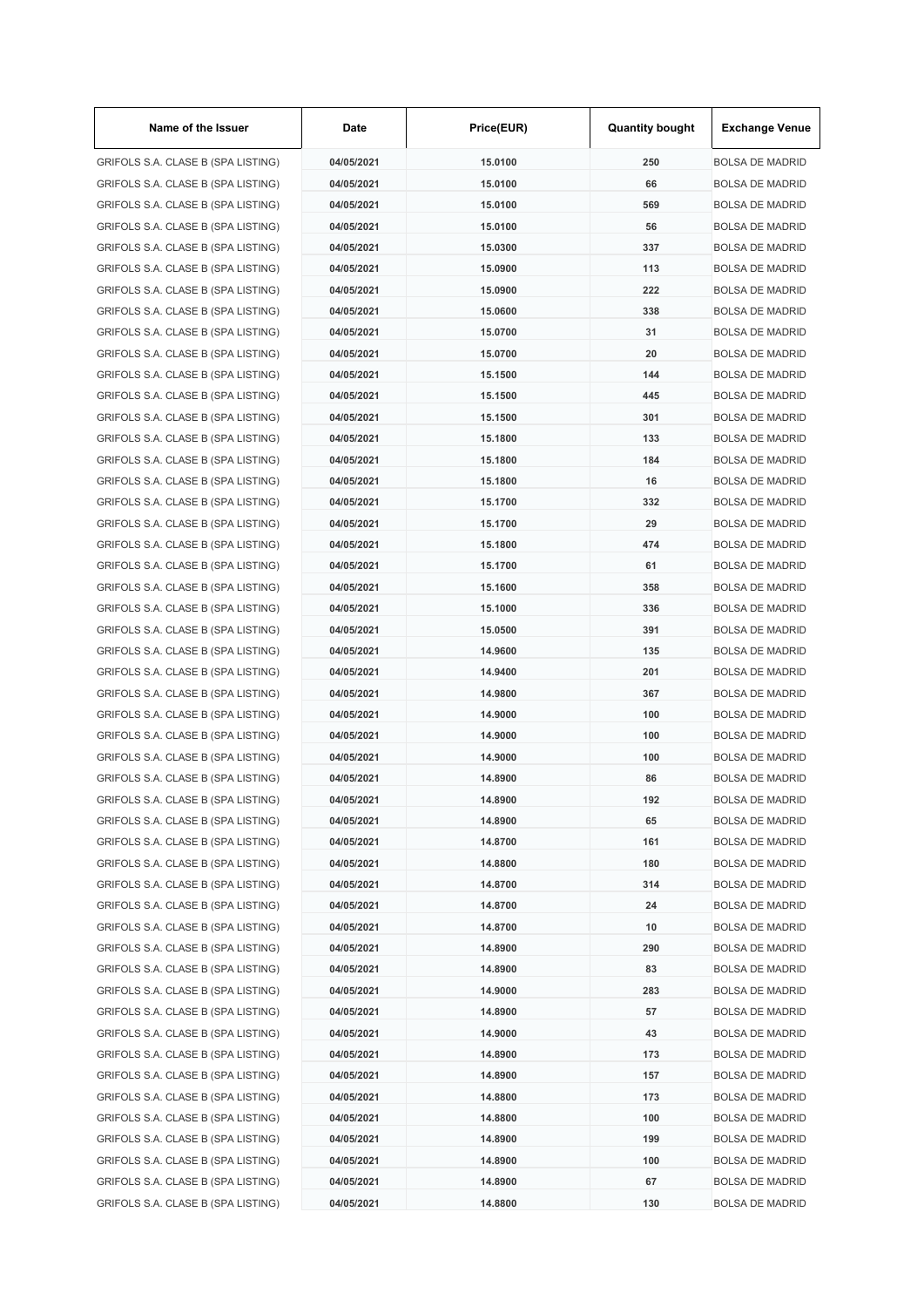| Name of the Issuer                 | Date       | Price(EUR) | <b>Quantity bought</b> | <b>Exchange Venue</b>  |
|------------------------------------|------------|------------|------------------------|------------------------|
| GRIFOLS S.A. CLASE B (SPA LISTING) | 04/05/2021 | 14.8800    | 183                    | <b>BOLSA DE MADRID</b> |
| GRIFOLS S.A. CLASE B (SPA LISTING) | 04/05/2021 | 14.8800    | 19                     | <b>BOLSA DE MADRID</b> |
| GRIFOLS S.A. CLASE B (SPA LISTING) | 04/05/2021 | 14.8700    | 67                     | <b>BOLSA DE MADRID</b> |
| GRIFOLS S.A. CLASE B (SPA LISTING) | 04/05/2021 | 14.8700    | 319                    | <b>BOLSA DE MADRID</b> |
| GRIFOLS S.A. CLASE B (SPA LISTING) | 04/05/2021 | 14.8700    | 293                    | <b>BOLSA DE MADRID</b> |
| GRIFOLS S.A. CLASE B (SPA LISTING) | 04/05/2021 | 14.8700    | 71                     | <b>BOLSA DE MADRID</b> |
| GRIFOLS S.A. CLASE B (SPA LISTING) | 04/05/2021 | 14.8700    | 322                    | <b>BOLSA DE MADRID</b> |
| GRIFOLS S.A. CLASE B (SPA LISTING) | 04/05/2021 | 14.8600    | 330                    | <b>BOLSA DE MADRID</b> |
| GRIFOLS S.A. CLASE B (SPA LISTING) | 04/05/2021 | 14.8700    | 202                    | <b>BOLSA DE MADRID</b> |
| GRIFOLS S.A. CLASE B (SPA LISTING) | 04/05/2021 | 14.8800    | 688                    | <b>BOLSA DE MADRID</b> |
| GRIFOLS S.A. CLASE B (SPA LISTING) | 04/05/2021 | 14.8800    | 338                    | <b>BOLSA DE MADRID</b> |
| GRIFOLS S.A. CLASE B (SPA LISTING) | 04/05/2021 | 14.8300    | 373                    | <b>BOLSA DE MADRID</b> |
| GRIFOLS S.A. CLASE B (SPA LISTING) | 04/05/2021 | 14.8200    | 333                    | <b>BOLSA DE MADRID</b> |
| GRIFOLS S.A. CLASE B (SPA LISTING) | 04/05/2021 | 14.8000    | 260                    | <b>BOLSA DE MADRID</b> |
| GRIFOLS S.A. CLASE B (SPA LISTING) | 04/05/2021 | 14.8000    | 333                    | <b>BOLSA DE MADRID</b> |
| GRIFOLS S.A. CLASE B (SPA LISTING) | 04/05/2021 | 14.8000    | 45                     | <b>BOLSA DE MADRID</b> |
| GRIFOLS S.A. CLASE B (SPA LISTING) | 04/05/2021 | 14.8000    | 100                    | <b>BOLSA DE MADRID</b> |
| GRIFOLS S.A. CLASE B (SPA LISTING) | 04/05/2021 | 14.8000    | 100                    | <b>BOLSA DE MADRID</b> |
| GRIFOLS S.A. CLASE B (SPA LISTING) | 04/05/2021 | 14.8000    | 85                     | <b>BOLSA DE MADRID</b> |
| GRIFOLS S.A. CLASE B (SPA LISTING) | 04/05/2021 | 14.8000    | 749                    | <b>BOLSA DE MADRID</b> |
| GRIFOLS S.A. CLASE B (SPA LISTING) | 04/05/2021 | 14.8000    | 304                    | <b>BOLSA DE MADRID</b> |
| GRIFOLS S.A. CLASE B (SPA LISTING) | 04/05/2021 | 14.8000    | 100                    | <b>BOLSA DE MADRID</b> |
| GRIFOLS S.A. CLASE B (SPA LISTING) | 04/05/2021 | 14.8000    | 164                    | <b>BOLSA DE MADRID</b> |
| GRIFOLS S.A. CLASE B (SPA LISTING) | 04/05/2021 | 14.7900    | 286                    | <b>BOLSA DE MADRID</b> |
| GRIFOLS S.A. CLASE B (SPA LISTING) | 04/05/2021 | 14.7900    | 101                    | <b>BOLSA DE MADRID</b> |
| GRIFOLS S.A. CLASE B (SPA LISTING) | 04/05/2021 | 14.7900    | 255                    | <b>BOLSA DE MADRID</b> |
|                                    | 04/05/2021 | 14.7900    | 164                    | <b>BOLSA DE MADRID</b> |
| GRIFOLS S.A. CLASE B (SPA LISTING) |            |            |                        |                        |
| GRIFOLS S.A. CLASE B (SPA LISTING) | 04/05/2021 | 14.7900    | 346                    | <b>BOLSA DE MADRID</b> |
| GRIFOLS S.A. CLASE B (SPA LISTING) | 04/05/2021 | 14.7900    | 255                    | <b>BOLSA DE MADRID</b> |
| GRIFOLS S.A. CLASE B (SPA LISTING) | 05/05/2021 | 14.9000    | 653                    | <b>BOLSA DE MADRID</b> |
| GRIFOLS S.A. CLASE B (SPA LISTING) | 05/05/2021 | 14.9000    | 39                     | <b>BOLSA DE MADRID</b> |
| GRIFOLS S.A. CLASE B (SPA LISTING) | 05/05/2021 | 14.8800    | 332                    | <b>BOLSA DE MADRID</b> |
| GRIFOLS S.A. CLASE B (SPA LISTING) | 05/05/2021 | 14.9400    | 364                    | <b>BOLSA DE MADRID</b> |
| GRIFOLS S.A. CLASE B (SPA LISTING) | 05/05/2021 | 14.9400    | 591                    | <b>BOLSA DE MADRID</b> |
| GRIFOLS S.A. CLASE B (SPA LISTING) | 05/05/2021 | 14.9400    | 330                    | <b>BOLSA DE MADRID</b> |
| GRIFOLS S.A. CLASE B (SPA LISTING) | 05/05/2021 | 14.9400    | 270                    | <b>BOLSA DE MADRID</b> |
| GRIFOLS S.A. CLASE B (SPA LISTING) | 05/05/2021 | 14.9400    | 62                     | <b>BOLSA DE MADRID</b> |
| GRIFOLS S.A. CLASE B (SPA LISTING) | 05/05/2021 | 15.0100    | 179                    | <b>BOLSA DE MADRID</b> |
| GRIFOLS S.A. CLASE B (SPA LISTING) | 05/05/2021 | 15.0100    | 179                    | <b>BOLSA DE MADRID</b> |
| GRIFOLS S.A. CLASE B (SPA LISTING) | 05/05/2021 | 15.0400    | 322                    | <b>BOLSA DE MADRID</b> |
| GRIFOLS S.A. CLASE B (SPA LISTING) | 05/05/2021 | 15.0400    | 100                    | <b>BOLSA DE MADRID</b> |
| GRIFOLS S.A. CLASE B (SPA LISTING) | 05/05/2021 | 15.0400    | 458                    | <b>BOLSA DE MADRID</b> |
| GRIFOLS S.A. CLASE B (SPA LISTING) | 05/05/2021 | 15.0800    | 1,376                  | <b>BOLSA DE MADRID</b> |
| GRIFOLS S.A. CLASE B (SPA LISTING) | 05/05/2021 | 15.1600    | 340                    | <b>BOLSA DE MADRID</b> |
| GRIFOLS S.A. CLASE B (SPA LISTING) | 05/05/2021 | 15.1600    | 100                    | <b>BOLSA DE MADRID</b> |
| GRIFOLS S.A. CLASE B (SPA LISTING) | 05/05/2021 | 15.1400    | 327                    | <b>BOLSA DE MADRID</b> |
| GRIFOLS S.A. CLASE B (SPA LISTING) | 05/05/2021 | 15.1200    | 318                    | <b>BOLSA DE MADRID</b> |
| GRIFOLS S.A. CLASE B (SPA LISTING) | 05/05/2021 | 15.1200    | 418                    | <b>BOLSA DE MADRID</b> |
| GRIFOLS S.A. CLASE B (SPA LISTING) | 05/05/2021 | 15.1200    | 205                    | <b>BOLSA DE MADRID</b> |
| GRIFOLS S.A. CLASE B (SPA LISTING) | 05/05/2021 | 15.0600    | 97                     | <b>BOLSA DE MADRID</b> |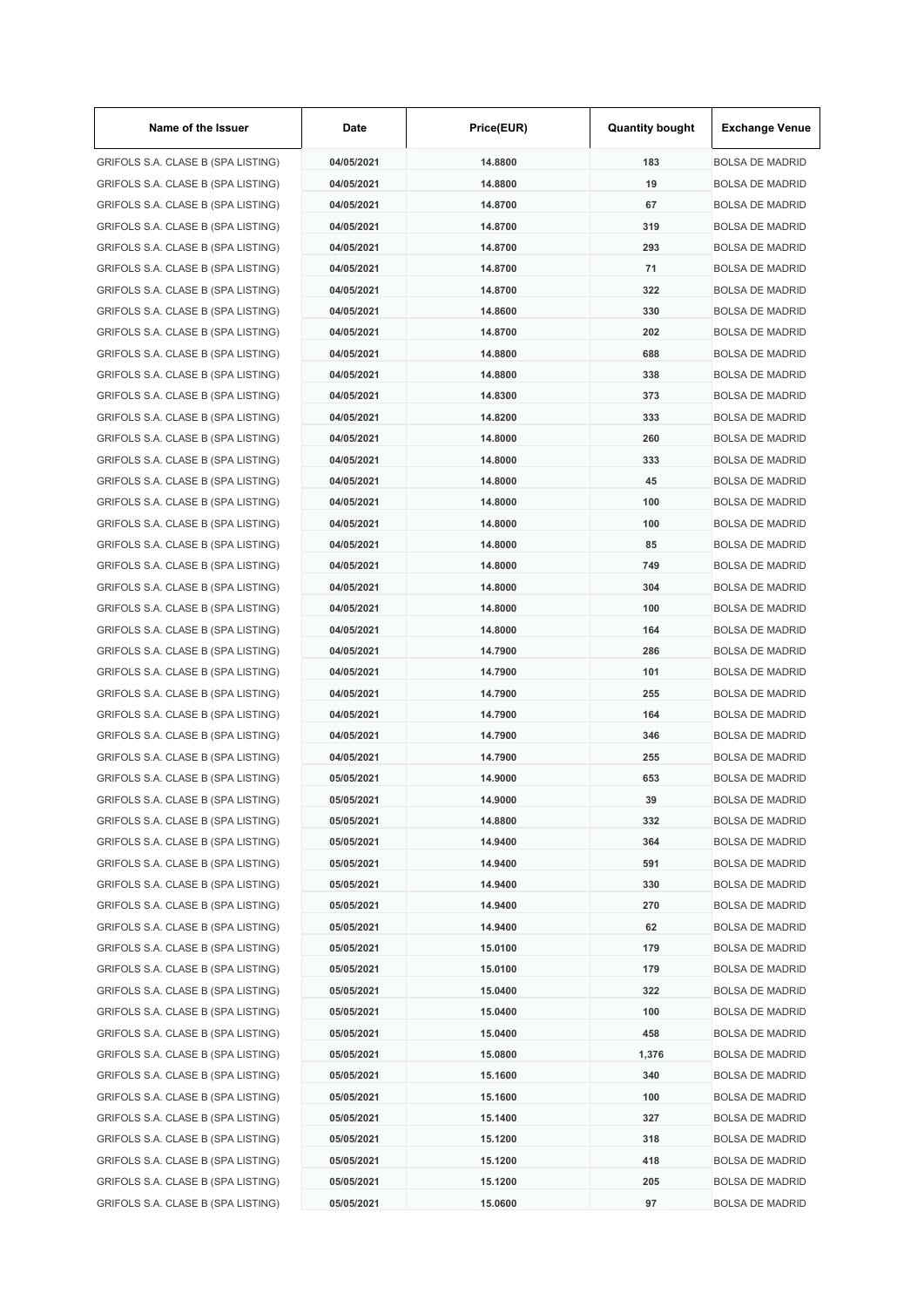| Name of the Issuer                 | Date       | Price(EUR) | <b>Quantity bought</b> | <b>Exchange Venue</b>  |
|------------------------------------|------------|------------|------------------------|------------------------|
| GRIFOLS S.A. CLASE B (SPA LISTING) | 05/05/2021 | 15.0600    | 250                    | <b>BOLSA DE MADRID</b> |
| GRIFOLS S.A. CLASE B (SPA LISTING) | 05/05/2021 | 15.0600    | 324                    | <b>BOLSA DE MADRID</b> |
| GRIFOLS S.A. CLASE B (SPA LISTING) | 05/05/2021 | 15.0300    | 67                     | <b>BOLSA DE MADRID</b> |
| GRIFOLS S.A. CLASE B (SPA LISTING) | 05/05/2021 | 15.1000    | 368                    | <b>BOLSA DE MADRID</b> |
| GRIFOLS S.A. CLASE B (SPA LISTING) | 05/05/2021 | 15.1000    | 100                    | <b>BOLSA DE MADRID</b> |
| GRIFOLS S.A. CLASE B (SPA LISTING) | 05/05/2021 | 15.1000    | 100                    | <b>BOLSA DE MADRID</b> |
| GRIFOLS S.A. CLASE B (SPA LISTING) | 05/05/2021 | 15.0900    | 329                    | <b>BOLSA DE MADRID</b> |
| GRIFOLS S.A. CLASE B (SPA LISTING) | 05/05/2021 | 15.0900    | 321                    | <b>BOLSA DE MADRID</b> |
| GRIFOLS S.A. CLASE B (SPA LISTING) | 05/05/2021 | 15.0900    | 100                    | <b>BOLSA DE MADRID</b> |
| GRIFOLS S.A. CLASE B (SPA LISTING) | 05/05/2021 | 15.1000    | 116                    | <b>BOLSA DE MADRID</b> |
| GRIFOLS S.A. CLASE B (SPA LISTING) | 05/05/2021 | 15.1000    | 100                    | <b>BOLSA DE MADRID</b> |
| GRIFOLS S.A. CLASE B (SPA LISTING) | 05/05/2021 | 15.1000    | 121                    | <b>BOLSA DE MADRID</b> |
| GRIFOLS S.A. CLASE B (SPA LISTING) | 05/05/2021 | 15.0700    | 315                    | <b>BOLSA DE MADRID</b> |
| GRIFOLS S.A. CLASE B (SPA LISTING) | 05/05/2021 | 15.1200    | 333                    | <b>BOLSA DE MADRID</b> |
| GRIFOLS S.A. CLASE B (SPA LISTING) | 05/05/2021 | 15.1200    | 316                    | <b>BOLSA DE MADRID</b> |
| GRIFOLS S.A. CLASE B (SPA LISTING) | 05/05/2021 | 15.1200    | 341                    | <b>BOLSA DE MADRID</b> |
| GRIFOLS S.A. CLASE B (SPA LISTING) | 05/05/2021 | 15.1200    | 486                    | <b>BOLSA DE MADRID</b> |
| GRIFOLS S.A. CLASE B (SPA LISTING) | 05/05/2021 | 15.1900    | 287                    | <b>BOLSA DE MADRID</b> |
| GRIFOLS S.A. CLASE B (SPA LISTING) | 05/05/2021 | 15.1900    | 287                    | <b>BOLSA DE MADRID</b> |
| GRIFOLS S.A. CLASE B (SPA LISTING) | 05/05/2021 | 15.1900    | 93                     | <b>BOLSA DE MADRID</b> |
| GRIFOLS S.A. CLASE B (SPA LISTING) | 05/05/2021 | 15.1900    | 106                    | <b>BOLSA DE MADRID</b> |
| GRIFOLS S.A. CLASE B (SPA LISTING) | 05/05/2021 | 15.2000    | 317                    | <b>BOLSA DE MADRID</b> |
| GRIFOLS S.A. CLASE B (SPA LISTING) | 05/05/2021 | 15.2000    | 337                    | <b>BOLSA DE MADRID</b> |
| GRIFOLS S.A. CLASE B (SPA LISTING) | 05/05/2021 | 15.1800    | 686                    | <b>BOLSA DE MADRID</b> |
| GRIFOLS S.A. CLASE B (SPA LISTING) | 05/05/2021 | 15.1900    | 87                     | <b>BOLSA DE MADRID</b> |
| GRIFOLS S.A. CLASE B (SPA LISTING) | 05/05/2021 | 15.1900    | 100                    | <b>BOLSA DE MADRID</b> |
| GRIFOLS S.A. CLASE B (SPA LISTING) | 05/05/2021 | 15.1900    | 300                    | <b>BOLSA DE MADRID</b> |
|                                    | 05/05/2021 | 15.2000    | 92                     | <b>BOLSA DE MADRID</b> |
| GRIFOLS S.A. CLASE B (SPA LISTING) |            |            |                        | <b>BOLSA DE MADRID</b> |
| GRIFOLS S.A. CLASE B (SPA LISTING) | 05/05/2021 | 15.2000    | 87                     |                        |
| GRIFOLS S.A. CLASE B (SPA LISTING) | 05/05/2021 | 15.2000    | 110                    | <b>BOLSA DE MADRID</b> |
| GRIFOLS S.A. CLASE B (SPA LISTING) | 05/05/2021 | 15.2000    | 87                     | <b>BOLSA DE MADRID</b> |
| GRIFOLS S.A. CLASE B (SPA LISTING) | 05/05/2021 | 15.2000    | 81                     | <b>BOLSA DE MADRID</b> |
| GRIFOLS S.A. CLASE B (SPA LISTING) | 05/05/2021 | 15.2300    | 70                     | <b>BOLSA DE MADRID</b> |
| GRIFOLS S.A. CLASE B (SPA LISTING) | 05/05/2021 | 15.2300    | 254                    | <b>BOLSA DE MADRID</b> |
| GRIFOLS S.A. CLASE B (SPA LISTING) | 05/05/2021 | 15.2300    | 324                    | <b>BOLSA DE MADRID</b> |
| GRIFOLS S.A. CLASE B (SPA LISTING) | 05/05/2021 | 15.2300    | 324                    | <b>BOLSA DE MADRID</b> |
| GRIFOLS S.A. CLASE B (SPA LISTING) | 05/05/2021 | 15.2300    | 32                     | <b>BOLSA DE MADRID</b> |
| GRIFOLS S.A. CLASE B (SPA LISTING) | 05/05/2021 | 15.2300    | 250                    | <b>BOLSA DE MADRID</b> |
| GRIFOLS S.A. CLASE B (SPA LISTING) | 05/05/2021 | 15.2300    | 42                     | <b>BOLSA DE MADRID</b> |
| GRIFOLS S.A. CLASE B (SPA LISTING) | 05/05/2021 | 15.2100    | 387                    | <b>BOLSA DE MADRID</b> |
| GRIFOLS S.A. CLASE B (SPA LISTING) | 05/05/2021 | 15.2000    | 345                    | <b>BOLSA DE MADRID</b> |
| GRIFOLS S.A. CLASE B (SPA LISTING) | 05/05/2021 | 15.2000    | 337                    | <b>BOLSA DE MADRID</b> |
| GRIFOLS S.A. CLASE B (SPA LISTING) | 05/05/2021 | 15.1900    | 87                     | <b>BOLSA DE MADRID</b> |
| GRIFOLS S.A. CLASE B (SPA LISTING) | 05/05/2021 | 15.2300    | 100                    | <b>BOLSA DE MADRID</b> |
| GRIFOLS S.A. CLASE B (SPA LISTING) | 05/05/2021 | 15.2300    | 353                    | <b>BOLSA DE MADRID</b> |
| GRIFOLS S.A. CLASE B (SPA LISTING) | 05/05/2021 | 15.2300    | 346                    | <b>BOLSA DE MADRID</b> |
| GRIFOLS S.A. CLASE B (SPA LISTING) | 05/05/2021 | 15.2300    | 196                    | <b>BOLSA DE MADRID</b> |
| GRIFOLS S.A. CLASE B (SPA LISTING) | 05/05/2021 | 15.2300    | 101                    | <b>BOLSA DE MADRID</b> |
| GRIFOLS S.A. CLASE B (SPA LISTING) | 05/05/2021 | 15.2300    | 19                     | <b>BOLSA DE MADRID</b> |
| GRIFOLS S.A. CLASE B (SPA LISTING) | 05/05/2021 | 15.2400    | 289                    | <b>BOLSA DE MADRID</b> |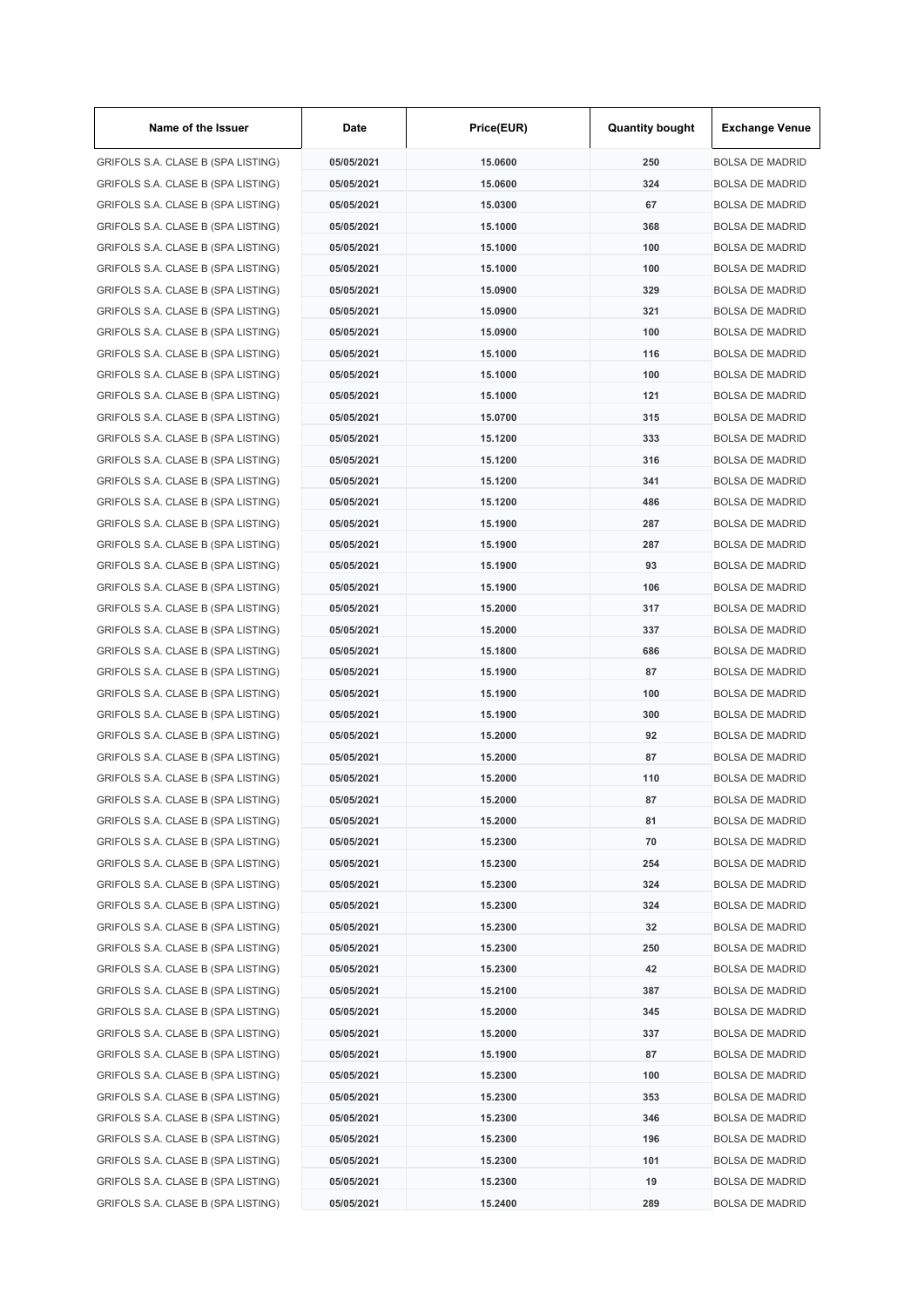| Name of the Issuer                 | Date       | Price(EUR) | <b>Quantity bought</b> | <b>Exchange Venue</b>                            |
|------------------------------------|------------|------------|------------------------|--------------------------------------------------|
| GRIFOLS S.A. CLASE B (SPA LISTING) | 05/05/2021 | 15.2400    | 489                    | <b>BOLSA DE MADRID</b>                           |
| GRIFOLS S.A. CLASE B (SPA LISTING) | 05/05/2021 | 15.2400    | 321                    | <b>BOLSA DE MADRID</b>                           |
| GRIFOLS S.A. CLASE B (SPA LISTING) | 05/05/2021 | 15.2100    | 100                    | <b>BOLSA DE MADRID</b>                           |
| GRIFOLS S.A. CLASE B (SPA LISTING) | 05/05/2021 | 15.2100    | 247                    | <b>BOLSA DE MADRID</b>                           |
| GRIFOLS S.A. CLASE B (SPA LISTING) | 05/05/2021 | 15.1800    | 152                    | <b>BOLSA DE MADRID</b>                           |
| GRIFOLS S.A. CLASE B (SPA LISTING) | 05/05/2021 | 15.1800    | 216                    | <b>BOLSA DE MADRID</b>                           |
| GRIFOLS S.A. CLASE B (SPA LISTING) | 05/05/2021 | 15.2400    | 92                     | <b>BOLSA DE MADRID</b>                           |
| GRIFOLS S.A. CLASE B (SPA LISTING) | 05/05/2021 | 15.2400    | 18                     | <b>BOLSA DE MADRID</b>                           |
| GRIFOLS S.A. CLASE B (SPA LISTING) | 05/05/2021 | 15.2400    | 10                     | <b>BOLSA DE MADRID</b>                           |
| GRIFOLS S.A. CLASE B (SPA LISTING) | 05/05/2021 | 15.2400    | 155                    | <b>BOLSA DE MADRID</b>                           |
| GRIFOLS S.A. CLASE B (SPA LISTING) | 05/05/2021 | 15.2700    | 120                    | <b>BOLSA DE MADRID</b>                           |
| GRIFOLS S.A. CLASE B (SPA LISTING) | 05/05/2021 | 15.2700    | 100                    | <b>BOLSA DE MADRID</b>                           |
| GRIFOLS S.A. CLASE B (SPA LISTING) | 05/05/2021 | 15.2300    | 314                    | <b>BOLSA DE MADRID</b>                           |
| GRIFOLS S.A. CLASE B (SPA LISTING) | 05/05/2021 | 15.2400    | 371                    | <b>BOLSA DE MADRID</b>                           |
| GRIFOLS S.A. CLASE B (SPA LISTING) | 05/05/2021 | 15.2400    | 314                    | <b>BOLSA DE MADRID</b>                           |
| GRIFOLS S.A. CLASE B (SPA LISTING) | 05/05/2021 | 15.2200    | 67                     | <b>BOLSA DE MADRID</b>                           |
| GRIFOLS S.A. CLASE B (SPA LISTING) | 05/05/2021 | 15.2200    | 200                    | <b>BOLSA DE MADRID</b>                           |
| GRIFOLS S.A. CLASE B (SPA LISTING) | 05/05/2021 | 15.2200    | 74                     | <b>BOLSA DE MADRID</b>                           |
| GRIFOLS S.A. CLASE B (SPA LISTING) | 05/05/2021 | 15.2100    | 100                    | <b>BOLSA DE MADRID</b>                           |
| GRIFOLS S.A. CLASE B (SPA LISTING) | 05/05/2021 | 15.1900    | 370                    | <b>BOLSA DE MADRID</b>                           |
| GRIFOLS S.A. CLASE B (SPA LISTING) | 05/05/2021 | 15.1600    | 286                    | <b>BOLSA DE MADRID</b>                           |
| GRIFOLS S.A. CLASE B (SPA LISTING) | 05/05/2021 | 15.1600    | 105                    | <b>BOLSA DE MADRID</b>                           |
| GRIFOLS S.A. CLASE B (SPA LISTING) | 05/05/2021 | 15.1600    | 200                    | <b>BOLSA DE MADRID</b>                           |
| GRIFOLS S.A. CLASE B (SPA LISTING) | 05/05/2021 | 15.1600    | 164                    | <b>BOLSA DE MADRID</b>                           |
| GRIFOLS S.A. CLASE B (SPA LISTING) | 05/05/2021 | 15.1500    | 316                    | <b>BOLSA DE MADRID</b>                           |
| GRIFOLS S.A. CLASE B (SPA LISTING) | 05/05/2021 | 15.0700    | 33                     | <b>BOLSA DE MADRID</b>                           |
| GRIFOLS S.A. CLASE B (SPA LISTING) | 05/05/2021 | 15.0700    | 100                    | <b>BOLSA DE MADRID</b>                           |
| GRIFOLS S.A. CLASE B (SPA LISTING) | 05/05/2021 | 15.1500    | 161                    | <b>BOLSA DE MADRID</b>                           |
| GRIFOLS S.A. CLASE B (SPA LISTING) | 05/05/2021 | 15.1500    | 168                    | <b>BOLSA DE MADRID</b>                           |
| GRIFOLS S.A. CLASE B (SPA LISTING) | 05/05/2021 | 15.1700    | 202                    | <b>BOLSA DE MADRID</b>                           |
| GRIFOLS S.A. CLASE B (SPA LISTING) | 05/05/2021 | 15.1700    | 128                    | <b>BOLSA DE MADRID</b>                           |
| GRIFOLS S.A. CLASE B (SPA LISTING) | 05/05/2021 | 15.1700    | 65                     | <b>BOLSA DE MADRID</b>                           |
| GRIFOLS S.A. CLASE B (SPA LISTING) |            | 15.1700    |                        |                                                  |
| GRIFOLS S.A. CLASE B (SPA LISTING) | 05/05/2021 |            | 26                     | <b>BOLSA DE MADRID</b><br><b>BOLSA DE MADRID</b> |
|                                    | 05/05/2021 | 15.1700    | 304                    |                                                  |
| GRIFOLS S.A. CLASE B (SPA LISTING) | 05/05/2021 | 15.1700    | 90                     | <b>BOLSA DE MADRID</b>                           |
| GRIFOLS S.A. CLASE B (SPA LISTING) | 06/05/2021 | 15.0900    | 649                    | <b>BOLSA DE MADRID</b>                           |
| GRIFOLS S.A. CLASE B (SPA LISTING) | 06/05/2021 | 15.0900    | 333                    | <b>BOLSA DE MADRID</b>                           |
| GRIFOLS S.A. CLASE B (SPA LISTING) | 06/05/2021 | 15.1500    | 577                    | <b>BOLSA DE MADRID</b>                           |
| GRIFOLS S.A. CLASE B (SPA LISTING) | 06/05/2021 | 15.1500    | 374                    | <b>BOLSA DE MADRID</b>                           |
| GRIFOLS S.A. CLASE B (SPA LISTING) | 06/05/2021 | 15.1700    | 135                    | <b>BOLSA DE MADRID</b>                           |
| GRIFOLS S.A. CLASE B (SPA LISTING) | 06/05/2021 | 15.1700    | 203                    | <b>BOLSA DE MADRID</b>                           |
| GRIFOLS S.A. CLASE B (SPA LISTING) | 06/05/2021 | 15.1600    | 135                    | <b>BOLSA DE MADRID</b>                           |
| GRIFOLS S.A. CLASE B (SPA LISTING) | 06/05/2021 | 15.1600    | 43                     | <b>BOLSA DE MADRID</b>                           |
| GRIFOLS S.A. CLASE B (SPA LISTING) | 06/05/2021 | 15.1600    | 1,107                  | <b>BOLSA DE MADRID</b>                           |
| GRIFOLS S.A. CLASE B (SPA LISTING) | 06/05/2021 | 15.1600    | 358                    | <b>BOLSA DE MADRID</b>                           |
| GRIFOLS S.A. CLASE B (SPA LISTING) | 06/05/2021 | 15.1500    | 367                    | <b>BOLSA DE MADRID</b>                           |
| GRIFOLS S.A. CLASE B (SPA LISTING) | 06/05/2021 | 15.1500    | 318                    | <b>BOLSA DE MADRID</b>                           |
| GRIFOLS S.A. CLASE B (SPA LISTING) | 06/05/2021 | 15.1300    | 388                    | <b>BOLSA DE MADRID</b>                           |
| GRIFOLS S.A. CLASE B (SPA LISTING) | 06/05/2021 | 15.1300    | 350                    | <b>BOLSA DE MADRID</b>                           |
| GRIFOLS S.A. CLASE B (SPA LISTING) | 06/05/2021 | 15.1300    | 30                     | <b>BOLSA DE MADRID</b>                           |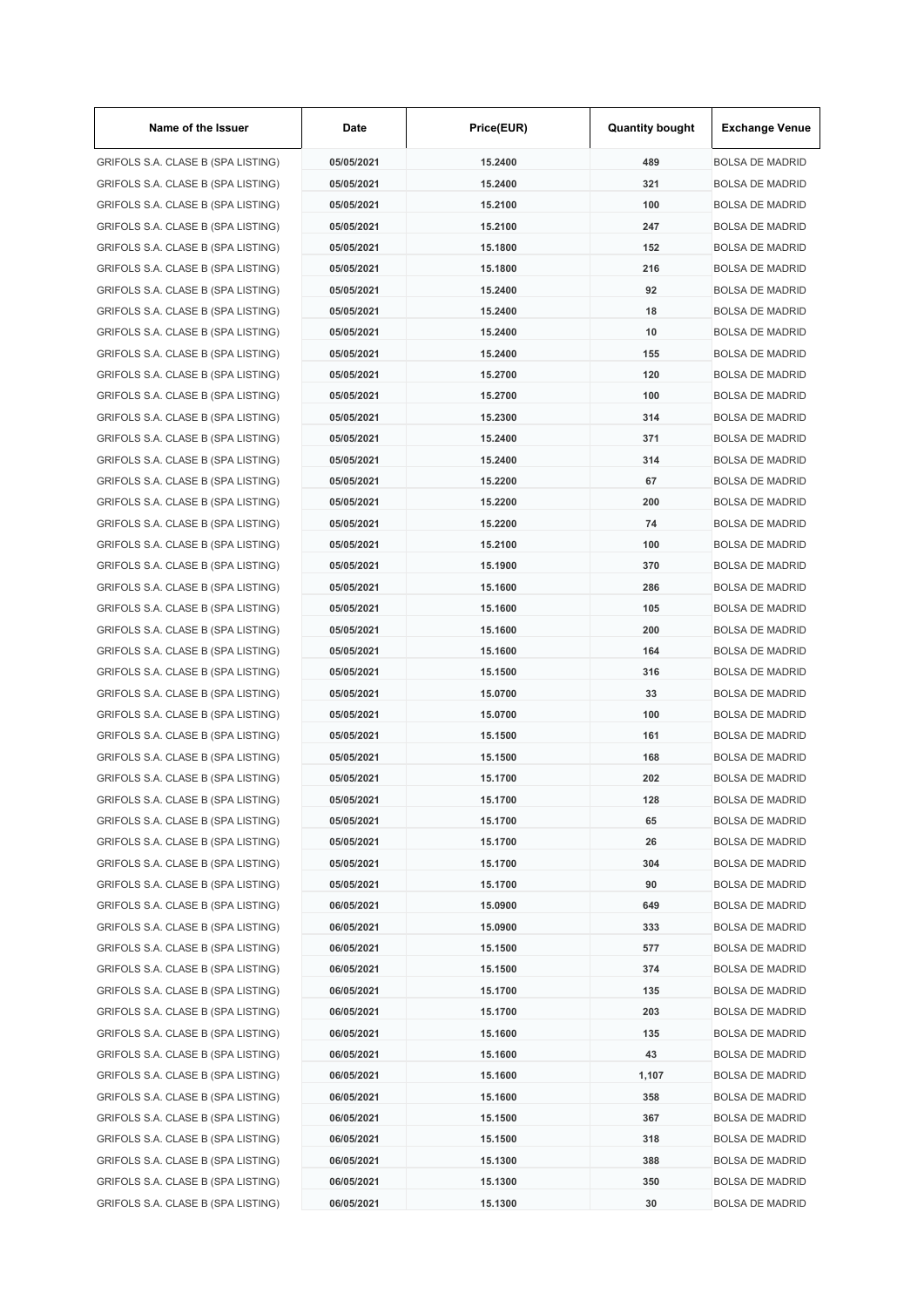| Name of the Issuer                                                       | Date                     | Price(EUR) | <b>Quantity bought</b> | <b>Exchange Venue</b>                            |
|--------------------------------------------------------------------------|--------------------------|------------|------------------------|--------------------------------------------------|
| GRIFOLS S.A. CLASE B (SPA LISTING)                                       | 06/05/2021               | 15.1200    | 354                    | <b>BOLSA DE MADRID</b>                           |
| GRIFOLS S.A. CLASE B (SPA LISTING)                                       | 06/05/2021               | 15.0900    | 94                     | <b>BOLSA DE MADRID</b>                           |
| GRIFOLS S.A. CLASE B (SPA LISTING)                                       | 06/05/2021               | 15.0800    | 86                     | <b>BOLSA DE MADRID</b>                           |
| GRIFOLS S.A. CLASE B (SPA LISTING)                                       | 06/05/2021               | 15.0800    | 265                    | <b>BOLSA DE MADRID</b>                           |
| GRIFOLS S.A. CLASE B (SPA LISTING)                                       | 06/05/2021               | 15.0900    | 21                     | <b>BOLSA DE MADRID</b>                           |
| GRIFOLS S.A. CLASE B (SPA LISTING)                                       | 06/05/2021               | 15.0900    | 229                    | <b>BOLSA DE MADRID</b>                           |
| GRIFOLS S.A. CLASE B (SPA LISTING)                                       | 06/05/2021               | 15.0900    | 91                     | <b>BOLSA DE MADRID</b>                           |
| GRIFOLS S.A. CLASE B (SPA LISTING)                                       | 06/05/2021               | 15.0900    | 91                     | <b>BOLSA DE MADRID</b>                           |
| GRIFOLS S.A. CLASE B (SPA LISTING)                                       | 06/05/2021               | 15.1200    | 100                    | <b>BOLSA DE MADRID</b>                           |
| GRIFOLS S.A. CLASE B (SPA LISTING)                                       | 06/05/2021               | 15.1200    | 100                    | <b>BOLSA DE MADRID</b>                           |
| GRIFOLS S.A. CLASE B (SPA LISTING)                                       | 06/05/2021               | 15.1200    | 148                    | <b>BOLSA DE MADRID</b>                           |
| GRIFOLS S.A. CLASE B (SPA LISTING)                                       | 06/05/2021               | 15.1200    | 213                    | <b>BOLSA DE MADRID</b>                           |
| GRIFOLS S.A. CLASE B (SPA LISTING)                                       | 06/05/2021               | 15.0800    | 159                    | <b>BOLSA DE MADRID</b>                           |
| GRIFOLS S.A. CLASE B (SPA LISTING)                                       | 06/05/2021               | 15.0800    | 248                    | <b>BOLSA DE MADRID</b>                           |
| GRIFOLS S.A. CLASE B (SPA LISTING)                                       | 06/05/2021               | 15.0800    | 380                    | <b>BOLSA DE MADRID</b>                           |
| GRIFOLS S.A. CLASE B (SPA LISTING)                                       | 06/05/2021               | 15.0800    | 186                    | <b>BOLSA DE MADRID</b>                           |
| GRIFOLS S.A. CLASE B (SPA LISTING)                                       | 06/05/2021               | 15.0500    | 15                     | <b>BOLSA DE MADRID</b>                           |
| GRIFOLS S.A. CLASE B (SPA LISTING)                                       | 06/05/2021               | 15.0500    | 250                    | <b>BOLSA DE MADRID</b>                           |
| GRIFOLS S.A. CLASE B (SPA LISTING)                                       | 06/05/2021               | 15.0500    | 88                     | <b>BOLSA DE MADRID</b>                           |
| GRIFOLS S.A. CLASE B (SPA LISTING)                                       | 06/05/2021               | 15.0500    | 316                    | <b>BOLSA DE MADRID</b>                           |
| GRIFOLS S.A. CLASE B (SPA LISTING)                                       | 06/05/2021               | 15.0500    | 38                     | <b>BOLSA DE MADRID</b>                           |
| GRIFOLS S.A. CLASE B (SPA LISTING)                                       | 06/05/2021               | 15.0500    | 12                     | <b>BOLSA DE MADRID</b>                           |
| GRIFOLS S.A. CLASE B (SPA LISTING)                                       | 06/05/2021               | 15.0500    | 644                    | <b>BOLSA DE MADRID</b>                           |
| GRIFOLS S.A. CLASE B (SPA LISTING)                                       | 06/05/2021               | 15.0800    | 89                     | <b>BOLSA DE MADRID</b>                           |
| GRIFOLS S.A. CLASE B (SPA LISTING)                                       | 06/05/2021               | 15.0800    | 100                    | <b>BOLSA DE MADRID</b>                           |
| GRIFOLS S.A. CLASE B (SPA LISTING)                                       | 06/05/2021               | 15.0800    | 155                    | <b>BOLSA DE MADRID</b>                           |
| GRIFOLS S.A. CLASE B (SPA LISTING)                                       | 06/05/2021               | 15.0800    | 354                    | <b>BOLSA DE MADRID</b>                           |
| GRIFOLS S.A. CLASE B (SPA LISTING)                                       | 06/05/2021               | 15.0800    | 91                     | <b>BOLSA DE MADRID</b>                           |
| GRIFOLS S.A. CLASE B (SPA LISTING)                                       | 06/05/2021               | 15,0800    | 100                    | <b>BOLSA DE MADRID</b>                           |
| GRIFOLS S.A. CLASE B (SPA LISTING)                                       | 06/05/2021               | 15.0800    | 89                     | <b>BOLSA DE MADRID</b>                           |
| GRIFOLS S.A. CLASE B (SPA LISTING)                                       | 06/05/2021               | 15.0800    | 101                    | <b>BOLSA DE MADRID</b>                           |
| GRIFOLS S.A. CLASE B (SPA LISTING)                                       | 06/05/2021               | 15.0800    | 3                      | <b>BOLSA DE MADRID</b>                           |
| GRIFOLS S.A. CLASE B (SPA LISTING)                                       |                          |            | 363                    |                                                  |
|                                                                          | 06/05/2021               | 15.0800    | 53                     | <b>BOLSA DE MADRID</b>                           |
| GRIFOLS S.A. CLASE B (SPA LISTING)<br>GRIFOLS S.A. CLASE B (SPA LISTING) | 06/05/2021               | 15.0500    |                        | <b>BOLSA DE MADRID</b>                           |
|                                                                          | 06/05/2021<br>06/05/2021 | 15.0500    | 100                    | <b>BOLSA DE MADRID</b>                           |
| GRIFOLS S.A. CLASE B (SPA LISTING)<br>GRIFOLS S.A. CLASE B (SPA LISTING) |                          | 15.0500    | 100                    | <b>BOLSA DE MADRID</b><br><b>BOLSA DE MADRID</b> |
|                                                                          | 06/05/2021               | 15.0500    | 500                    |                                                  |
| GRIFOLS S.A. CLASE B (SPA LISTING)                                       | 06/05/2021               | 15.0500    | 37                     | <b>BOLSA DE MADRID</b>                           |
| GRIFOLS S.A. CLASE B (SPA LISTING)                                       | 06/05/2021               | 15.0500    | 151                    | <b>BOLSA DE MADRID</b>                           |
| GRIFOLS S.A. CLASE B (SPA LISTING)                                       | 06/05/2021               | 15.0500    | 72                     | <b>BOLSA DE MADRID</b>                           |
| GRIFOLS S.A. CLASE B (SPA LISTING)                                       | 06/05/2021               | 15.0100    | 274                    | <b>BOLSA DE MADRID</b>                           |
| GRIFOLS S.A. CLASE B (SPA LISTING)                                       | 06/05/2021               | 15.0100    | 365                    | <b>BOLSA DE MADRID</b>                           |
| GRIFOLS S.A. CLASE B (SPA LISTING)                                       | 06/05/2021               | 15.0000    | 274                    | <b>BOLSA DE MADRID</b>                           |
| GRIFOLS S.A. CLASE B (SPA LISTING)                                       | 06/05/2021               | 15.0000    | 159                    | <b>BOLSA DE MADRID</b>                           |
| GRIFOLS S.A. CLASE B (SPA LISTING)                                       | 06/05/2021               | 15.0000    | 28                     | <b>BOLSA DE MADRID</b>                           |
| GRIFOLS S.A. CLASE B (SPA LISTING)                                       | 06/05/2021               | 15.0000    | 246                    | <b>BOLSA DE MADRID</b>                           |
| GRIFOLS S.A. CLASE B (SPA LISTING)                                       | 06/05/2021               | 15.0000    | 90                     | <b>BOLSA DE MADRID</b>                           |
| GRIFOLS S.A. CLASE B (SPA LISTING)                                       | 06/05/2021               | 15.0000    | 527                    | <b>BOLSA DE MADRID</b>                           |
| GRIFOLS S.A. CLASE B (SPA LISTING)                                       | 06/05/2021               | 14.9900    | 519                    | <b>BOLSA DE MADRID</b>                           |
| GRIFOLS S.A. CLASE B (SPA LISTING)                                       | 06/05/2021               | 14.9900    | 526                    | <b>BOLSA DE MADRID</b>                           |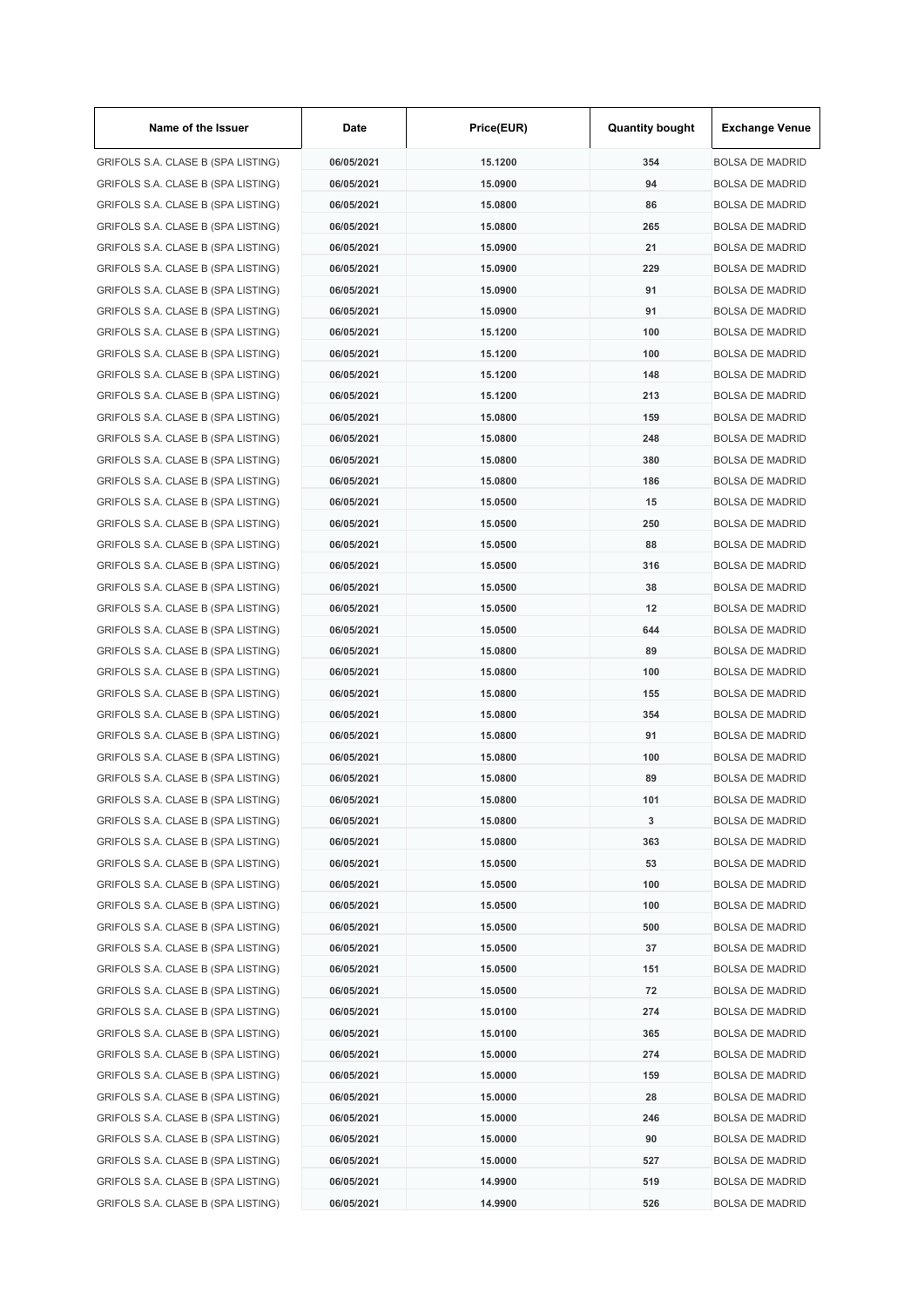| Name of the Issuer                 | Date       | Price(EUR) | <b>Quantity bought</b> | <b>Exchange Venue</b>  |
|------------------------------------|------------|------------|------------------------|------------------------|
| GRIFOLS S.A. CLASE B (SPA LISTING) | 06/05/2021 | 15.0000    | 166                    | <b>BOLSA DE MADRID</b> |
| GRIFOLS S.A. CLASE B (SPA LISTING) | 06/05/2021 | 15.0000    | 160                    | <b>BOLSA DE MADRID</b> |
| GRIFOLS S.A. CLASE B (SPA LISTING) | 06/05/2021 | 15.0000    | 250                    | <b>BOLSA DE MADRID</b> |
| GRIFOLS S.A. CLASE B (SPA LISTING) | 06/05/2021 | 15.0000    | 412                    | <b>BOLSA DE MADRID</b> |
| GRIFOLS S.A. CLASE B (SPA LISTING) | 06/05/2021 | 14.9800    | 634                    | <b>BOLSA DE MADRID</b> |
| GRIFOLS S.A. CLASE B (SPA LISTING) | 06/05/2021 | 14.9800    | 180                    | <b>BOLSA DE MADRID</b> |
| GRIFOLS S.A. CLASE B (SPA LISTING) | 06/05/2021 | 14.9800    | 158                    | <b>BOLSA DE MADRID</b> |
| GRIFOLS S.A. CLASE B (SPA LISTING) | 06/05/2021 | 14.9800    | 400                    | <b>BOLSA DE MADRID</b> |
| GRIFOLS S.A. CLASE B (SPA LISTING) | 06/05/2021 | 14.9800    | 115                    | <b>BOLSA DE MADRID</b> |
| GRIFOLS S.A. CLASE B (SPA LISTING) | 06/05/2021 | 15.0000    | 250                    | <b>BOLSA DE MADRID</b> |
| GRIFOLS S.A. CLASE B (SPA LISTING) | 06/05/2021 | 15.0000    | 250                    | <b>BOLSA DE MADRID</b> |
| GRIFOLS S.A. CLASE B (SPA LISTING) | 06/05/2021 | 15.0000    | 85                     | <b>BOLSA DE MADRID</b> |
| GRIFOLS S.A. CLASE B (SPA LISTING) | 06/05/2021 | 14.9800    | 202                    | <b>BOLSA DE MADRID</b> |
| GRIFOLS S.A. CLASE B (SPA LISTING) | 06/05/2021 | 14.9800    | 180                    | <b>BOLSA DE MADRID</b> |
| GRIFOLS S.A. CLASE B (SPA LISTING) | 06/05/2021 | 14.9800    | 26                     | <b>BOLSA DE MADRID</b> |
| GRIFOLS S.A. CLASE B (SPA LISTING) | 06/05/2021 | 14.9800    | $\overline{7}$         | <b>BOLSA DE MADRID</b> |
| GRIFOLS S.A. CLASE B (SPA LISTING) | 06/05/2021 | 14.9800    | 114                    | <b>BOLSA DE MADRID</b> |
| GRIFOLS S.A. CLASE B (SPA LISTING) | 06/05/2021 | 14.9800    | 39                     | <b>BOLSA DE MADRID</b> |
| GRIFOLS S.A. CLASE B (SPA LISTING) | 06/05/2021 | 14.9800    | 89                     | <b>BOLSA DE MADRID</b> |
| GRIFOLS S.A. CLASE B (SPA LISTING) | 06/05/2021 | 14.9800    | 176                    | <b>BOLSA DE MADRID</b> |
| GRIFOLS S.A. CLASE B (SPA LISTING) | 06/05/2021 | 14.9800    | 99                     | <b>BOLSA DE MADRID</b> |
| GRIFOLS S.A. CLASE B (SPA LISTING) | 06/05/2021 | 15.0100    | 384                    | <b>BOLSA DE MADRID</b> |
| GRIFOLS S.A. CLASE B (SPA LISTING) | 06/05/2021 | 15.0100    | 384                    | <b>BOLSA DE MADRID</b> |
| GRIFOLS S.A. CLASE B (SPA LISTING) | 06/05/2021 | 15.0100    | 38                     | <b>BOLSA DE MADRID</b> |
|                                    |            |            | 250                    |                        |
| GRIFOLS S.A. CLASE B (SPA LISTING) | 06/05/2021 | 15.0100    |                        | <b>BOLSA DE MADRID</b> |
| GRIFOLS S.A. CLASE B (SPA LISTING) | 06/05/2021 | 15.0100    | 33                     | <b>BOLSA DE MADRID</b> |
| GRIFOLS S.A. CLASE B (SPA LISTING) | 06/05/2021 | 15.0100    | 137                    | <b>BOLSA DE MADRID</b> |
| GRIFOLS S.A. CLASE B (SPA LISTING) | 06/05/2021 | 15.0100    | 133                    | <b>BOLSA DE MADRID</b> |
| GRIFOLS S.A. CLASE B (SPA LISTING) | 06/05/2021 | 15.0100    | 157                    | <b>BOLSA DE MADRID</b> |
| GRIFOLS S.A. CLASE B (SPA LISTING) | 06/05/2021 | 15.0100    | 39                     | <b>BOLSA DE MADRID</b> |
| GRIFOLS S.A. CLASE B (SPA LISTING) | 06/05/2021 | 15.0100    | 39                     | <b>BOLSA DE MADRID</b> |
| GRIFOLS S.A. CLASE B (SPA LISTING) | 06/05/2021 | 15.0100    | 39                     | <b>BOLSA DE MADRID</b> |
| GRIFOLS S.A. CLASE B (SPA LISTING) | 06/05/2021 | 15.0100    | 39                     | <b>BOLSA DE MADRID</b> |
| GRIFOLS S.A. CLASE B (SPA LISTING) | 06/05/2021 | 15.0100    | 250                    | <b>BOLSA DE MADRID</b> |
| GRIFOLS S.A. CLASE B (SPA LISTING) | 06/05/2021 | 15.0100    | 132                    | <b>BOLSA DE MADRID</b> |
| GRIFOLS S.A. CLASE B (SPA LISTING) | 06/05/2021 | 14.9800    | 219                    | <b>BOLSA DE MADRID</b> |
| GRIFOLS S.A. CLASE B (SPA LISTING) | 06/05/2021 | 14.9800    | 100                    | <b>BOLSA DE MADRID</b> |
| GRIFOLS S.A. CLASE B (SPA LISTING) | 06/05/2021 | 14.9800    | 232                    | <b>BOLSA DE MADRID</b> |
| GRIFOLS S.A. CLASE B (SPA LISTING) | 06/05/2021 | 14.9700    | 512                    | <b>BOLSA DE MADRID</b> |
| GRIFOLS S.A. CLASE B (SPA LISTING) | 06/05/2021 | 14.9600    | 139                    | <b>BOLSA DE MADRID</b> |
| GRIFOLS S.A. CLASE B (SPA LISTING) | 06/05/2021 | 14.9300    | 369                    | <b>BOLSA DE MADRID</b> |
| GRIFOLS S.A. CLASE B (SPA LISTING) | 06/05/2021 | 14.9300    | 131                    | <b>BOLSA DE MADRID</b> |
| GRIFOLS S.A. CLASE B (SPA LISTING) | 06/05/2021 | 14.9300    | 154                    | <b>BOLSA DE MADRID</b> |
| GRIFOLS S.A. CLASE B (SPA LISTING) | 06/05/2021 | 14.9300    | 61                     | <b>BOLSA DE MADRID</b> |
| GRIFOLS S.A. CLASE B (SPA LISTING) | 06/05/2021 | 14.9500    | 152                    | <b>BOLSA DE MADRID</b> |
| GRIFOLS S.A. CLASE B (SPA LISTING) | 06/05/2021 | 14.9500    | 184                    | <b>BOLSA DE MADRID</b> |
| GRIFOLS S.A. CLASE B (SPA LISTING) | 06/05/2021 | 14.9500    | 250                    | <b>BOLSA DE MADRID</b> |
| GRIFOLS S.A. CLASE B (SPA LISTING) | 06/05/2021 | 14.9500    | 73                     | <b>BOLSA DE MADRID</b> |
| GRIFOLS S.A. CLASE B (SPA LISTING) | 06/05/2021 | 14.9500    | 100                    | <b>BOLSA DE MADRID</b> |
| GRIFOLS S.A. CLASE B (SPA LISTING) | 06/05/2021 | 14.9500    | 6                      | <b>BOLSA DE MADRID</b> |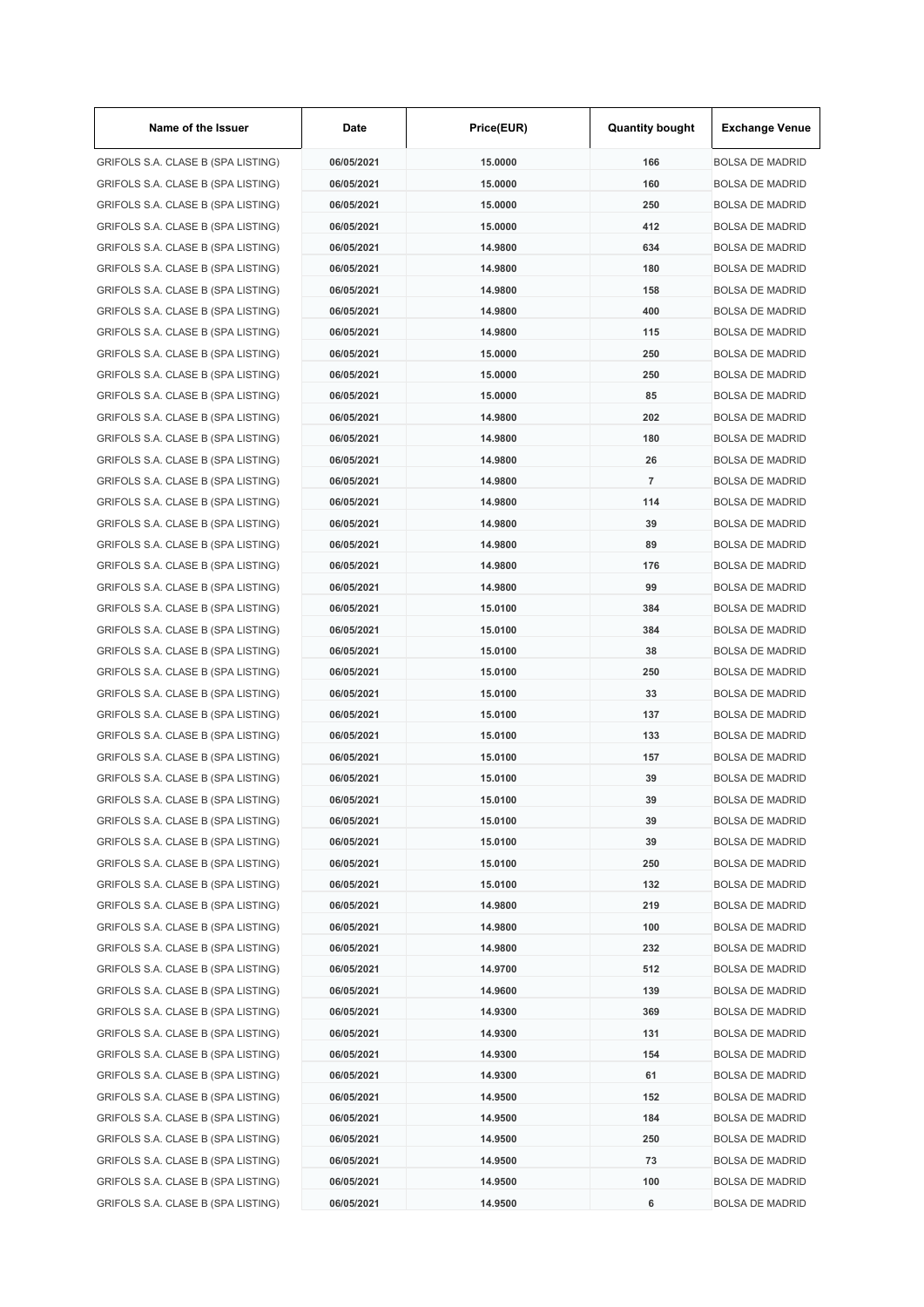| Name of the Issuer                 | Date       | Price(EUR) | <b>Quantity bought</b> | <b>Exchange Venue</b>  |
|------------------------------------|------------|------------|------------------------|------------------------|
| GRIFOLS S.A. CLASE B (SPA LISTING) | 06/05/2021 | 14.9500    | 14                     | <b>BOLSA DE MADRID</b> |
| GRIFOLS S.A. CLASE B (SPA LISTING) | 06/05/2021 | 14.9500    | 10                     | <b>BOLSA DE MADRID</b> |
| GRIFOLS S.A. CLASE B (SPA LISTING) | 06/05/2021 | 14.9700    | 461                    | <b>BOLSA DE MADRID</b> |
| GRIFOLS S.A. CLASE B (SPA LISTING) | 06/05/2021 | 14.9700    | 193                    | <b>BOLSA DE MADRID</b> |
| GRIFOLS S.A. CLASE B (SPA LISTING) | 06/05/2021 | 14.9700    | 200                    | <b>BOLSA DE MADRID</b> |
| GRIFOLS S.A. CLASE B (SPA LISTING) | 06/05/2021 | 14.9600    | 157                    | <b>BOLSA DE MADRID</b> |
| GRIFOLS S.A. CLASE B (SPA LISTING) | 06/05/2021 | 14.9600    | 100                    | <b>BOLSA DE MADRID</b> |
| GRIFOLS S.A. CLASE B (SPA LISTING) | 06/05/2021 | 14.9600    | 71                     | <b>BOLSA DE MADRID</b> |
| GRIFOLS S.A. CLASE B (SPA LISTING) | 06/05/2021 | 14.9500    | 493                    | <b>BOLSA DE MADRID</b> |
| GRIFOLS S.A. CLASE B (SPA LISTING) | 06/05/2021 | 14.9500    | 212                    | <b>BOLSA DE MADRID</b> |
| GRIFOLS S.A. CLASE B (SPA LISTING) | 06/05/2021 | 14.9500    | 328                    | <b>BOLSA DE MADRID</b> |
| GRIFOLS S.A. CLASE B (SPA LISTING) | 06/05/2021 | 14.9300    | 40                     | <b>BOLSA DE MADRID</b> |
| GRIFOLS S.A. CLASE B (SPA LISTING) | 06/05/2021 | 14.9300    | $\mathbf{1}$           | <b>BOLSA DE MADRID</b> |
| GRIFOLS S.A. CLASE B (SPA LISTING) | 06/05/2021 | 14.9200    | 50                     | <b>BOLSA DE MADRID</b> |
| GRIFOLS S.A. CLASE B (SPA LISTING) | 06/05/2021 | 14.9500    | 361                    | <b>BOLSA DE MADRID</b> |
| GRIFOLS S.A. CLASE B (SPA LISTING) | 06/05/2021 | 14.9600    | 101                    | <b>BOLSA DE MADRID</b> |
| GRIFOLS S.A. CLASE B (SPA LISTING) | 06/05/2021 | 14.9600    | 100                    | <b>BOLSA DE MADRID</b> |
| GRIFOLS S.A. CLASE B (SPA LISTING) | 06/05/2021 | 14.9600    | 150                    | <b>BOLSA DE MADRID</b> |
| GRIFOLS S.A. CLASE B (SPA LISTING) | 06/05/2021 | 14.9700    | 100                    | <b>BOLSA DE MADRID</b> |
| GRIFOLS S.A. CLASE B (SPA LISTING) | 06/05/2021 | 14.9700    | 120                    | <b>BOLSA DE MADRID</b> |
| GRIFOLS S.A. CLASE B (SPA LISTING) | 06/05/2021 | 14.9500    | 100                    | <b>BOLSA DE MADRID</b> |
| GRIFOLS S.A. CLASE B (SPA LISTING) | 06/05/2021 | 14.9800    | 186                    | <b>BOLSA DE MADRID</b> |
| GRIFOLS S.A. CLASE B (SPA LISTING) | 06/05/2021 | 14.9800    | 97                     | <b>BOLSA DE MADRID</b> |
| GRIFOLS S.A. CLASE B (SPA LISTING) | 06/05/2021 | 14.9800    | 36                     | <b>BOLSA DE MADRID</b> |
| GRIFOLS S.A. CLASE B (SPA LISTING) | 06/05/2021 | 14.9600    | 500                    | <b>BOLSA DE MADRID</b> |
| GRIFOLS S.A. CLASE B (SPA LISTING) | 06/05/2021 | 14.9600    | 54                     | <b>BOLSA DE MADRID</b> |
| GRIFOLS S.A. CLASE B (SPA LISTING) | 06/05/2021 | 14.9600    | 241                    | <b>BOLSA DE MADRID</b> |
| GRIFOLS S.A. CLASE B (SPA LISTING) | 06/05/2021 | 14.9600    | 41                     | <b>BOLSA DE MADRID</b> |
| GRIFOLS S.A. CLASE B (SPA LISTING) | 06/05/2021 | 14.9600    | 159                    | <b>BOLSA DE MADRID</b> |
|                                    | 06/05/2021 | 14.9600    | 41                     | <b>BOLSA DE MADRID</b> |
| GRIFOLS S.A. CLASE B (SPA LISTING) |            |            |                        | <b>BOLSA DE MADRID</b> |
| GRIFOLS S.A. CLASE B (SPA LISTING) | 06/05/2021 | 14.9600    | 159                    |                        |
| GRIFOLS S.A. CLASE B (SPA LISTING) | 06/05/2021 | 14.9600    | 55                     | <b>BOLSA DE MADRID</b> |
| GRIFOLS S.A. CLASE B (SPA LISTING) | 06/05/2021 | 15.0000    | 213                    | <b>BOLSA DE MADRID</b> |
| GRIFOLS S.A. CLASE B (SPA LISTING) | 06/05/2021 | 15.0000    | 142                    | <b>BOLSA DE MADRID</b> |
| GRIFOLS S.A. CLASE B (SPA LISTING) | 06/05/2021 | 15.0000    | 414                    | <b>BOLSA DE MADRID</b> |
| GRIFOLS S.A. CLASE B (SPA LISTING) | 06/05/2021 | 15.0000    | 200                    | <b>BOLSA DE MADRID</b> |
| GRIFOLS S.A. CLASE B (SPA LISTING) | 06/05/2021 | 15.0000    | 100                    | <b>BOLSA DE MADRID</b> |
| GRIFOLS S.A. CLASE B (SPA LISTING) | 06/05/2021 | 15.0000    | 100                    | <b>BOLSA DE MADRID</b> |
| GRIFOLS S.A. CLASE B (SPA LISTING) | 06/05/2021 | 15.0000    | 100                    | <b>BOLSA DE MADRID</b> |
| GRIFOLS S.A. CLASE B (SPA LISTING) | 06/05/2021 | 15.0000    | 100                    | <b>BOLSA DE MADRID</b> |
| GRIFOLS S.A. CLASE B (SPA LISTING) | 06/05/2021 | 15.0000    | 164                    | <b>BOLSA DE MADRID</b> |
| GRIFOLS S.A. CLASE B (SPA LISTING) | 06/05/2021 | 15.0000    | 153                    | <b>BOLSA DE MADRID</b> |
| GRIFOLS S.A. CLASE B (SPA LISTING) | 06/05/2021 | 14.9800    | 266                    | <b>BOLSA DE MADRID</b> |
| GRIFOLS S.A. CLASE B (SPA LISTING) | 06/05/2021 | 14.9800    | 49                     | <b>BOLSA DE MADRID</b> |
| GRIFOLS S.A. CLASE B (SPA LISTING) | 06/05/2021 | 14.9800    | 151                    | <b>BOLSA DE MADRID</b> |
| GRIFOLS S.A. CLASE B (SPA LISTING) | 06/05/2021 | 14.9800    | 156                    | <b>BOLSA DE MADRID</b> |
| GRIFOLS S.A. CLASE B (SPA LISTING) | 06/05/2021 | 14.9800    | 120                    | <b>BOLSA DE MADRID</b> |
| GRIFOLS S.A. CLASE B (SPA LISTING) | 06/05/2021 | 14.9800    | 87                     | <b>BOLSA DE MADRID</b> |
| GRIFOLS S.A. CLASE B (SPA LISTING) | 06/05/2021 | 15.0100    | 363                    | <b>BOLSA DE MADRID</b> |
| GRIFOLS S.A. CLASE B (SPA LISTING) | 06/05/2021 | 15.0000    | 407                    | <b>BOLSA DE MADRID</b> |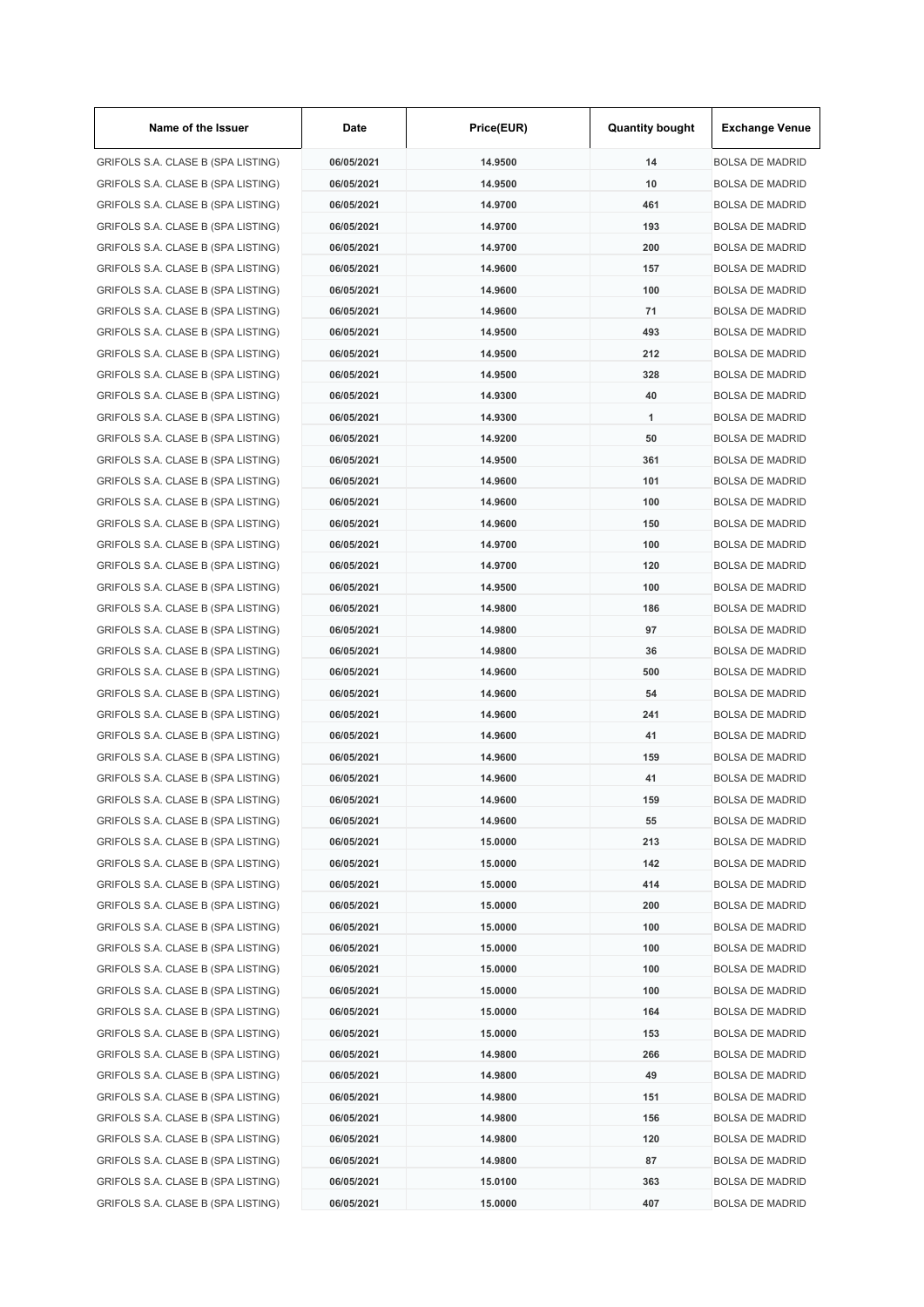| Name of the Issuer                 | Date       | Price(EUR) | <b>Quantity bought</b> | <b>Exchange Venue</b>  |
|------------------------------------|------------|------------|------------------------|------------------------|
| GRIFOLS S.A. CLASE B (SPA LISTING) | 06/05/2021 | 15.0100    | 154                    | <b>BOLSA DE MADRID</b> |
| GRIFOLS S.A. CLASE B (SPA LISTING) | 06/05/2021 | 15.0100    | 40                     | <b>BOLSA DE MADRID</b> |
| GRIFOLS S.A. CLASE B (SPA LISTING) | 06/05/2021 | 15.0100    | 40                     | <b>BOLSA DE MADRID</b> |
| GRIFOLS S.A. CLASE B (SPA LISTING) | 06/05/2021 | 15.0100    | 38                     | <b>BOLSA DE MADRID</b> |
| GRIFOLS S.A. CLASE B (SPA LISTING) | 06/05/2021 | 15.0100    | 81                     | <b>BOLSA DE MADRID</b> |
| GRIFOLS S.A. CLASE B (SPA LISTING) | 06/05/2021 | 15.0100    | 140                    | <b>BOLSA DE MADRID</b> |
| GRIFOLS S.A. CLASE B (SPA LISTING) | 06/05/2021 | 15.0100    | 335                    | <b>BOLSA DE MADRID</b> |
| GRIFOLS S.A. CLASE B (SPA LISTING) | 06/05/2021 | 15.0600    | 329                    | <b>BOLSA DE MADRID</b> |
| GRIFOLS S.A. CLASE B (SPA LISTING) | 06/05/2021 | 15.0800    | 120                    | <b>BOLSA DE MADRID</b> |
| GRIFOLS S.A. CLASE B (SPA LISTING) | 06/05/2021 | 15.0800    | 120                    | <b>BOLSA DE MADRID</b> |
| GRIFOLS S.A. CLASE B (SPA LISTING) | 06/05/2021 | 15.0800    | 120                    | <b>BOLSA DE MADRID</b> |
| GRIFOLS S.A. CLASE B (SPA LISTING) | 06/05/2021 | 15.0800    | 120                    | <b>BOLSA DE MADRID</b> |
| GRIFOLS S.A. CLASE B (SPA LISTING) | 06/05/2021 | 15.0800    | 100                    | <b>BOLSA DE MADRID</b> |
| GRIFOLS S.A. CLASE B (SPA LISTING) | 06/05/2021 | 15.0800    | 86                     | <b>BOLSA DE MADRID</b> |
| GRIFOLS S.A. CLASE B (SPA LISTING) | 06/05/2021 | 15.0800    | 15                     | <b>BOLSA DE MADRID</b> |
| GRIFOLS S.A. CLASE B (SPA LISTING) | 06/05/2021 | 15.1100    | 32                     | <b>BOLSA DE MADRID</b> |
| GRIFOLS S.A. CLASE B (SPA LISTING) | 06/05/2021 | 15.1100    | 320                    | <b>BOLSA DE MADRID</b> |
| GRIFOLS S.A. CLASE B (SPA LISTING) | 06/05/2021 | 15.1100    | 42                     | <b>BOLSA DE MADRID</b> |
| GRIFOLS S.A. CLASE B (SPA LISTING) | 07/05/2021 | 15.1400    | 140                    | <b>BOLSA DE MADRID</b> |
| GRIFOLS S.A. CLASE B (SPA LISTING) | 07/05/2021 | 15.1400    | 100                    | <b>BOLSA DE MADRID</b> |
| GRIFOLS S.A. CLASE B (SPA LISTING) | 07/05/2021 | 15.0800    | 392                    | <b>BOLSA DE MADRID</b> |
| GRIFOLS S.A. CLASE B (SPA LISTING) | 07/05/2021 | 15.0800    | 259                    | <b>BOLSA DE MADRID</b> |
| GRIFOLS S.A. CLASE B (SPA LISTING) | 07/05/2021 | 15.0600    | 372                    | <b>BOLSA DE MADRID</b> |
| GRIFOLS S.A. CLASE B (SPA LISTING) | 07/05/2021 | 15.0600    | 500                    | <b>BOLSA DE MADRID</b> |
| GRIFOLS S.A. CLASE B (SPA LISTING) |            | 15.0600    | 146                    | <b>BOLSA DE MADRID</b> |
|                                    | 07/05/2021 | 15.0500    | 34                     |                        |
| GRIFOLS S.A. CLASE B (SPA LISTING) | 07/05/2021 |            |                        | <b>BOLSA DE MADRID</b> |
| GRIFOLS S.A. CLASE B (SPA LISTING) | 07/05/2021 | 15.0500    | 266                    | <b>BOLSA DE MADRID</b> |
| GRIFOLS S.A. CLASE B (SPA LISTING) | 07/05/2021 | 15.0500    | 280                    | <b>BOLSA DE MADRID</b> |
| GRIFOLS S.A. CLASE B (SPA LISTING) | 07/05/2021 | 15.0500    | 232                    | <b>BOLSA DE MADRID</b> |
| GRIFOLS S.A. CLASE B (SPA LISTING) | 07/05/2021 | 15,0500    | 246                    | <b>BOLSA DE MADRID</b> |
| GRIFOLS S.A. CLASE B (SPA LISTING) | 07/05/2021 | 15.0600    | 400                    | <b>BOLSA DE MADRID</b> |
| GRIFOLS S.A. CLASE B (SPA LISTING) | 07/05/2021 | 15.0600    | 422                    | <b>BOLSA DE MADRID</b> |
| GRIFOLS S.A. CLASE B (SPA LISTING) | 07/05/2021 | 15.0400    | 199                    | <b>BOLSA DE MADRID</b> |
| GRIFOLS S.A. CLASE B (SPA LISTING) | 07/05/2021 | 15.0500    | 319                    | <b>BOLSA DE MADRID</b> |
| GRIFOLS S.A. CLASE B (SPA LISTING) | 07/05/2021 | 15.0400    | 281                    | <b>BOLSA DE MADRID</b> |
| GRIFOLS S.A. CLASE B (SPA LISTING) | 07/05/2021 | 15.0400    | 253                    | <b>BOLSA DE MADRID</b> |
| GRIFOLS S.A. CLASE B (SPA LISTING) | 07/05/2021 | 15.0400    | 173                    | <b>BOLSA DE MADRID</b> |
| GRIFOLS S.A. CLASE B (SPA LISTING) | 07/05/2021 | 15.0400    | 319                    | <b>BOLSA DE MADRID</b> |
| GRIFOLS S.A. CLASE B (SPA LISTING) | 07/05/2021 | 15.0400    | 18                     | <b>BOLSA DE MADRID</b> |
| GRIFOLS S.A. CLASE B (SPA LISTING) | 07/05/2021 | 15.0200    | 37                     | <b>BOLSA DE MADRID</b> |
| GRIFOLS S.A. CLASE B (SPA LISTING) | 07/05/2021 | 15.0200    | 90                     | <b>BOLSA DE MADRID</b> |
| GRIFOLS S.A. CLASE B (SPA LISTING) | 07/05/2021 | 15.0200    | 100                    | <b>BOLSA DE MADRID</b> |
| GRIFOLS S.A. CLASE B (SPA LISTING) | 07/05/2021 | 15.0200    | 124                    | <b>BOLSA DE MADRID</b> |
| GRIFOLS S.A. CLASE B (SPA LISTING) | 07/05/2021 | 15.0200    | 100                    | <b>BOLSA DE MADRID</b> |
| GRIFOLS S.A. CLASE B (SPA LISTING) | 07/05/2021 | 15.0700    | 17                     | <b>BOLSA DE MADRID</b> |
| GRIFOLS S.A. CLASE B (SPA LISTING) | 07/05/2021 | 15.0700    | 250                    | <b>BOLSA DE MADRID</b> |
| GRIFOLS S.A. CLASE B (SPA LISTING) | 07/05/2021 | 15.0700    | 250                    | <b>BOLSA DE MADRID</b> |
| GRIFOLS S.A. CLASE B (SPA LISTING) | 07/05/2021 | 15.0700    | 95                     | <b>BOLSA DE MADRID</b> |
| GRIFOLS S.A. CLASE B (SPA LISTING) | 07/05/2021 | 15.0500    | 333                    | <b>BOLSA DE MADRID</b> |
| GRIFOLS S.A. CLASE B (SPA LISTING) | 07/05/2021 | 15.0500    | 224                    | <b>BOLSA DE MADRID</b> |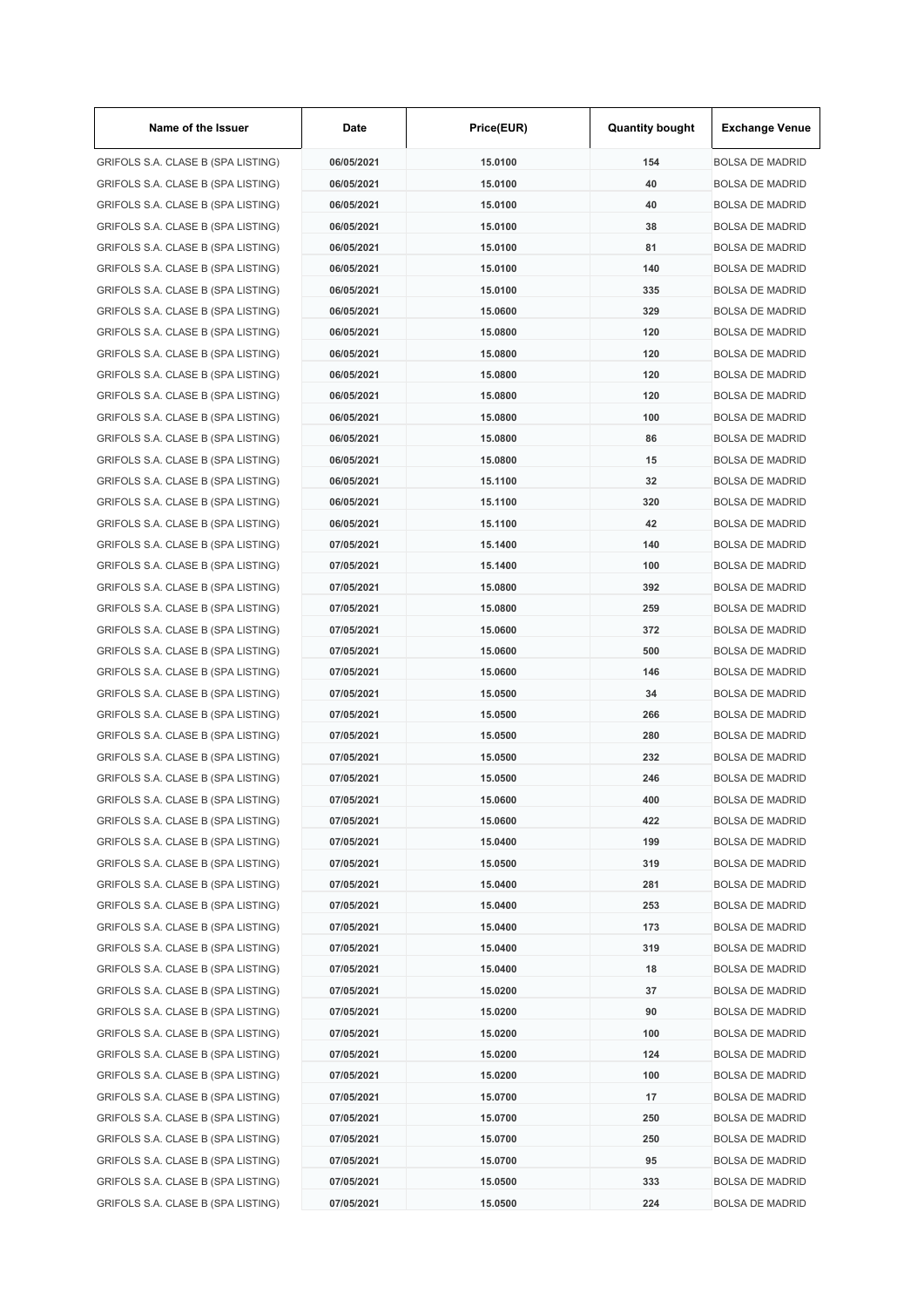| Name of the Issuer                 | Date       | Price(EUR) | <b>Quantity bought</b> | <b>Exchange Venue</b>  |
|------------------------------------|------------|------------|------------------------|------------------------|
| GRIFOLS S.A. CLASE B (SPA LISTING) | 07/05/2021 | 15.0500    | 557                    | <b>BOLSA DE MADRID</b> |
| GRIFOLS S.A. CLASE B (SPA LISTING) | 07/05/2021 | 15.0500    | 40                     | <b>BOLSA DE MADRID</b> |
| GRIFOLS S.A. CLASE B (SPA LISTING) | 07/05/2021 | 15.0500    | 268                    | <b>BOLSA DE MADRID</b> |
| GRIFOLS S.A. CLASE B (SPA LISTING) | 07/05/2021 | 15.0500    | 87                     | <b>BOLSA DE MADRID</b> |
| GRIFOLS S.A. CLASE B (SPA LISTING) | 07/05/2021 | 15.0500    | 100                    | <b>BOLSA DE MADRID</b> |
| GRIFOLS S.A. CLASE B (SPA LISTING) | 07/05/2021 | 15.0300    | 351                    | <b>BOLSA DE MADRID</b> |
| GRIFOLS S.A. CLASE B (SPA LISTING) | 07/05/2021 | 15.0200    | 324                    | <b>BOLSA DE MADRID</b> |
| GRIFOLS S.A. CLASE B (SPA LISTING) | 07/05/2021 | 15.0200    | 70                     | <b>BOLSA DE MADRID</b> |
| GRIFOLS S.A. CLASE B (SPA LISTING) | 07/05/2021 | 15.0200    | 267                    | <b>BOLSA DE MADRID</b> |
| GRIFOLS S.A. CLASE B (SPA LISTING) | 07/05/2021 | 15.0200    | 90                     | <b>BOLSA DE MADRID</b> |
| GRIFOLS S.A. CLASE B (SPA LISTING) | 07/05/2021 | 15.0200    | 56                     | <b>BOLSA DE MADRID</b> |
| GRIFOLS S.A. CLASE B (SPA LISTING) | 07/05/2021 | 15.0200    | 203                    | <b>BOLSA DE MADRID</b> |
| GRIFOLS S.A. CLASE B (SPA LISTING) | 07/05/2021 | 15.0200    | 342                    | <b>BOLSA DE MADRID</b> |
| GRIFOLS S.A. CLASE B (SPA LISTING) | 07/05/2021 | 15,0000    | 91                     | <b>BOLSA DE MADRID</b> |
| GRIFOLS S.A. CLASE B (SPA LISTING) | 07/05/2021 | 15.0000    | 255                    | <b>BOLSA DE MADRID</b> |
| GRIFOLS S.A. CLASE B (SPA LISTING) | 07/05/2021 | 14.9900    | 266                    | <b>BOLSA DE MADRID</b> |
| GRIFOLS S.A. CLASE B (SPA LISTING) | 07/05/2021 | 14.9900    | 55                     | <b>BOLSA DE MADRID</b> |
| GRIFOLS S.A. CLASE B (SPA LISTING) | 07/05/2021 | 14.9900    | 132                    | <b>BOLSA DE MADRID</b> |
| GRIFOLS S.A. CLASE B (SPA LISTING) | 07/05/2021 | 15.0100    | 100                    | <b>BOLSA DE MADRID</b> |
| GRIFOLS S.A. CLASE B (SPA LISTING) | 07/05/2021 | 15.0100    | 100                    | <b>BOLSA DE MADRID</b> |
| GRIFOLS S.A. CLASE B (SPA LISTING) | 07/05/2021 | 15.0100    | 182                    | <b>BOLSA DE MADRID</b> |
| GRIFOLS S.A. CLASE B (SPA LISTING) | 07/05/2021 | 15.0100    | 118                    | <b>BOLSA DE MADRID</b> |
| GRIFOLS S.A. CLASE B (SPA LISTING) | 07/05/2021 | 15.0100    | 200                    | <b>BOLSA DE MADRID</b> |
| GRIFOLS S.A. CLASE B (SPA LISTING) | 07/05/2021 | 15.0100    | 376                    | <b>BOLSA DE MADRID</b> |
| GRIFOLS S.A. CLASE B (SPA LISTING) | 07/05/2021 | 15.0100    | 337                    | <b>BOLSA DE MADRID</b> |
| GRIFOLS S.A. CLASE B (SPA LISTING) | 07/05/2021 | 15.0200    | 200                    | <b>BOLSA DE MADRID</b> |
|                                    |            |            | 120                    | <b>BOLSA DE MADRID</b> |
| GRIFOLS S.A. CLASE B (SPA LISTING) | 07/05/2021 | 15.0200    |                        |                        |
| GRIFOLS S.A. CLASE B (SPA LISTING) | 07/05/2021 | 15.0200    | 300                    | <b>BOLSA DE MADRID</b> |
| GRIFOLS S.A. CLASE B (SPA LISTING) | 07/05/2021 | 15.0200    | 363                    | <b>BOLSA DE MADRID</b> |
| GRIFOLS S.A. CLASE B (SPA LISTING) | 07/05/2021 | 15.0100    | 8                      | <b>BOLSA DE MADRID</b> |
| GRIFOLS S.A. CLASE B (SPA LISTING) | 07/05/2021 | 15.0100    | 800                    | <b>BOLSA DE MADRID</b> |
| GRIFOLS S.A. CLASE B (SPA LISTING) | 07/05/2021 | 15.0100    | 162                    | <b>BOLSA DE MADRID</b> |
| GRIFOLS S.A. CLASE B (SPA LISTING) | 07/05/2021 | 15.0400    | 653                    | <b>BOLSA DE MADRID</b> |
| GRIFOLS S.A. CLASE B (SPA LISTING) | 07/05/2021 | 15.0400    | 30                     | <b>BOLSA DE MADRID</b> |
| GRIFOLS S.A. CLASE B (SPA LISTING) | 07/05/2021 | 15.0400    | 13                     | <b>BOLSA DE MADRID</b> |
| GRIFOLS S.A. CLASE B (SPA LISTING) | 07/05/2021 | 15.0400    | 36                     | <b>BOLSA DE MADRID</b> |
| GRIFOLS S.A. CLASE B (SPA LISTING) | 07/05/2021 | 15.0400    | 256                    | <b>BOLSA DE MADRID</b> |
| GRIFOLS S.A. CLASE B (SPA LISTING) | 07/05/2021 | 15.0400    | 110                    | <b>BOLSA DE MADRID</b> |
| GRIFOLS S.A. CLASE B (SPA LISTING) | 07/05/2021 | 15.0400    | 335                    | <b>BOLSA DE MADRID</b> |
| GRIFOLS S.A. CLASE B (SPA LISTING) | 07/05/2021 | 15.0400    | 154                    | <b>BOLSA DE MADRID</b> |
| GRIFOLS S.A. CLASE B (SPA LISTING) | 07/05/2021 | 15.0400    | 154                    | <b>BOLSA DE MADRID</b> |
| GRIFOLS S.A. CLASE B (SPA LISTING) | 07/05/2021 | 15.0600    | 318                    | <b>BOLSA DE MADRID</b> |
| GRIFOLS S.A. CLASE B (SPA LISTING) | 07/05/2021 | 15.0600    | 163                    | <b>BOLSA DE MADRID</b> |
| GRIFOLS S.A. CLASE B (SPA LISTING) | 07/05/2021 | 15.0600    | 153                    | <b>BOLSA DE MADRID</b> |
| GRIFOLS S.A. CLASE B (SPA LISTING) | 07/05/2021 | 15.0600    | 86                     | <b>BOLSA DE MADRID</b> |
| GRIFOLS S.A. CLASE B (SPA LISTING) | 07/05/2021 | 15.0600    | 153                    | <b>BOLSA DE MADRID</b> |
| GRIFOLS S.A. CLASE B (SPA LISTING) | 07/05/2021 | 15.0600    | 84                     | <b>BOLSA DE MADRID</b> |
| GRIFOLS S.A. CLASE B (SPA LISTING) | 07/05/2021 | 15.0600    | 100                    | <b>BOLSA DE MADRID</b> |
| GRIFOLS S.A. CLASE B (SPA LISTING) | 07/05/2021 | 15.0600    | 90                     | <b>BOLSA DE MADRID</b> |
| GRIFOLS S.A. CLASE B (SPA LISTING) | 07/05/2021 | 15.0600    | 141                    | <b>BOLSA DE MADRID</b> |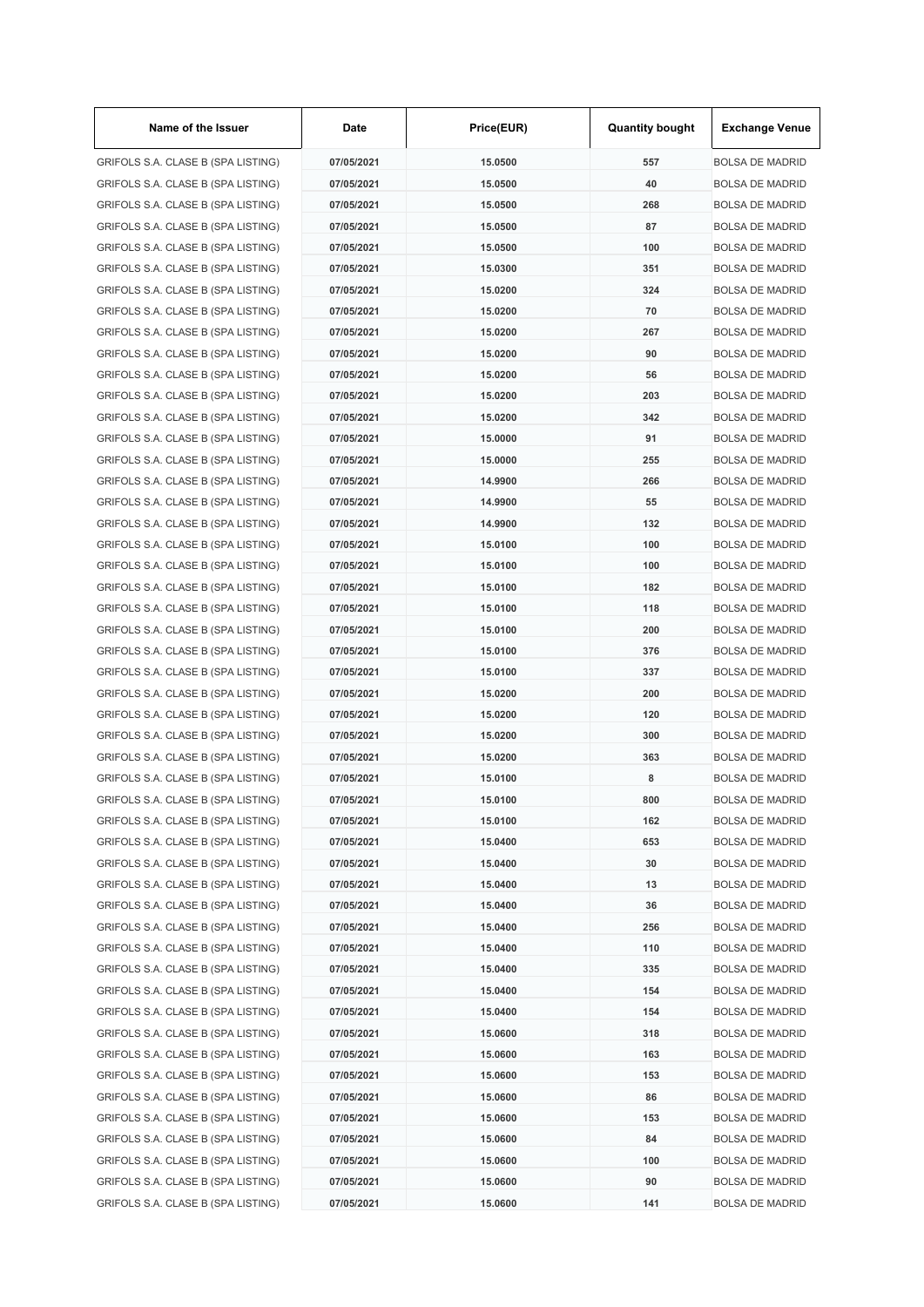| Name of the Issuer                 | Date       | Price(EUR) | <b>Quantity bought</b> | <b>Exchange Venue</b>  |
|------------------------------------|------------|------------|------------------------|------------------------|
| GRIFOLS S.A. CLASE B (SPA LISTING) | 07/05/2021 | 15.0400    | 63                     | <b>BOLSA DE MADRID</b> |
| GRIFOLS S.A. CLASE B (SPA LISTING) | 07/05/2021 | 15.0400    | 100                    | <b>BOLSA DE MADRID</b> |
| GRIFOLS S.A. CLASE B (SPA LISTING) | 07/05/2021 | 15.0400    | 100                    | <b>BOLSA DE MADRID</b> |
| GRIFOLS S.A. CLASE B (SPA LISTING) | 07/05/2021 | 15.0400    | 100                    | <b>BOLSA DE MADRID</b> |
| GRIFOLS S.A. CLASE B (SPA LISTING) | 07/05/2021 | 15.0400    | 54                     | <b>BOLSA DE MADRID</b> |
| GRIFOLS S.A. CLASE B (SPA LISTING) | 07/05/2021 | 15.0400    | 318                    | <b>BOLSA DE MADRID</b> |
| GRIFOLS S.A. CLASE B (SPA LISTING) | 07/05/2021 | 15.0300    | 221                    | <b>BOLSA DE MADRID</b> |
| GRIFOLS S.A. CLASE B (SPA LISTING) | 07/05/2021 | 15.0300    | 130                    | <b>BOLSA DE MADRID</b> |
| GRIFOLS S.A. CLASE B (SPA LISTING) | 07/05/2021 | 15.0300    | 300                    | <b>BOLSA DE MADRID</b> |
| GRIFOLS S.A. CLASE B (SPA LISTING) | 07/05/2021 | 15.0300    | 332                    | <b>BOLSA DE MADRID</b> |
| GRIFOLS S.A. CLASE B (SPA LISTING) | 07/05/2021 | 15.0100    | 194                    | <b>BOLSA DE MADRID</b> |
| GRIFOLS S.A. CLASE B (SPA LISTING) | 07/05/2021 | 15.0100    | 100                    | <b>BOLSA DE MADRID</b> |
| GRIFOLS S.A. CLASE B (SPA LISTING) | 07/05/2021 | 15.0100    | 216                    | <b>BOLSA DE MADRID</b> |
| GRIFOLS S.A. CLASE B (SPA LISTING) | 07/05/2021 | 15.0000    | 84                     | <b>BOLSA DE MADRID</b> |
| GRIFOLS S.A. CLASE B (SPA LISTING) | 07/05/2021 | 15.0000    | 106                    | <b>BOLSA DE MADRID</b> |
| GRIFOLS S.A. CLASE B (SPA LISTING) | 07/05/2021 | 14.9900    | 36                     | <b>BOLSA DE MADRID</b> |
| GRIFOLS S.A. CLASE B (SPA LISTING) | 07/05/2021 | 14.9900    | 327                    | <b>BOLSA DE MADRID</b> |
| GRIFOLS S.A. CLASE B (SPA LISTING) | 07/05/2021 | 14.9900    | 90                     | <b>BOLSA DE MADRID</b> |
| GRIFOLS S.A. CLASE B (SPA LISTING) | 07/05/2021 | 14.9900    | 34                     | <b>BOLSA DE MADRID</b> |
| GRIFOLS S.A. CLASE B (SPA LISTING) | 07/05/2021 | 14.9900    | 24                     | <b>BOLSA DE MADRID</b> |
| GRIFOLS S.A. CLASE B (SPA LISTING) | 07/05/2021 | 14.9900    | 100                    | <b>BOLSA DE MADRID</b> |
| GRIFOLS S.A. CLASE B (SPA LISTING) | 07/05/2021 | 15.0000    | 100                    | <b>BOLSA DE MADRID</b> |
| GRIFOLS S.A. CLASE B (SPA LISTING) | 07/05/2021 | 15.0000    | 100                    | <b>BOLSA DE MADRID</b> |
| GRIFOLS S.A. CLASE B (SPA LISTING) | 07/05/2021 | 15.0000    | 48                     | <b>BOLSA DE MADRID</b> |
| GRIFOLS S.A. CLASE B (SPA LISTING) | 07/05/2021 | 15.0000    | 100                    | <b>BOLSA DE MADRID</b> |
|                                    | 07/05/2021 | 15.0000    | 172                    |                        |
| GRIFOLS S.A. CLASE B (SPA LISTING) |            |            |                        | <b>BOLSA DE MADRID</b> |
| GRIFOLS S.A. CLASE B (SPA LISTING) | 07/05/2021 | 15.0000    | 109                    | <b>BOLSA DE MADRID</b> |
| GRIFOLS S.A. CLASE B (SPA LISTING) | 07/05/2021 | 15.0000    | 55                     | <b>BOLSA DE MADRID</b> |
| GRIFOLS S.A. CLASE B (SPA LISTING) | 07/05/2021 | 15.0000    | 90                     | <b>BOLSA DE MADRID</b> |
| GRIFOLS S.A. CLASE B (SPA LISTING) | 07/05/2021 | 15.0000    | 48                     | <b>BOLSA DE MADRID</b> |
| GRIFOLS S.A. CLASE B (SPA LISTING) | 07/05/2021 | 15.0000    | 69                     | <b>BOLSA DE MADRID</b> |
| GRIFOLS S.A. CLASE B (SPA LISTING) | 07/05/2021 | 15.0000    | 10                     | <b>BOLSA DE MADRID</b> |
| GRIFOLS S.A. CLASE B (SPA LISTING) | 07/05/2021 | 15.0000    | 250                    | <b>BOLSA DE MADRID</b> |
| GRIFOLS S.A. CLASE B (SPA LISTING) | 07/05/2021 | 15.0000    | 104                    | <b>BOLSA DE MADRID</b> |
| GRIFOLS S.A. CLASE B (SPA LISTING) | 07/05/2021 | 14.9700    | 993                    | <b>BOLSA DE MADRID</b> |
| GRIFOLS S.A. CLASE B (SPA LISTING) | 07/05/2021 | 14.9800    | 264                    | <b>BOLSA DE MADRID</b> |
| GRIFOLS S.A. CLASE B (SPA LISTING) | 07/05/2021 | 15.0300    | 600                    | <b>BOLSA DE MADRID</b> |
| GRIFOLS S.A. CLASE B (SPA LISTING) | 07/05/2021 | 15.0300    | 73                     | <b>BOLSA DE MADRID</b> |
| GRIFOLS S.A. CLASE B (SPA LISTING) | 07/05/2021 | 15.0300    | 100                    | <b>BOLSA DE MADRID</b> |
| GRIFOLS S.A. CLASE B (SPA LISTING) | 07/05/2021 | 15.0400    | 300                    | <b>BOLSA DE MADRID</b> |
| GRIFOLS S.A. CLASE B (SPA LISTING) | 07/05/2021 | 15.0400    | 55                     | <b>BOLSA DE MADRID</b> |
| GRIFOLS S.A. CLASE B (SPA LISTING) | 07/05/2021 | 15.1000    | 333                    | <b>BOLSA DE MADRID</b> |
| GRIFOLS S.A. CLASE B (SPA LISTING) | 07/05/2021 | 15.0800    | 324                    | <b>BOLSA DE MADRID</b> |
| GRIFOLS S.A. CLASE B (SPA LISTING) | 07/05/2021 | 15.0800    | 146                    | <b>BOLSA DE MADRID</b> |
| GRIFOLS S.A. CLASE B (SPA LISTING) | 07/05/2021 | 15.0500    | 104                    | <b>BOLSA DE MADRID</b> |
| GRIFOLS S.A. CLASE B (SPA LISTING) | 07/05/2021 | 15.0400    | 100                    | <b>BOLSA DE MADRID</b> |
| GRIFOLS S.A. CLASE B (SPA LISTING) | 07/05/2021 | 15.0200    | 53                     | <b>BOLSA DE MADRID</b> |
| GRIFOLS S.A. CLASE B (SPA LISTING) | 07/05/2021 | 15.0200    | 103                    | <b>BOLSA DE MADRID</b> |
| GRIFOLS S.A. CLASE B (SPA LISTING) | 07/05/2021 | 15.0200    | 175                    | <b>BOLSA DE MADRID</b> |
| GRIFOLS S.A. CLASE B (SPA LISTING) | 07/05/2021 | 15.0200    | 325                    | <b>BOLSA DE MADRID</b> |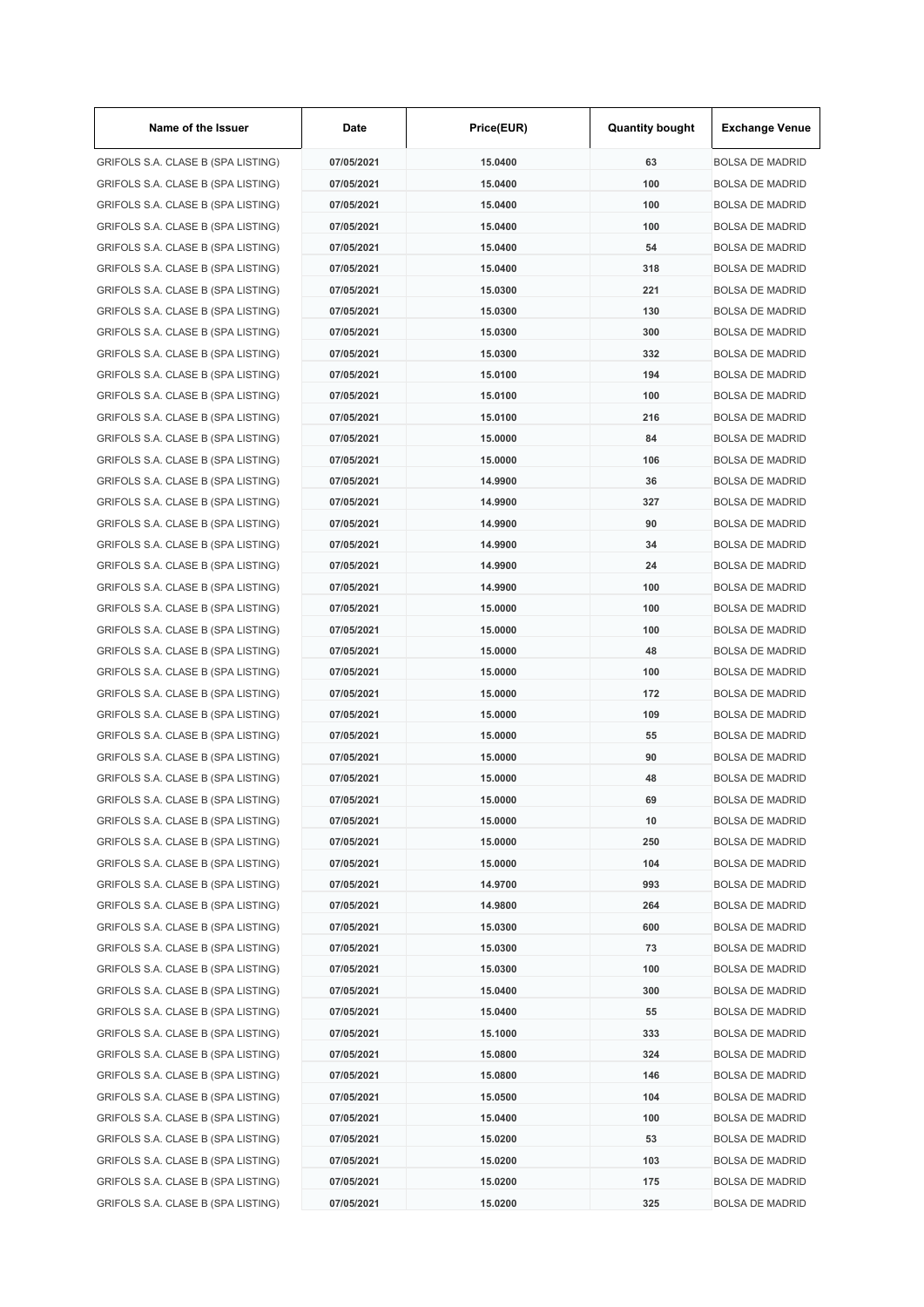| Name of the Issuer                 | Date       | Price(EUR) | <b>Quantity bought</b> | <b>Exchange Venue</b>  |
|------------------------------------|------------|------------|------------------------|------------------------|
| GRIFOLS S.A. CLASE B (SPA LISTING) | 07/05/2021 | 15.0200    | 14                     | <b>BOLSA DE MADRID</b> |
| GRIFOLS S.A. CLASE B (SPA LISTING) | 07/05/2021 | 15.0200    | 201                    | <b>BOLSA DE MADRID</b> |
| GRIFOLS S.A. CLASE B (SPA LISTING) | 07/05/2021 | 15.0200    | 148                    | <b>BOLSA DE MADRID</b> |
| GRIFOLS S.A. CLASE B (SPA LISTING) | 07/05/2021 | 15.0200    | 193                    | <b>BOLSA DE MADRID</b> |
| GRIFOLS S.A. CLASE B (SPA LISTING) | 07/05/2021 | 15.0300    | 70                     | <b>BOLSA DE MADRID</b> |
| GRIFOLS S.A. CLASE B (SPA LISTING) | 07/05/2021 | 15.0300    | 172                    | <b>BOLSA DE MADRID</b> |
| GRIFOLS S.A. CLASE B (SPA LISTING) | 07/05/2021 | 15.0300    | 71                     | <b>BOLSA DE MADRID</b> |
| GRIFOLS S.A. CLASE B (SPA LISTING) | 07/05/2021 | 15.1000    | 250                    | <b>BOLSA DE MADRID</b> |
| GRIFOLS S.A. CLASE B (SPA LISTING) | 07/05/2021 | 15.1000    | 67                     | <b>BOLSA DE MADRID</b> |
| GRIFOLS S.A. CLASE B (SPA LISTING) | 07/05/2021 | 15.0800    | 246                    | <b>BOLSA DE MADRID</b> |
| GRIFOLS S.A. CLASE B (SPA LISTING) | 07/05/2021 | 15.0600    | 476                    | <b>BOLSA DE MADRID</b> |
| GRIFOLS S.A. CLASE B (SPA LISTING) | 07/05/2021 | 15.0600    | 120                    | <b>BOLSA DE MADRID</b> |
| GRIFOLS S.A. CLASE B (SPA LISTING) | 07/05/2021 | 15.0600    | 339                    | <b>BOLSA DE MADRID</b> |
| GRIFOLS S.A. CLASE B (SPA LISTING) | 07/05/2021 | 15.0700    | 337                    | <b>BOLSA DE MADRID</b> |
| GRIFOLS S.A. CLASE B (SPA LISTING) | 07/05/2021 | 15.0700    | 115                    | <b>BOLSA DE MADRID</b> |
| GRIFOLS S.A. CLASE B (SPA LISTING) | 07/05/2021 | 15.0700    | 199                    | <b>BOLSA DE MADRID</b> |
| GRIFOLS S.A. CLASE B (SPA LISTING) | 07/05/2021 | 15.0600    | 38                     | <b>BOLSA DE MADRID</b> |
| GRIFOLS S.A. CLASE B (SPA LISTING) | 07/05/2021 | 15.0700    | 162                    | <b>BOLSA DE MADRID</b> |
|                                    | 07/05/2021 |            | 100                    |                        |
| GRIFOLS S.A. CLASE B (SPA LISTING) |            | 15.0500    |                        | <b>BOLSA DE MADRID</b> |
| GRIFOLS S.A. CLASE B (SPA LISTING) | 07/05/2021 | 15.0500    | 100                    | <b>BOLSA DE MADRID</b> |
| GRIFOLS S.A. CLASE B (SPA LISTING) | 07/05/2021 | 15.0500    | 110                    | <b>BOLSA DE MADRID</b> |
| GRIFOLS S.A. CLASE B (SPA LISTING) | 07/05/2021 | 15.0400    | 345                    | <b>BOLSA DE MADRID</b> |
| GRIFOLS S.A. CLASE B (SPA LISTING) | 07/05/2021 | 15.0500    | 63                     | <b>BOLSA DE MADRID</b> |
| GRIFOLS S.A. CLASE B (SPA LISTING) | 07/05/2021 | 15.0400    | 332                    | <b>BOLSA DE MADRID</b> |
| GRIFOLS S.A. CLASE B (SPA LISTING) | 07/05/2021 | 15.0400    | 143                    | <b>BOLSA DE MADRID</b> |
| GRIFOLS S.A. CLASE B (SPA LISTING) | 07/05/2021 | 15.0400    | 100                    | <b>BOLSA DE MADRID</b> |
| GRIFOLS S.A. CLASE B (SPA LISTING) | 07/05/2021 | 15.0400    | 100                    | <b>BOLSA DE MADRID</b> |
| GRIFOLS S.A. CLASE B (SPA LISTING) | 07/05/2021 | 15.0400    | 238                    | <b>BOLSA DE MADRID</b> |
| GRIFOLS S.A. CLASE B (SPA LISTING) | 07/05/2021 | 15.0400    | 86                     | <b>BOLSA DE MADRID</b> |
| GRIFOLS S.A. CLASE B (SPA LISTING) | 07/05/2021 | 15.0300    | 158                    | <b>BOLSA DE MADRID</b> |
| GRIFOLS S.A. CLASE B (SPA LISTING) | 07/05/2021 | 15.0300    | 100                    | <b>BOLSA DE MADRID</b> |
| GRIFOLS S.A. CLASE B (SPA LISTING) | 07/05/2021 | 15.0300    | 100                    | <b>BOLSA DE MADRID</b> |
| GRIFOLS S.A. CLASE B (SPA LISTING) | 07/05/2021 | 15.0300    | 6                      | <b>BOLSA DE MADRID</b> |
| GRIFOLS S.A. CLASE B (SPA LISTING) | 07/05/2021 | 15.0300    | 334                    | <b>BOLSA DE MADRID</b> |
| GRIFOLS S.A. CLASE B (SPA LISTING) | 07/05/2021 | 15.0300    | 321                    | <b>BOLSA DE MADRID</b> |
| GRIFOLS S.A. CLASE B (SPA LISTING) | 07/05/2021 | 15.0300    | 131                    | <b>BOLSA DE MADRID</b> |
| GRIFOLS S.A. CLASE B (SPA LISTING) | 07/05/2021 | 15.0300    | 188                    | <b>BOLSA DE MADRID</b> |
| GRIFOLS S.A. CLASE B (SPA LISTING) | 07/05/2021 | 15.0300    | 28                     | <b>BOLSA DE MADRID</b> |
| GRIFOLS S.A. CLASE B (SPA LISTING) | 07/05/2021 | 15.0300    | 299                    | <b>BOLSA DE MADRID</b> |
| GRIFOLS S.A. CLASE B (SPA LISTING) | 07/05/2021 | 15.0200    | 356                    | <b>BOLSA DE MADRID</b> |
| GRIFOLS S.A. CLASE B (SPA LISTING) | 07/05/2021 | 15.0200    | $\overline{7}$         | <b>BOLSA DE MADRID</b> |
| GRIFOLS S.A. CLASE B (SPA LISTING) | 07/05/2021 | 15.0200    | 100                    | <b>BOLSA DE MADRID</b> |
| GRIFOLS S.A. CLASE B (SPA LISTING) | 07/05/2021 | 15.0200    | 100                    | <b>BOLSA DE MADRID</b> |
| GRIFOLS S.A. CLASE B (SPA LISTING) | 07/05/2021 | 15.0200    | 165                    | <b>BOLSA DE MADRID</b> |
| GRIFOLS S.A. CLASE B (SPA LISTING) | 07/05/2021 | 15.0500    | 290                    | <b>BOLSA DE MADRID</b> |
| GRIFOLS S.A. CLASE B (SPA LISTING) | 07/05/2021 | 15.0500    | 100                    | <b>BOLSA DE MADRID</b> |
| GRIFOLS S.A. CLASE B (SPA LISTING) | 07/05/2021 | 15.0500    | 100                    | <b>BOLSA DE MADRID</b> |
| GRIFOLS S.A. CLASE B (SPA LISTING) | 07/05/2021 | 15.0300    | 358                    | <b>BOLSA DE MADRID</b> |
| GRIFOLS S.A. CLASE B (SPA LISTING) | 07/05/2021 | 15.0200    | 341                    | <b>BOLSA DE MADRID</b> |
| GRIFOLS S.A. CLASE B (SPA LISTING) | 07/05/2021 | 15.0000    | 322                    | <b>BOLSA DE MADRID</b> |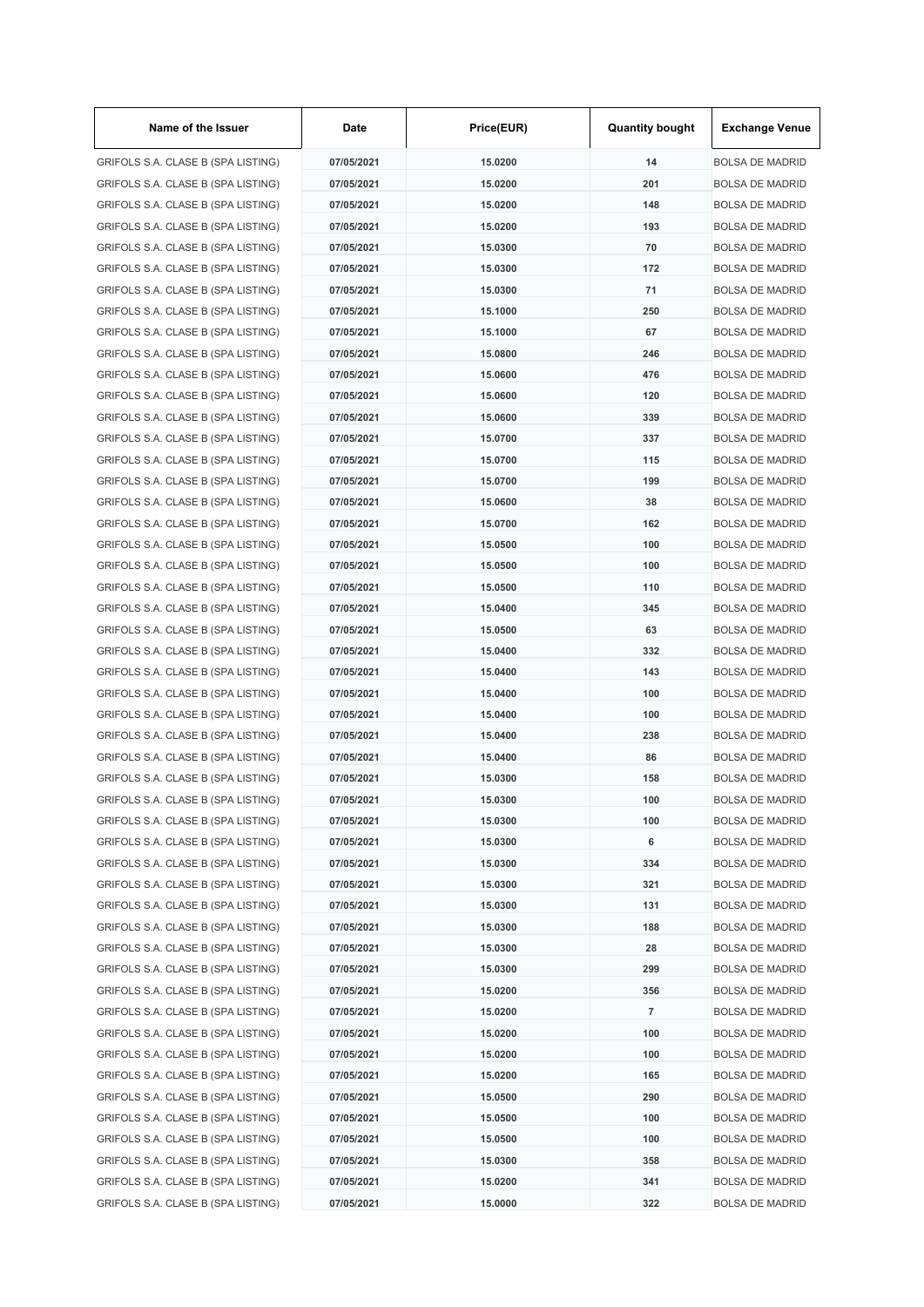| Name of the Issuer                 | Date       | Price(EUR) | <b>Quantity bought</b> | <b>Exchange Venue</b>  |
|------------------------------------|------------|------------|------------------------|------------------------|
| GRIFOLS S.A. CLASE B (SPA LISTING) | 07/05/2021 | 15.0000    | 328                    | <b>BOLSA DE MADRID</b> |
| GRIFOLS S.A. CLASE B (SPA LISTING) | 07/05/2021 | 15.0000    | 204                    | <b>BOLSA DE MADRID</b> |
| GRIFOLS S.A. CLASE B (SPA LISTING) | 07/05/2021 | 15,0000    | 100                    | <b>BOLSA DE MADRID</b> |
| GRIFOLS S.A. CLASE B (SPA LISTING) | 07/05/2021 | 15.0000    | 21                     | <b>BOLSA DE MADRID</b> |
| GRIFOLS S.A. CLASE B (SPA LISTING) | 07/05/2021 | 15.0000    | 79                     | <b>BOLSA DE MADRID</b> |
| GRIFOLS S.A. CLASE B (SPA LISTING) | 07/05/2021 | 15.0000    | 100                    | <b>BOLSA DE MADRID</b> |
| GRIFOLS S.A. CLASE B (SPA LISTING) | 07/05/2021 | 15.0000    | 100                    | <b>BOLSA DE MADRID</b> |
| GRIFOLS S.A. CLASE B (SPA LISTING) | 07/05/2021 | 15.0000    | 39                     | <b>BOLSA DE MADRID</b> |
| GRIFOLS S.A. CLASE B (SPA LISTING) | 07/05/2021 | 15.0100    | 475                    | <b>BOLSA DE MADRID</b> |
| GRIFOLS S.A. CLASE B (SPA LISTING) | 07/05/2021 | 15.0100    | 55                     | <b>BOLSA DE MADRID</b> |
| GRIFOLS S.A. CLASE B (SPA LISTING) | 07/05/2021 | 15.0100    | 200                    | <b>BOLSA DE MADRID</b> |
| GRIFOLS S.A. CLASE B (SPA LISTING) | 07/05/2021 | 15.0100    | 17                     | <b>BOLSA DE MADRID</b> |
| GRIFOLS S.A. CLASE B (SPA LISTING) | 10/05/2021 | 15.0900    | 29                     | <b>BOLSA DE MADRID</b> |
| GRIFOLS S.A. CLASE B (SPA LISTING) | 10/05/2021 | 15.0900    | 250                    | <b>BOLSA DE MADRID</b> |
| GRIFOLS S.A. CLASE B (SPA LISTING) | 10/05/2021 | 15.0900    | 84                     | <b>BOLSA DE MADRID</b> |
| GRIFOLS S.A. CLASE B (SPA LISTING) | 10/05/2021 | 15.0900    | 76                     | <b>BOLSA DE MADRID</b> |
| GRIFOLS S.A. CLASE B (SPA LISTING) | 10/05/2021 | 15.0900    | 266                    | <b>BOLSA DE MADRID</b> |
| GRIFOLS S.A. CLASE B (SPA LISTING) | 10/05/2021 | 15.0900    | 317                    | <b>BOLSA DE MADRID</b> |
| GRIFOLS S.A. CLASE B (SPA LISTING) | 10/05/2021 | 15.0900    |                        |                        |
|                                    |            |            | 1,134                  | <b>BOLSA DE MADRID</b> |
| GRIFOLS S.A. CLASE B (SPA LISTING) | 10/05/2021 | 15.1000    | 587                    | <b>BOLSA DE MADRID</b> |
| GRIFOLS S.A. CLASE B (SPA LISTING) | 10/05/2021 | 15.1000    | 412                    | <b>BOLSA DE MADRID</b> |
| GRIFOLS S.A. CLASE B (SPA LISTING) | 10/05/2021 | 15.1000    | 241                    | <b>BOLSA DE MADRID</b> |
| GRIFOLS S.A. CLASE B (SPA LISTING) | 10/05/2021 | 15.1000    | 25                     | <b>BOLSA DE MADRID</b> |
| GRIFOLS S.A. CLASE B (SPA LISTING) | 10/05/2021 | 15.1000    | 347                    | <b>BOLSA DE MADRID</b> |
| GRIFOLS S.A. CLASE B (SPA LISTING) | 10/05/2021 | 15.1500    | 250                    | <b>BOLSA DE MADRID</b> |
| GRIFOLS S.A. CLASE B (SPA LISTING) | 10/05/2021 | 15.1500    | 123                    | <b>BOLSA DE MADRID</b> |
| GRIFOLS S.A. CLASE B (SPA LISTING) | 10/05/2021 | 15.1500    | 353                    | <b>BOLSA DE MADRID</b> |
| GRIFOLS S.A. CLASE B (SPA LISTING) | 10/05/2021 | 15.1500    | 329                    | <b>BOLSA DE MADRID</b> |
| GRIFOLS S.A. CLASE B (SPA LISTING) | 10/05/2021 | 15.1400    | 321                    | <b>BOLSA DE MADRID</b> |
| GRIFOLS S.A. CLASE B (SPA LISTING) | 10/05/2021 | 15.1400    | 377                    | <b>BOLSA DE MADRID</b> |
| GRIFOLS S.A. CLASE B (SPA LISTING) | 10/05/2021 | 15.1400    | 282                    | <b>BOLSA DE MADRID</b> |
| GRIFOLS S.A. CLASE B (SPA LISTING) | 10/05/2021 | 15.1400    | 322                    | <b>BOLSA DE MADRID</b> |
| GRIFOLS S.A. CLASE B (SPA LISTING) | 10/05/2021 | 15.1900    | 135                    | <b>BOLSA DE MADRID</b> |
| GRIFOLS S.A. CLASE B (SPA LISTING) | 10/05/2021 | 15.1900    | 93                     | <b>BOLSA DE MADRID</b> |
| GRIFOLS S.A. CLASE B (SPA LISTING) | 10/05/2021 | 15.1700    | 1,047                  | <b>BOLSA DE MADRID</b> |
| GRIFOLS S.A. CLASE B (SPA LISTING) | 10/05/2021 | 15.1700    | 330                    | <b>BOLSA DE MADRID</b> |
| GRIFOLS S.A. CLASE B (SPA LISTING) | 10/05/2021 | 15.1700    | 152                    | <b>BOLSA DE MADRID</b> |
| GRIFOLS S.A. CLASE B (SPA LISTING) | 10/05/2021 | 15.1700    | 163                    | <b>BOLSA DE MADRID</b> |
| GRIFOLS S.A. CLASE B (SPA LISTING) | 10/05/2021 | 15.1900    | 118                    | <b>BOLSA DE MADRID</b> |
| GRIFOLS S.A. CLASE B (SPA LISTING) | 10/05/2021 | 15.1900    | 95                     | <b>BOLSA DE MADRID</b> |
| GRIFOLS S.A. CLASE B (SPA LISTING) | 10/05/2021 | 15.1900    | 335                    | <b>BOLSA DE MADRID</b> |
| GRIFOLS S.A. CLASE B (SPA LISTING) | 10/05/2021 | 15.1900    | 27                     | <b>BOLSA DE MADRID</b> |
| GRIFOLS S.A. CLASE B (SPA LISTING) | 10/05/2021 | 15.1600    | 958                    | <b>BOLSA DE MADRID</b> |
| GRIFOLS S.A. CLASE B (SPA LISTING) | 10/05/2021 | 15.1300    | 357                    | <b>BOLSA DE MADRID</b> |
| GRIFOLS S.A. CLASE B (SPA LISTING) | 10/05/2021 | 15.1300    | 367                    | <b>BOLSA DE MADRID</b> |
| GRIFOLS S.A. CLASE B (SPA LISTING) | 10/05/2021 | 15.1300    | 340                    | <b>BOLSA DE MADRID</b> |
| GRIFOLS S.A. CLASE B (SPA LISTING) | 10/05/2021 | 15.1300    | 332                    | <b>BOLSA DE MADRID</b> |
| GRIFOLS S.A. CLASE B (SPA LISTING) | 10/05/2021 | 15.1300    | 747                    | <b>BOLSA DE MADRID</b> |
| GRIFOLS S.A. CLASE B (SPA LISTING) | 10/05/2021 | 15.1000    | 317                    | <b>BOLSA DE MADRID</b> |
| GRIFOLS S.A. CLASE B (SPA LISTING) | 10/05/2021 | 15.1100    | 84                     | <b>BOLSA DE MADRID</b> |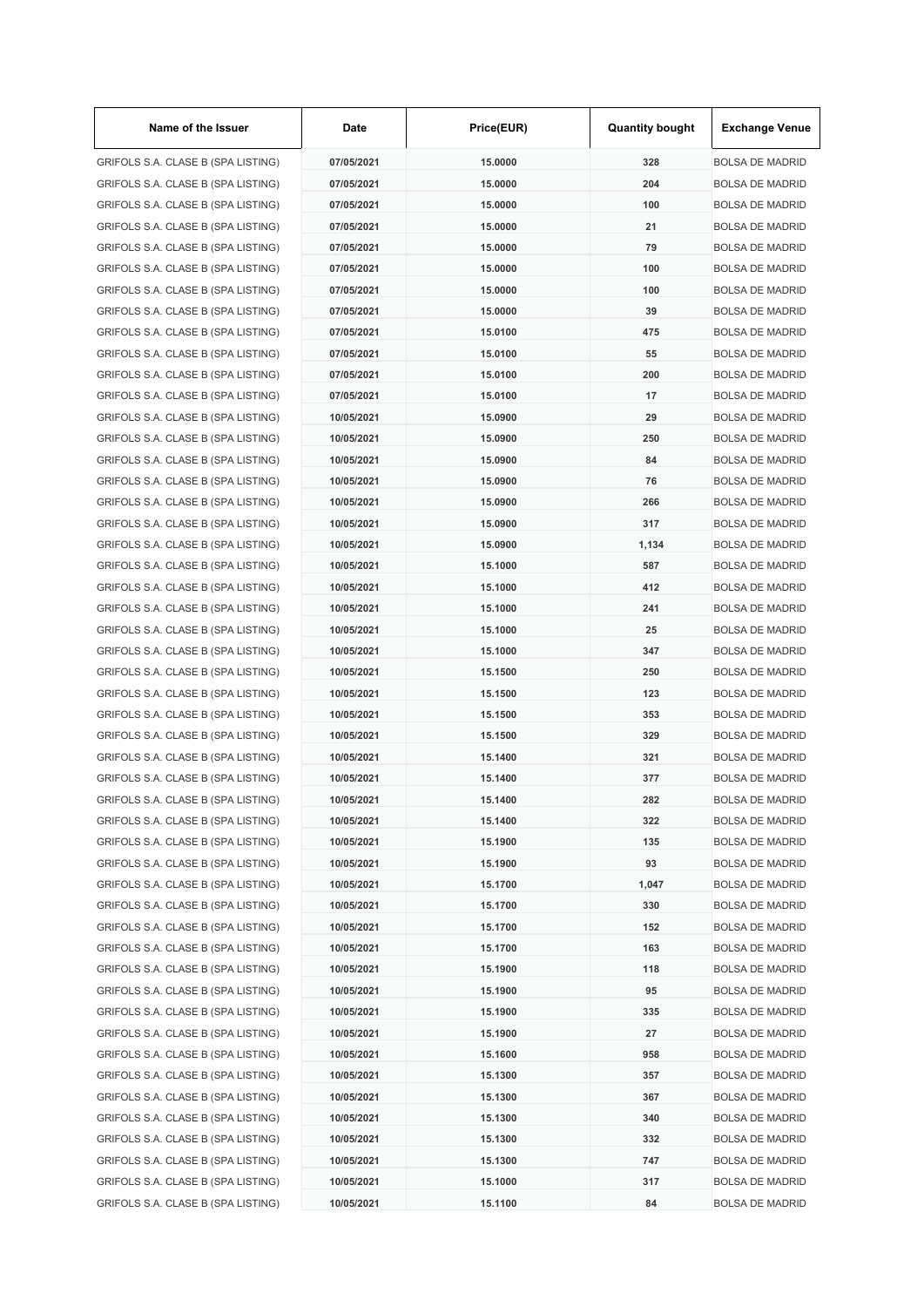| Name of the Issuer                 | Date       | Price(EUR) | <b>Quantity bought</b> | <b>Exchange Venue</b>  |
|------------------------------------|------------|------------|------------------------|------------------------|
| GRIFOLS S.A. CLASE B (SPA LISTING) | 10/05/2021 | 15.1900    | 373                    | <b>BOLSA DE MADRID</b> |
| GRIFOLS S.A. CLASE B (SPA LISTING) | 10/05/2021 | 15.2000    | 136                    | <b>BOLSA DE MADRID</b> |
| GRIFOLS S.A. CLASE B (SPA LISTING) | 10/05/2021 | 15.2000    | 197                    | <b>BOLSA DE MADRID</b> |
| GRIFOLS S.A. CLASE B (SPA LISTING) | 10/05/2021 | 15.1900    | 995                    | <b>BOLSA DE MADRID</b> |
| GRIFOLS S.A. CLASE B (SPA LISTING) | 10/05/2021 | 15.1900    | 77                     | <b>BOLSA DE MADRID</b> |
| GRIFOLS S.A. CLASE B (SPA LISTING) | 10/05/2021 | 15.1900    | 250                    | <b>BOLSA DE MADRID</b> |
| GRIFOLS S.A. CLASE B (SPA LISTING) | 10/05/2021 | 15.1900    | 57                     | <b>BOLSA DE MADRID</b> |
| GRIFOLS S.A. CLASE B (SPA LISTING) | 10/05/2021 | 15.1900    | 193                    | <b>BOLSA DE MADRID</b> |
| GRIFOLS S.A. CLASE B (SPA LISTING) | 10/05/2021 | 15.1900    | 54                     | <b>BOLSA DE MADRID</b> |
| GRIFOLS S.A. CLASE B (SPA LISTING) | 10/05/2021 | 15.1900    | 150                    | <b>BOLSA DE MADRID</b> |
| GRIFOLS S.A. CLASE B (SPA LISTING) | 10/05/2021 | 15.2400    | 328                    | <b>BOLSA DE MADRID</b> |
| GRIFOLS S.A. CLASE B (SPA LISTING) | 10/05/2021 | 15.2400    | 135                    | <b>BOLSA DE MADRID</b> |
| GRIFOLS S.A. CLASE B (SPA LISTING) | 10/05/2021 | 15.2400    | 227                    | <b>BOLSA DE MADRID</b> |
| GRIFOLS S.A. CLASE B (SPA LISTING) | 10/05/2021 | 15.2400    | 365                    | <b>BOLSA DE MADRID</b> |
| GRIFOLS S.A. CLASE B (SPA LISTING) | 10/05/2021 | 15.2400    | 355                    | <b>BOLSA DE MADRID</b> |
| GRIFOLS S.A. CLASE B (SPA LISTING) | 10/05/2021 | 15.2400    | 318                    | <b>BOLSA DE MADRID</b> |
| GRIFOLS S.A. CLASE B (SPA LISTING) | 10/05/2021 | 15.2100    | 112                    | <b>BOLSA DE MADRID</b> |
| GRIFOLS S.A. CLASE B (SPA LISTING) | 10/05/2021 | 15.2200    | 100                    | <b>BOLSA DE MADRID</b> |
| GRIFOLS S.A. CLASE B (SPA LISTING) | 10/05/2021 | 15.2400    | 193                    | <b>BOLSA DE MADRID</b> |
| GRIFOLS S.A. CLASE B (SPA LISTING) | 10/05/2021 | 15.2400    | 145                    | <b>BOLSA DE MADRID</b> |
| GRIFOLS S.A. CLASE B (SPA LISTING) | 10/05/2021 | 15.2200    | 20                     | <b>BOLSA DE MADRID</b> |
| GRIFOLS S.A. CLASE B (SPA LISTING) | 10/05/2021 | 15.2200    | 238                    | <b>BOLSA DE MADRID</b> |
| GRIFOLS S.A. CLASE B (SPA LISTING) | 10/05/2021 | 15.2200    | 243                    | <b>BOLSA DE MADRID</b> |
| GRIFOLS S.A. CLASE B (SPA LISTING) | 10/05/2021 | 15.2200    | 76                     | <b>BOLSA DE MADRID</b> |
|                                    |            |            | 380                    |                        |
| GRIFOLS S.A. CLASE B (SPA LISTING) | 10/05/2021 | 15.2200    |                        | <b>BOLSA DE MADRID</b> |
| GRIFOLS S.A. CLASE B (SPA LISTING) | 10/05/2021 | 15.2800    | 372                    | <b>BOLSA DE MADRID</b> |
| GRIFOLS S.A. CLASE B (SPA LISTING) | 10/05/2021 | 15.2800    | 362                    | <b>BOLSA DE MADRID</b> |
| GRIFOLS S.A. CLASE B (SPA LISTING) | 10/05/2021 | 15.3200    | 91                     | <b>BOLSA DE MADRID</b> |
| GRIFOLS S.A. CLASE B (SPA LISTING) | 10/05/2021 | 15.3200    | 200                    | <b>BOLSA DE MADRID</b> |
| GRIFOLS S.A. CLASE B (SPA LISTING) | 10/05/2021 | 15.3200    | 136                    | <b>BOLSA DE MADRID</b> |
| GRIFOLS S.A. CLASE B (SPA LISTING) | 10/05/2021 | 15.3200    | 300                    | <b>BOLSA DE MADRID</b> |
| GRIFOLS S.A. CLASE B (SPA LISTING) | 10/05/2021 | 15.3200    | 68                     | <b>BOLSA DE MADRID</b> |
| GRIFOLS S.A. CLASE B (SPA LISTING) | 10/05/2021 | 15.3000    | 337                    | <b>BOLSA DE MADRID</b> |
| GRIFOLS S.A. CLASE B (SPA LISTING) | 10/05/2021 | 15.3000    | 274                    | <b>BOLSA DE MADRID</b> |
| GRIFOLS S.A. CLASE B (SPA LISTING) | 10/05/2021 | 15.3300    | 271                    | <b>BOLSA DE MADRID</b> |
| GRIFOLS S.A. CLASE B (SPA LISTING) | 10/05/2021 | 15.3300    | 75                     | <b>BOLSA DE MADRID</b> |
| GRIFOLS S.A. CLASE B (SPA LISTING) | 10/05/2021 | 15.3300    | 93                     | <b>BOLSA DE MADRID</b> |
| GRIFOLS S.A. CLASE B (SPA LISTING) | 10/05/2021 | 15.3300    | 98                     | <b>BOLSA DE MADRID</b> |
| GRIFOLS S.A. CLASE B (SPA LISTING) | 10/05/2021 | 15.3300    | 188                    | <b>BOLSA DE MADRID</b> |
| GRIFOLS S.A. CLASE B (SPA LISTING) | 10/05/2021 | 15.3300    | 91                     | <b>BOLSA DE MADRID</b> |
| GRIFOLS S.A. CLASE B (SPA LISTING) | 10/05/2021 | 15.3300    | 91                     | <b>BOLSA DE MADRID</b> |
| GRIFOLS S.A. CLASE B (SPA LISTING) | 10/05/2021 | 15.3300    | 949                    | <b>BOLSA DE MADRID</b> |
| GRIFOLS S.A. CLASE B (SPA LISTING) | 10/05/2021 | 15.3100    | 378                    | <b>BOLSA DE MADRID</b> |
| GRIFOLS S.A. CLASE B (SPA LISTING) | 10/05/2021 | 15.3100    | 368                    | <b>BOLSA DE MADRID</b> |
| GRIFOLS S.A. CLASE B (SPA LISTING) | 10/05/2021 | 15.2900    | 350                    | <b>BOLSA DE MADRID</b> |
| GRIFOLS S.A. CLASE B (SPA LISTING) | 10/05/2021 | 15.2900    | 349                    | <b>BOLSA DE MADRID</b> |
| GRIFOLS S.A. CLASE B (SPA LISTING) | 10/05/2021 | 15.2900    | 334                    | <b>BOLSA DE MADRID</b> |
| GRIFOLS S.A. CLASE B (SPA LISTING) | 10/05/2021 | 15.3300    | 33                     | <b>BOLSA DE MADRID</b> |
| GRIFOLS S.A. CLASE B (SPA LISTING) | 10/05/2021 | 15.3300    | 313                    | <b>BOLSA DE MADRID</b> |
| GRIFOLS S.A. CLASE B (SPA LISTING) | 10/05/2021 | 15.3400    | 287                    | <b>BOLSA DE MADRID</b> |